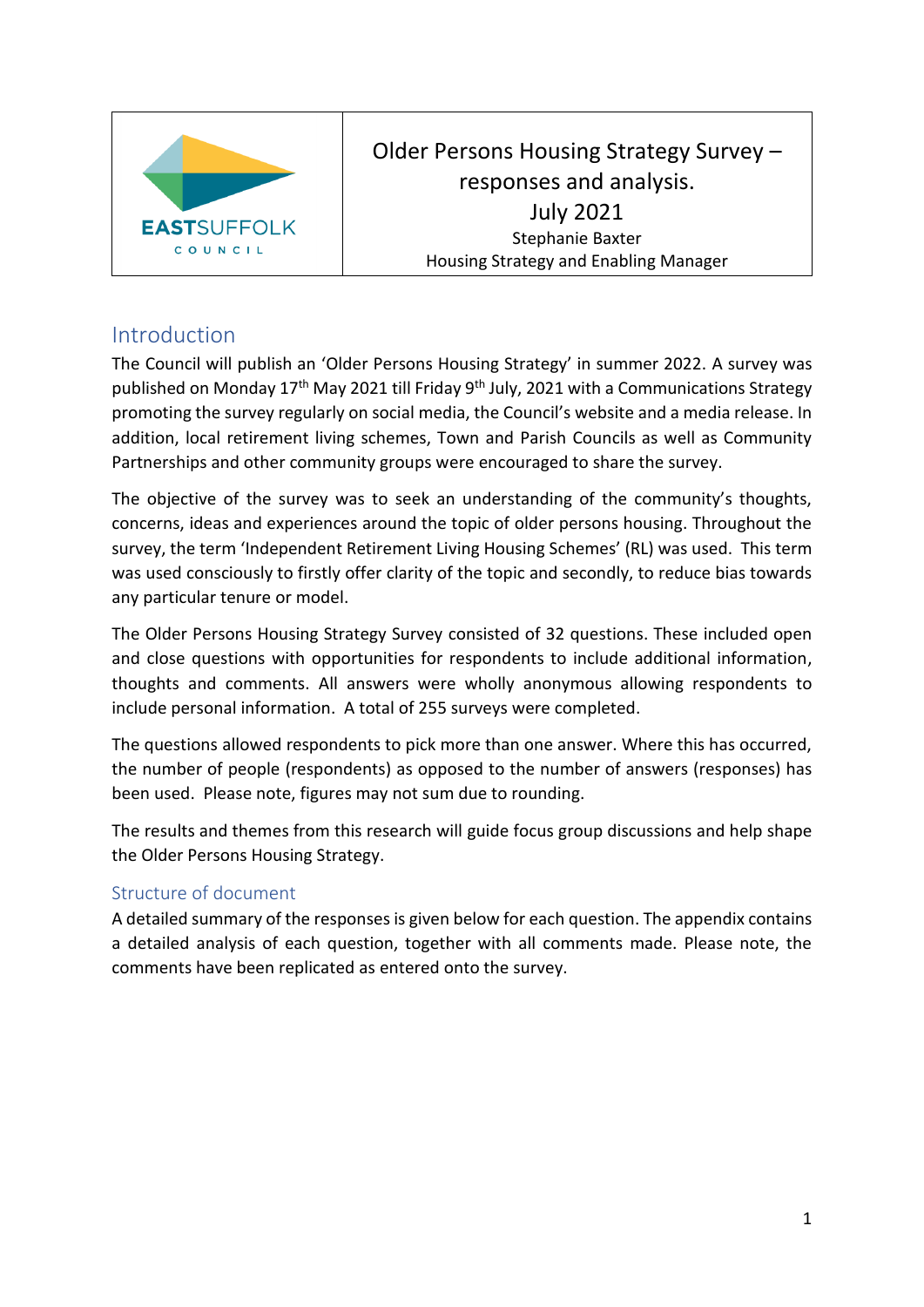#### Summary of responses

**Question 1** asked what respondents understood RL to include. There was a good understanding of what RS housing schemes are. Responses included the names of specific private and non-profit companies or organisations as well as models of independent retirement living schemes that included a level of care or support services. However, there were a few responses that suggested an RL housing scheme was different to the list or included "old people's home".

**Question 2** asked respondents what they thought was a good age to retire. The age of retirement was considered to be from 55 years if finances allowed. (State pension age is currently 65 years). Respondents felt the decision to retire was based on issues such as finance, health status and overall needs. There was a mix of comments around the resident make up of an RL housing scheme together with concern that such establishments would become 'grey or old age ghettos. Respondents recognised issues such as loneliness and exclusion from the wider society could be exacerbated if the RL was not integrated int the wider society.

**Question 3** asked respondents what form of property type they thought an RL housing scheme included. There was a strong theme of bungalows and flats but there was also a perception that single rooms were utilised in this form of housing.

**Question 4** sought to understand what support there was for a mixed tenure RL scheme. Opinion was divided and this question generated quite detailed and emotive responses. 51% of responses agreed that they would prefer to live in a mixed tenure housing scheme that included an element of social (affordable rented housing). The responses highlighted the need for affordable housing within the context of high housing costs and linked poor health with lower incomes. In addition, there was a strong thread that the community should promote and support inclusion and equality for all people regardless of their socioeconomic background.

Conversely, 49% (120 respondents) stated they did not agree with the statement. This was partly due to personal experiences or perceptions that residents living in socially rented homes engaged in anti-social behaviour. It was also suggested that RL schemes delivered with an element or wholly affordable housing did not provide the standard of services or management and investment respondents expected. Some respondents did not know the definition of the term 'social (affordable housing) or understand the question.

**Question 5** asked whether there was sufficient choice of RL housing schemes in East Suffolk. 56% (144 of respondents) did not think there was enough availability or choice of RL housing schemes in the District. 39% (101 respondents) did not know whilst 4% (11 respondents) answered yes.

**Question 6** was interested to know who respondents felt benefited from RL housing schemes. Respondents could tick more than one box. The responses focused on the benefits to residents who are considered 'vulnerable' due to their age or health status.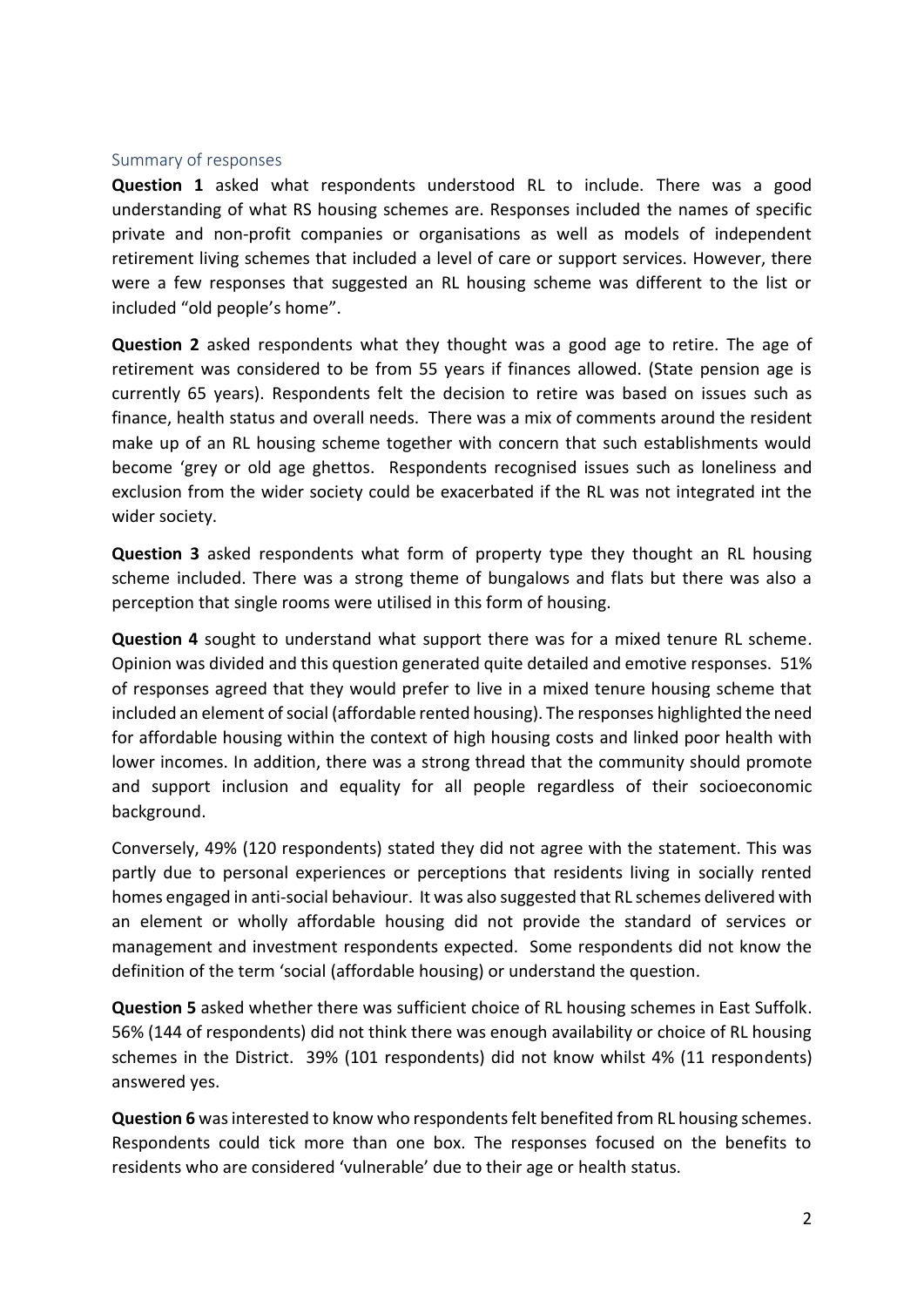The safety of residents from 'scammers' was raised as well as the positive benefits to residents with health issues, either physical or mental. This included households whose loved ones are experiencing Dementia.

The issue of finance is mentioned suggesting that RL housing with support should be available for all residents regardless of cost. In addition, one comment suggested that RL housing impairs the autonomy of households who live in the housing scheme.

**Question 7** asked whether there was a need for more RL housing schemes in the District. Overall, there was support for additional RL housing schemes of all tenures. 39% (191 respondents) stated they thought there was a need for more RL housing schemes with a mix of social (affordable rented) homes, whilst 19% (49 respondents) stated yes to more freehold/leasehold tenures. 18% (45 respondents) supported more social (affordable rented) RL homes whilst 4% (11 respondents) supported shared ownership ( a form of low cost home ownership tenure) RL scheme.

**Question 8** asked respondents what features they would find attractive in an RL housing scheme. This question generated a lot of responses as respondents could tick more than one box. The main themes running through the comments were independence and autonomy, whilst health needs, wellbeing and security were also raised.

Parking spaces was the most popular response with 59% (152 responses) followed by repairs and maintenance and personal garden space, both with 56% (144 responses). The size of the property and accessibility, ie, walk in shower received 53% (135 responses).

Personal support services accounted for 37% ( 97 responses) compared to 47% (120 responses) who were attracted by cleaning or laundry services. Conversely, 20% (52 responses) stated they did not want to live in RL housing scheme.

**Question 9** asked respondents what they felt the barriers were to moving to an RL housing scheme. Remaining close to friends and family networks was the highest reason when thinking about moving to a RL scheme. This amounted to 23% (59 respondents). 18% (47 respondents) said they did not want to leave their family home.

The stress and cost of moving amounted to 15% (38 responses) and 16% (41 respondents) for both moves to private and rental housing schemes.

Respondents were only able to tick one box. This was designed to understand the biggest reason. However, additional comments focused on remaining independent, together with concerns around autonomy or lack of, as well as choice of property were strong threads through these comments. Some respondents suggested that moving to RL was a negative step and preferred to receive care and support services in their current home. The inability to take pets was a concern.

**Question 10** asked if respondents agreed that RL housing schemes could help prevent older people experience depression, anxiety or loneliness. This question was designed to garner strong emotions from respondents. One of the main threads throughout the comments focused around inclusion and autonomy in both a positive and negative way. Many comments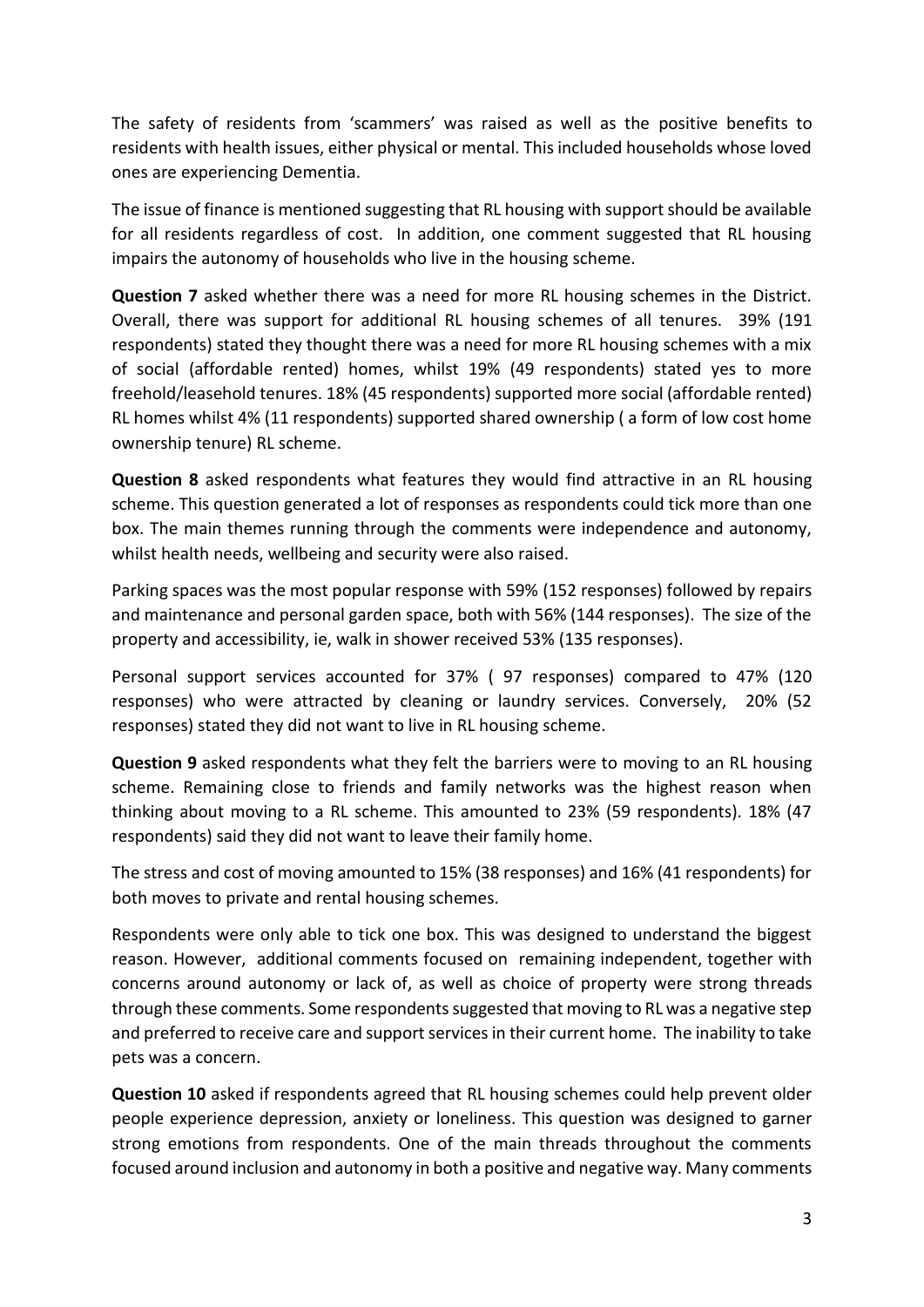suggested that living in a community with access to people and activities would promote positive mental health, whilst others felt that residents who had low mental health would struggle to engage or take control of their own decisions.

Opportunities to be involved, together with choice from experienced management services was considered vital to supporting good mental health. In addition, personal testimony was given, providing evidence of how resident interaction can have positive outcomes. 68% (175 respondents) agreed that living in a RL housing scheme could help prevent older people experience negative emotions.

**Question 11** asked whether respondents thought housing association and local authority provided RL housing schemes provided the best level of care, support and value for money. The majority of respondents stated they did not know with 52% (133 respondents). Many of the comments highlighted that respondents had not looked into care costs due to lack of need.

However, 25% (65 respondents) felt that Housing Associations or Local Authority ran RL housing schemes provided the best level of care, support and value for money. This is contrasted with 23% (58 respondents) who did not agree. Respondents gave comments that focused on the housing association and local authority sector not being profit driven but also highlighted that local authorities in particular had reduced resources. Another strong point focused on the high quality of services, the attitude and level of care of staff within the nonprofit sector. One comment supported the use of non-profit organisations including Cooperatives. In addition, there was agreement the care industry can be poorly managed and badly paid, whilst the business model of leasehold private sector RL housing schemes were associated with high care costs.

**Question 12** asked about what respondents preferred location would be for an RL housing scheme. Previous questions about the location of RL and the elements that would make it attractive highlighted respondents desire to remain near their social networks and local services.

Market Towns were highest with 56% (144 responses) with large villages in second place with 30% (77 respondents). Main towns like Lowestoft and Felixstowe were less popular with 23% (58 respondents) whilst there was limited support for small villages or hamlets 18% (45 respondents).

**Question 13** asked respondents about the type of property they currently lived in. 75% (174 respondents) currently lived in a house with stairs followed by 17% (38 respondents) living in a bungalow. 3% (7 and 6 respondents respectively) lived in either a flat, ground floor maisonette or flat. Whilst 1% (3 respondents) answered a caravan or mobile home.

Additional comments show that 4 respondents lived in accommodation that were accessed by stairs.

**Question 14** sought to understand whether any respondents lived in an RL housing scheme across different tenures. This question omitted socially and privately rented independent living which was an oversight.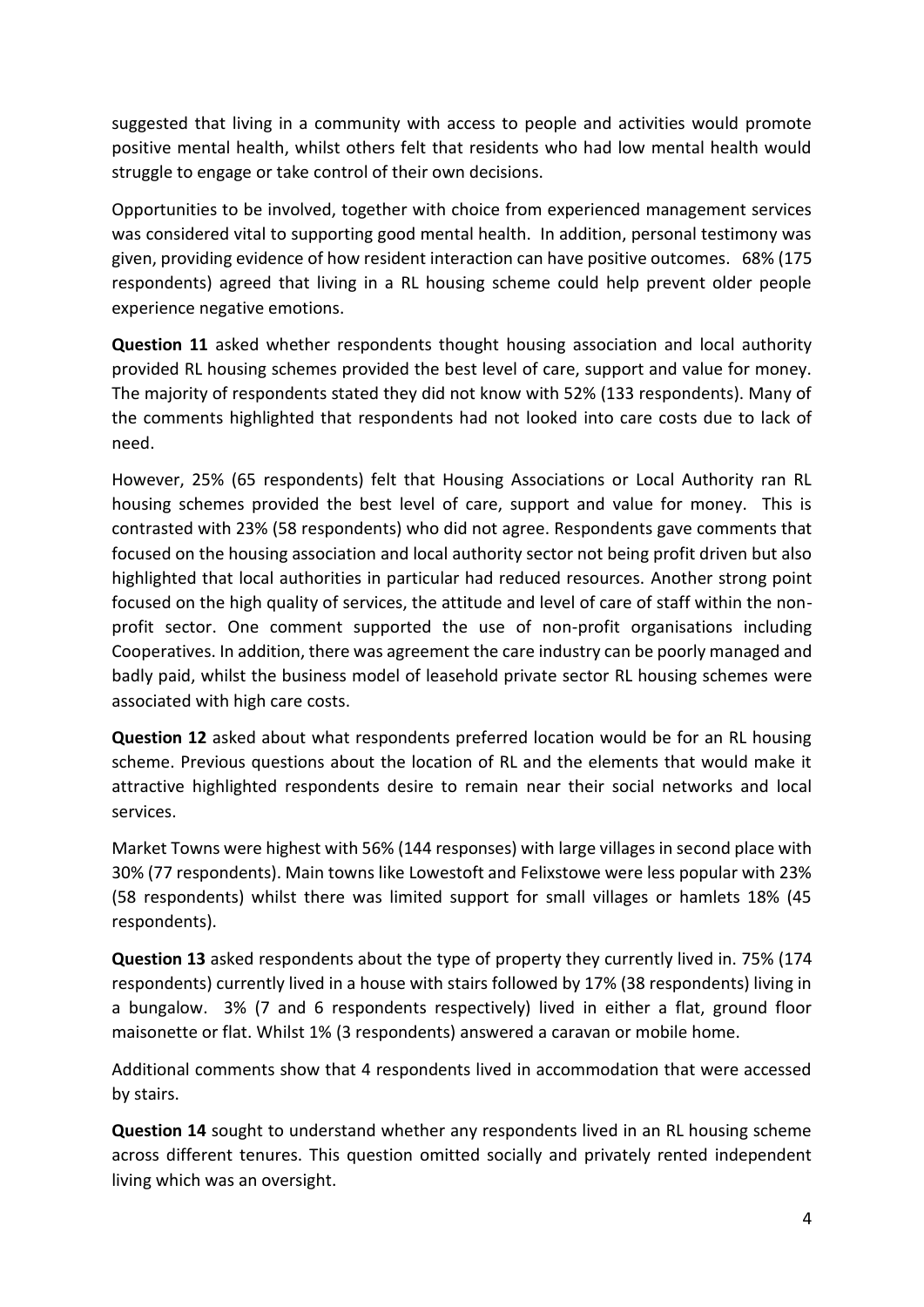87% (198 respondents) stated they lived independently in owner occupier property. Less than 3% of respondents stated they lived in a RL housing scheme, either leasehold or rented. In addition, 11 respondents lived in privately rented housing compared to 6 respondents who lived in socially rented housing. 2 respondents stated they lived in shared ownership homes whilst one lived in their Son's home.

One respondent said they lived in a caravan whilst another said the question was not applicable to them. .

**Question 15** asked respondents who they lived with. The majority, 70% (159 respondents) stated they lived with their spouse or partner, followed by 25% (57 respondents) who stated they lived alone. 12% (27 respondents) stated they lived with their children, whilst 3% (6 respondents) stated they lived with a friend or lodger.

**Question 16** asked respondents about the size of their property. The highest response was for properties with 4+ bedrooms, amounting to 37% (85 respondents) followed by 3 bed properties for 36% (83 respondents). Two bed properties amounted to 22% (50 respondents) and 4% (10 respondents) for one bedroom properties. 28 respondents did not answer this question.

**Question 17** asked respondents how long they had lived in their current property. 25% (55 respondents) had lived in their home for up to 5 years followed by respondents who had lived in their current home between 5 and 10 years (22% or 48 respondents).

Respondents who had lived in their current home more than 10 years amounted to 54% or 120 respondents.

**Question 18** asked respondents how satisfied they were with their current home. 59% (135 respondents) were satisfied with their home, followed by 23% (53 respondents) stated their home met most of their needs. 7% (17 respondents) stated their home was not satisfactory and caused some issues, whilst 3% (7 respondents) stated their property cause a lot of difficulties.

The additional comments shed light on the issues and difficulties some respondents were experiencing. Infrastructure and access to shops and services was a strong theme, suggesting more accessible and frequent bus services would enable residents to remain independent in their current home. Respondents spoke candidly about emotive issues such as downsizing because of difficulty in maintaining the property or keeping it warm enough. Several respondents highlighted the need for adaptations to keep them safe due to risks posed by stairs or baths. One respondent raised the issue of downsizing to a property within their budget.

**Question 19** sought to understand the barriers and issues that respondents experienced that made their current home unsatisfactory. Please note, respondents could tick more than one issue. 40% (91 respondents) stated this question was not applicable to them. This infers that the property is suitable and satisfactory for their needs. 15% (35 responses) stated it was difficult to access shops and services followed by 14% (34 responses) that the home was expensive to heat. 12% (27 responses) highlighted the property was too big for them to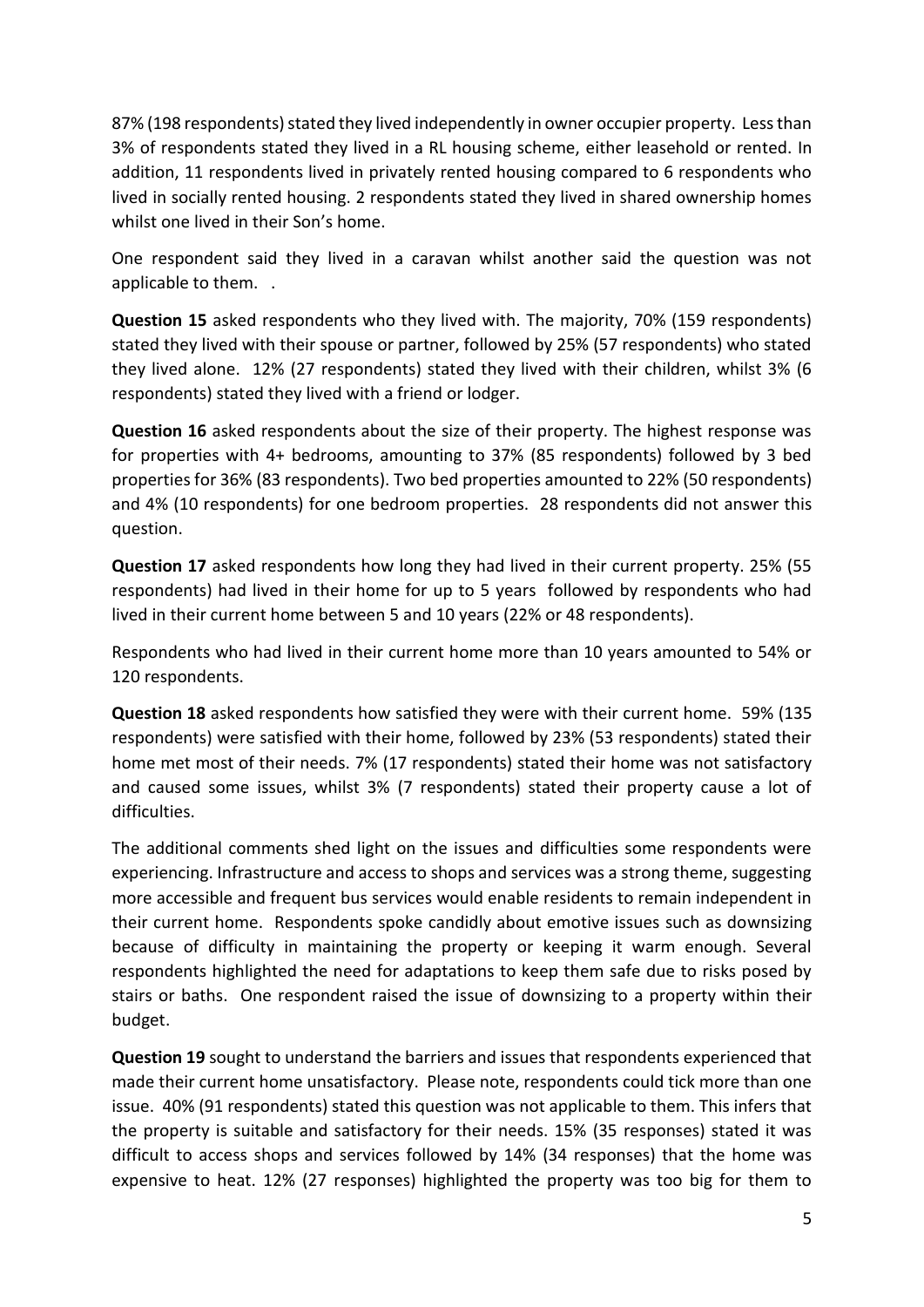manage. In addition, 8% (19 responses) indicated that it was difficult to access or move around the property.

15% (34 respondents) stated that none of the reasons stated were applicable. However, in the comments, a couple of respondents noted that parking and traffic were an issue for them. Furthermore, access to shops and services is a barrier to remaining independent.

The comments added further information and will be considered in line with answers to question 18. A strong theme was around mobility issues and the risks or difficulties of using stairs and baths. In addition, the concept of security was raised whilst maintaining the home and garden was highlighted.

**Question 20** asked about putting adaptations into their property. Adaptations such as stair lifts, wet rooms and handrails can enable residents to remain in their current home to live independently. This question sought to understand what barriers respondents faced in attaining such adaptations. 56% (127 of respondents) stated there were no barriers. 35% (79 responses) highlighted cost as a barrier, whilst 9% (20 responses) gave the application process as a barrier. 13% (30 responses) stated that their landlord, private or social would not give permission or that the property was listed or not suitable for adaptation.

**Question 21** was interested in understanding whether their current home was satisfactory for households whose loved one was experiencing Dementia or memory difficulties. 91% (208 respondents) stated this question was not applicable to them. 4% (8 respondents) stated that the property was fine but additional support would be needed in the future. Whilst 1% stated they were satisfied with their property but found it stressful at times. 3% (7 respondents) stated they were dissatisfied or very dissatisfied and were experiencing daily difficulties in caring for their loved ones experiencing Dementia or Memory difficulties in the property.

Respondents kindly provided more personal information about the difficulties they had experienced. This included a lack support and privacy for themselves whilst their loved ones experienced a lack of dignity due to the layout of the property. Family members wished to care for loved ones instead of placing them in a care setting but felt their homes were not suitable in size or layout. The lack of support may have been due to the location of the property.

**Question 22** asked respondents what type of help respondents needed to live independently. 76% (174 respondents) felt this question was not applicable to them. This was in contrast to 39% (88 responses) stating they received help from friends, family or statutory bodies. 14% (31 responses) bought in services that supported household chores, whilst 7% (15 responses) received personal care from friends and family. In addition, 2% (5 responses) used professional care services. 6% (13 responses) received meals from friends and family compared to 15 (3 responses) receiving meals from professional services.

**Question 23** focused on how satisfied respondents were if they received support services. 83% (201 respondents) stated they do not need any support services.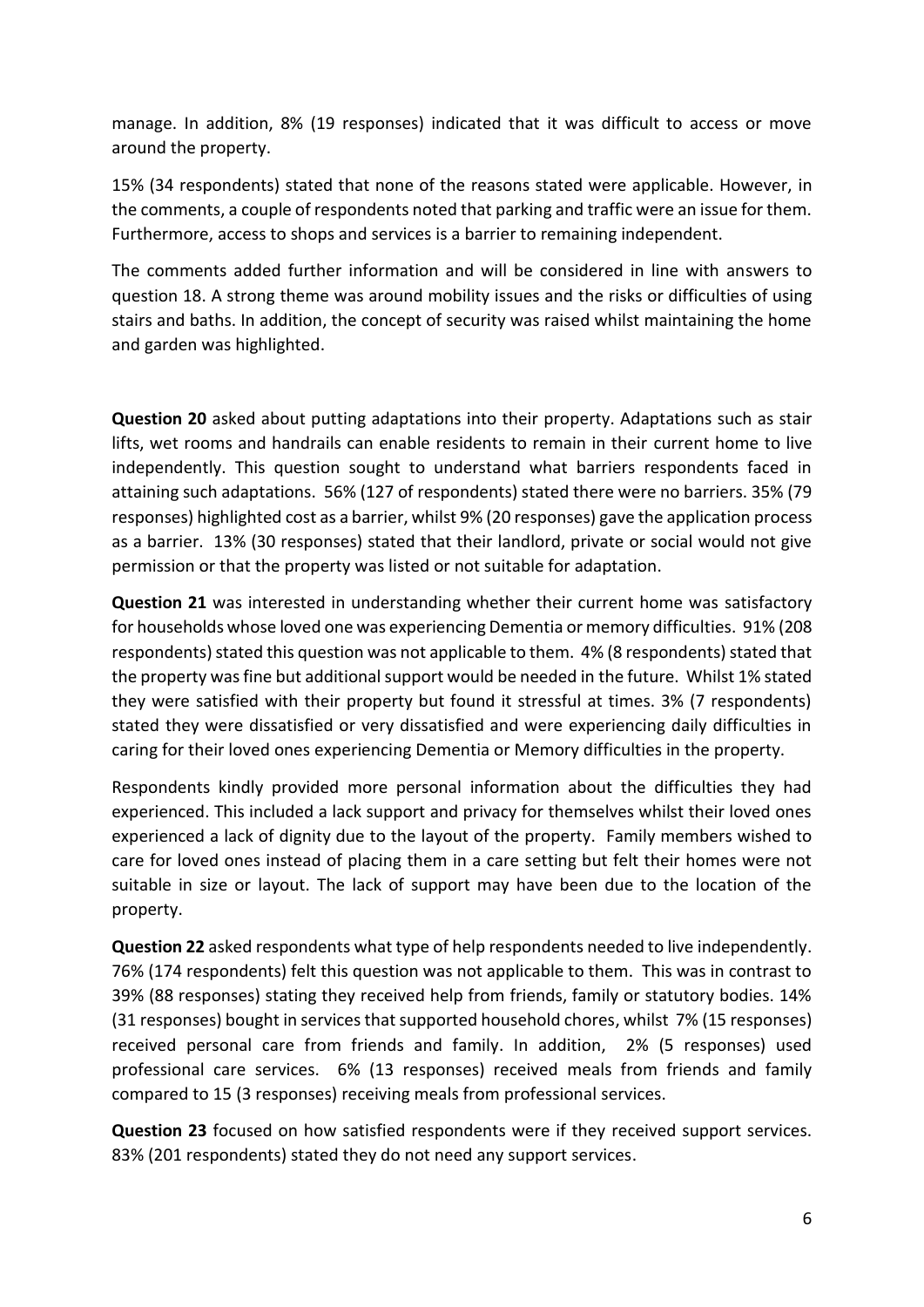However, 1% (1 respondent) said they were dissatisfied with the services they received. Two main themes from the comments included the lack of support as well as the unaffordable cost of services. In contrast, 8% (18 respondents) stated they were satisfied, very satisfied or neither satisfied or dissatisfied with the services they received.

**Question 24** asked respondents what they thought the Council could enable or support the health and wellbeing of older residents. This question was answered by 44% (101 respondents) to answer and leave a comment. The main themes were transport, social activities, advice, support and the affordability of housing and care services for retired people.

## Monitoring Questions

Questions 25-31 were asked to ensure the Council met the objectives of the Equalities Act, 2010. Pregnancy and maternity were omitted as not relevant to survey findings.

## **Question 25 - Age**

45% (100 respondents) were aged 65-74 and this was almost half of all respondents who completed the survey.

30% (67 respondents) were aged 55-64 followed by 16% (36 respondents) who were aged 75- 84. 2% (5 respondents) were aged 85+. In contrast, 6% (14 respondents) were aged less than 44 years of age. 34 respondents did not answer this question. However, there is a good representation of the target audience and their families.

# **Question 26 - Disability**

76% (163 respondents) stated they did not have a disability. This is compared to 25% (55 respondents) who stated they did have a form of disability. This is broken down as 15% (33 respondents) mobility, 5% (12 respondents) sensory and 5% (10 respondents) who had memory difficulties.

5% (11 respondents) preferred not to say and 34 respondents did not answer the question.

# **Question 27 – Ethnicity**

91% (202 respondents) identified as White – English or Welsh or Scottish or Northern Irish or British.

1% (3 respondents) identified as White – Irish.

- 2% (5 respondents) identified as White any other background
- 1% (2 respondents) identified as Mixed/Multiple ethnic groups/White and Asian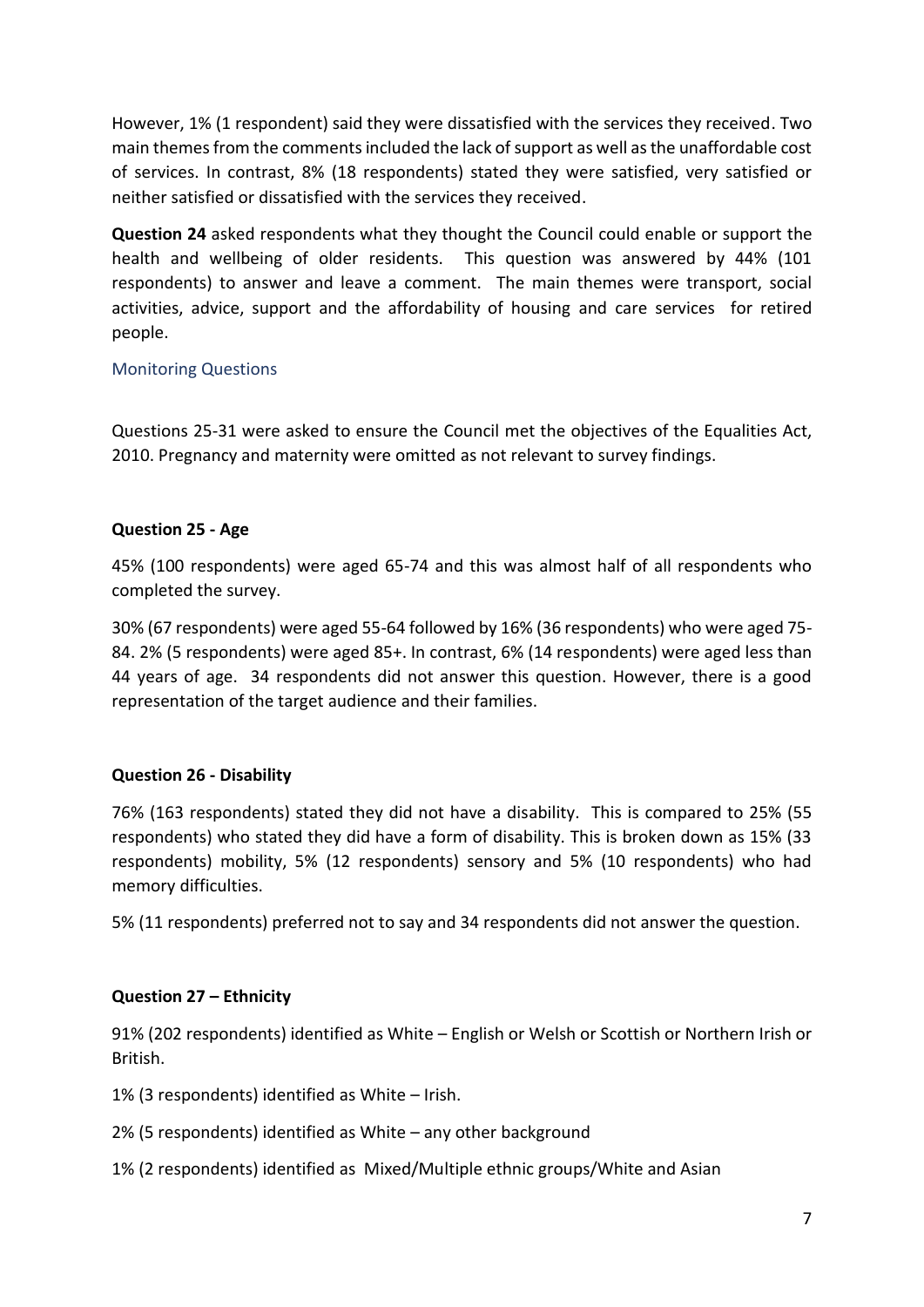7 respondents preferred not to say and 2%(4 respondents) answered other. This included European White, Turkish and Antipodean.

## **Question 28 – Marital Status**

- 65% (145 respondents) identified as married/Civil Partnership
- 12% (26 respondents) identified as divorced
- 10% (23 respondents) identified as single, never married
- 8% (17 respondents) identified as widowed
- 2% (6 respondents) identified as widower
- 3% (6 respondents) preferred not to say.

From the relationship status, its' possible that 32% (71 respondents) live alone. This may impact on the respondents' wellbeing and support needs. This may have policy implications. 34 respondents skipped the question.

### **Question 29 – Gender reassignment/sex**

- 60% (133 (respondents) identified as female
- 39% (86 respondents) identified as male
- 2% (4 respondents) preferred not to say or identified as none.
- 34 respondents did not answer this question.

#### **Question 30 – Sexual Orientation**

- 91% (201 respondents) identified as Straight/heterosexual
- 3% (5 respondents) identified as Gay/Lesbian/Bisexual.
- 7% (16 respondents) preferred not to say
- 34 respondents skipped this question.

#### **Question 31 - Religion**

- 55% (122 respondents) identified as Christian
- 17% (38 respondents) identified as Atheist.
- 15% (34 respondents) identified as Agnostic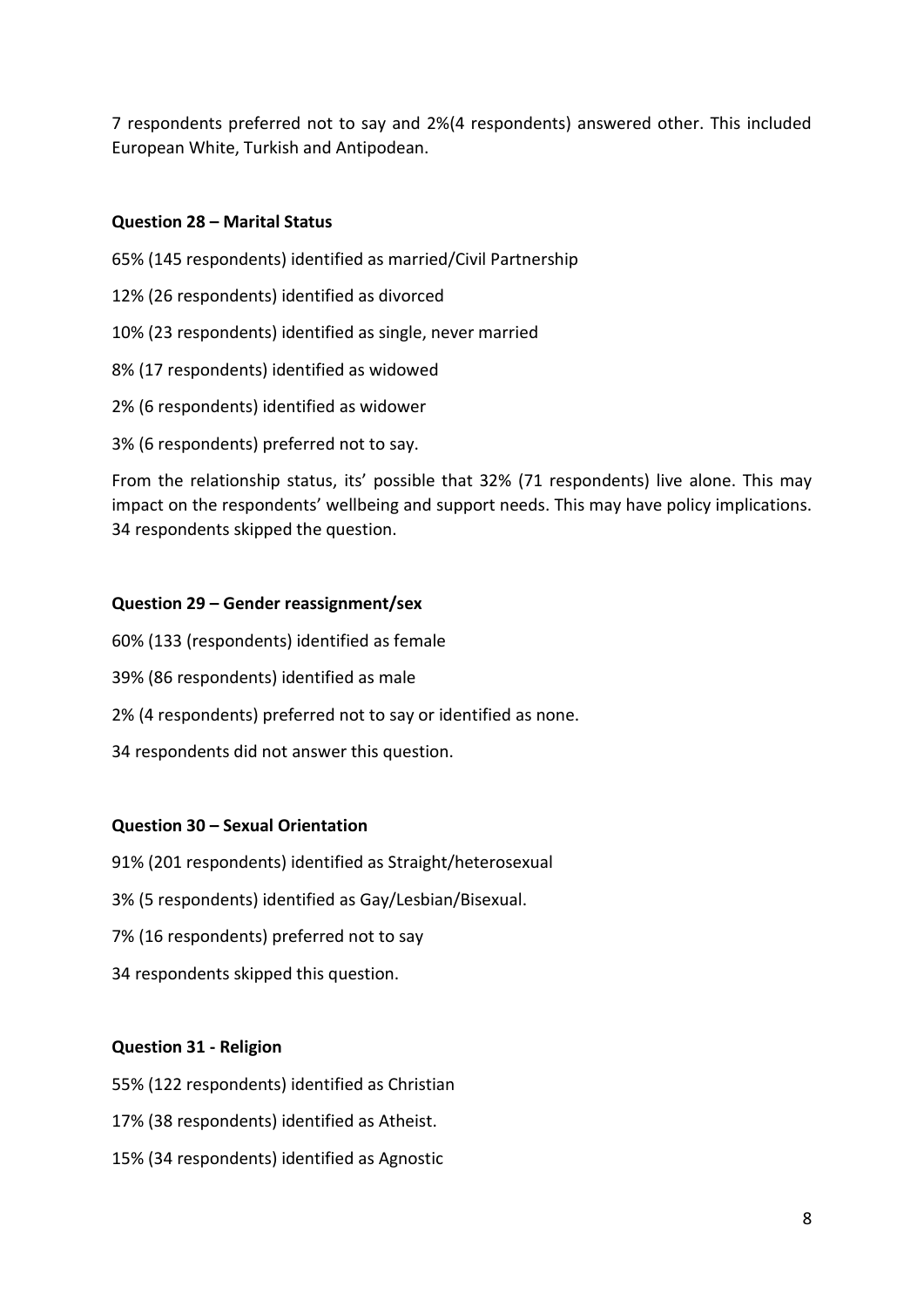- 9% (19 respondents) preferred not to say.
- 1% (1 respondent) identified as Buddhist.
- 4% (8 respondents) stated other.

**Question 32** asked respondents if they had ever experienced discrimination in accessing housing.

99% (219 respondents) did not leave any details of discrimination.

1% (5 respondents) left comments. One was related to Racism whilst 2 were related to national housing policy.

#### Cross comparison analysis

The online survey system used (SurveyMonkey) enabled analysis by using weighting techniques. This section of the analysis focuses on respondents who identified as living alone. This was either due to never marrying or lived alone due to bereavement or divorce.

A total of 11 respondents stated they lived alone, two were bereaved. The respondents mainly supported the need for more RL schemes, including those with affordable housing, either as standalone schemes or as part of wider mixed tenure scheme. Non-profit housing associations and Council owned schemes were considered value for money and better than more expensive models. However, the costs associated with moving to RL with the subsequent service charges were seen as a barrier. Further information on products available would be useful.

The respondents had health issues that would benefit from support or care services as they were currently receiving help in their home. However, this presented difficulties due to the risks of stairs and baths. Respondents felt RL housing could help prevent depression, anxiety or loneliness.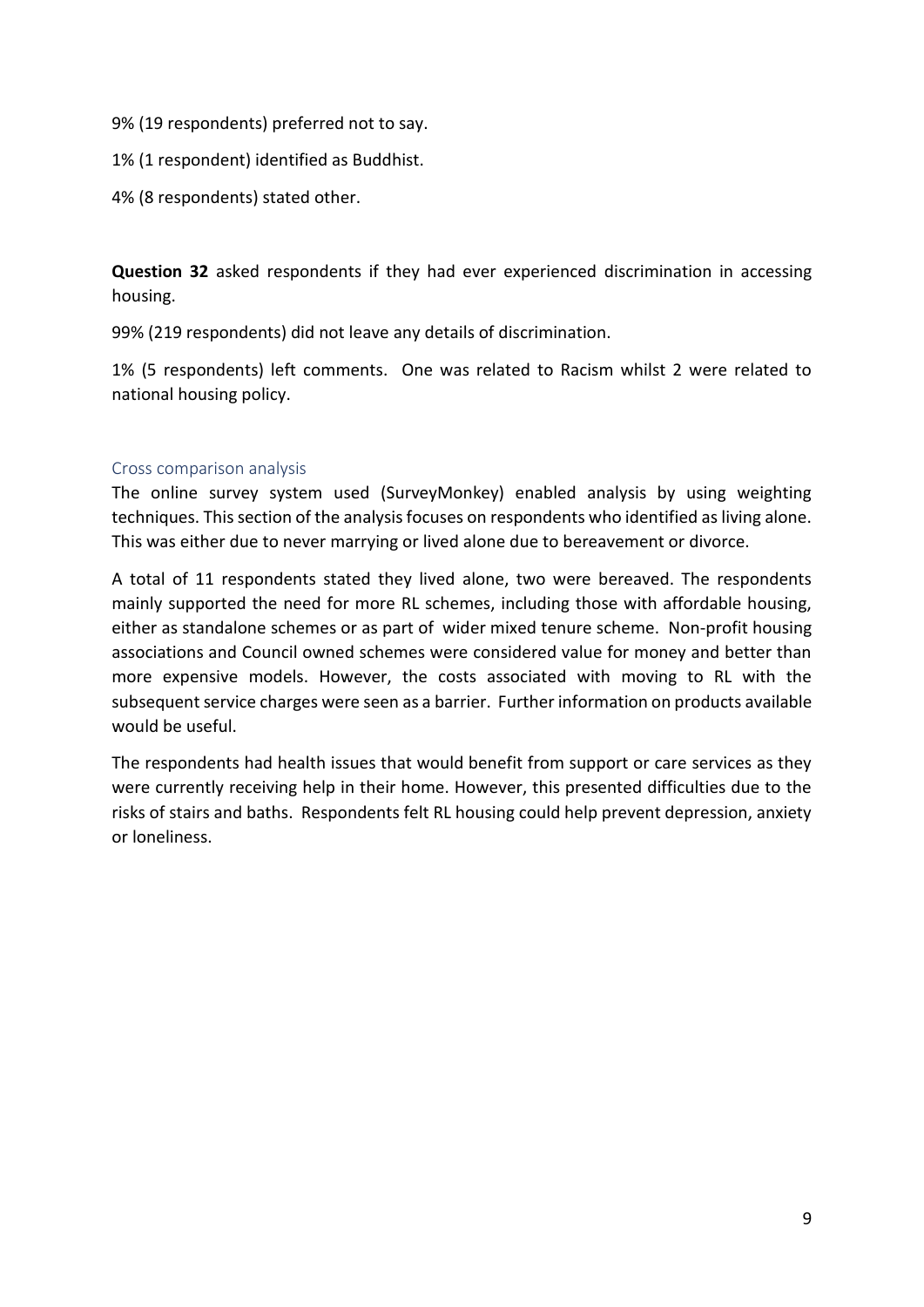# Appendix 1 Analysis of questions

Q1 Independent Retirement Living Housing Schemes are called different names by private developers, housing associations and Councils. Please click on the terms you think mean independent living (with or without support) for residents aged 55+ years old. You may tick more than one box.

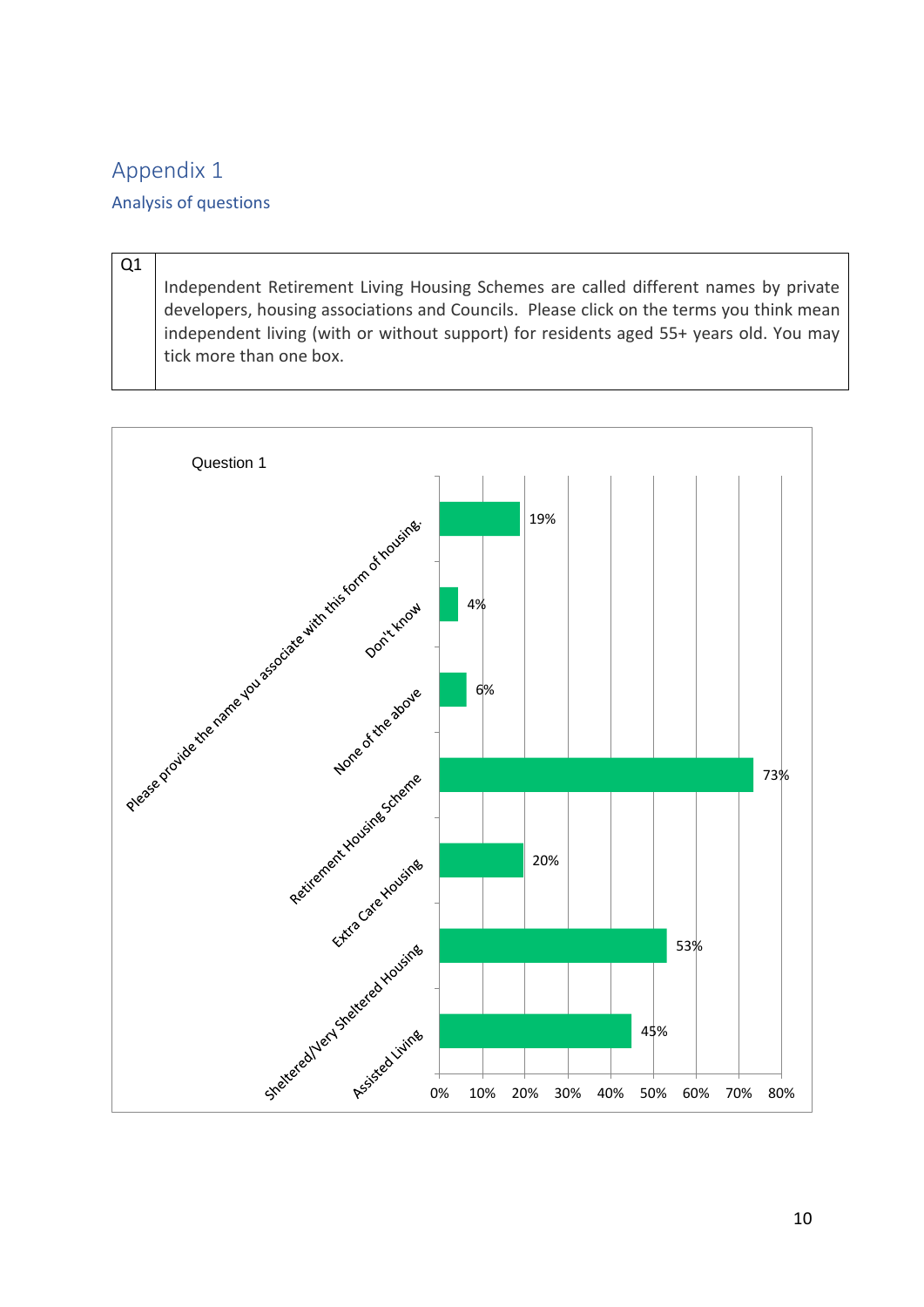Question 1 Abbeyfield Almshouses Anchor HA Anchor Hanover Assisted Living Assisted Living assisted living Churchill Cognatum Donâ€<sup>™</sup>t know! don't know any Elderly housing Flagship Flats with a warden Harvest House INDEPENDENT HOUSING Independent Living means that a person has no on site support Independent retirement Independent Retirement or Senior Living McCarthy and Stone McCarthy & Stone McCarthy & Stone McCarthy & Stone McCarthy & Stone McCarthy and Stone McCarthy Stone McCartney & Stone None None of the above Northfield court, MacArthur stone Old people's homes Private, District Council or Housing Association. Retirement community Retirement Housing Retirement Housing Retirement housing Retirement housing complex / Sheltered housing. Retirement housing scheme Retirement Village Sanctuary Housing Senior living accommodation Sheltered sheltered housing Sheltered housing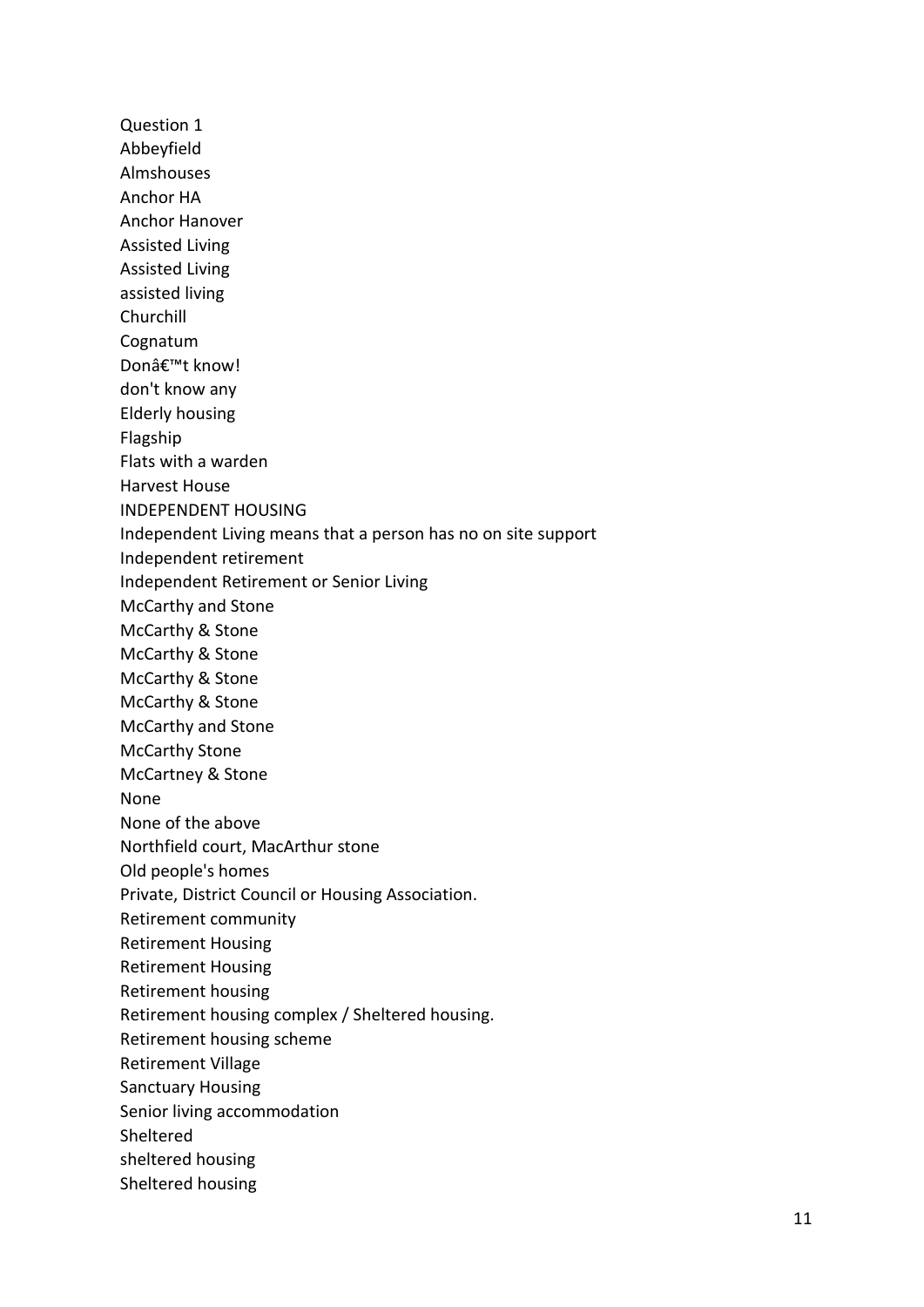Suffolk Housing, Age Concern, Housing Trusts Warden controlled housing

Summary of question 1. 73% (188 responses) chose "Retirement Housing Scheme". 53% (136 responses) chose "Sheltered/Very Sheltered Housing".

Respondents were asked to "provide the name you associate with this form of housing". Responses given includes the names of specific private and non-profit companies or organisations as well as models of independent retirement living schemes. There is also a couple of comments that suggest that RL is none of the models suggested in the question. This shows a wide understanding of what RL is and who it is for.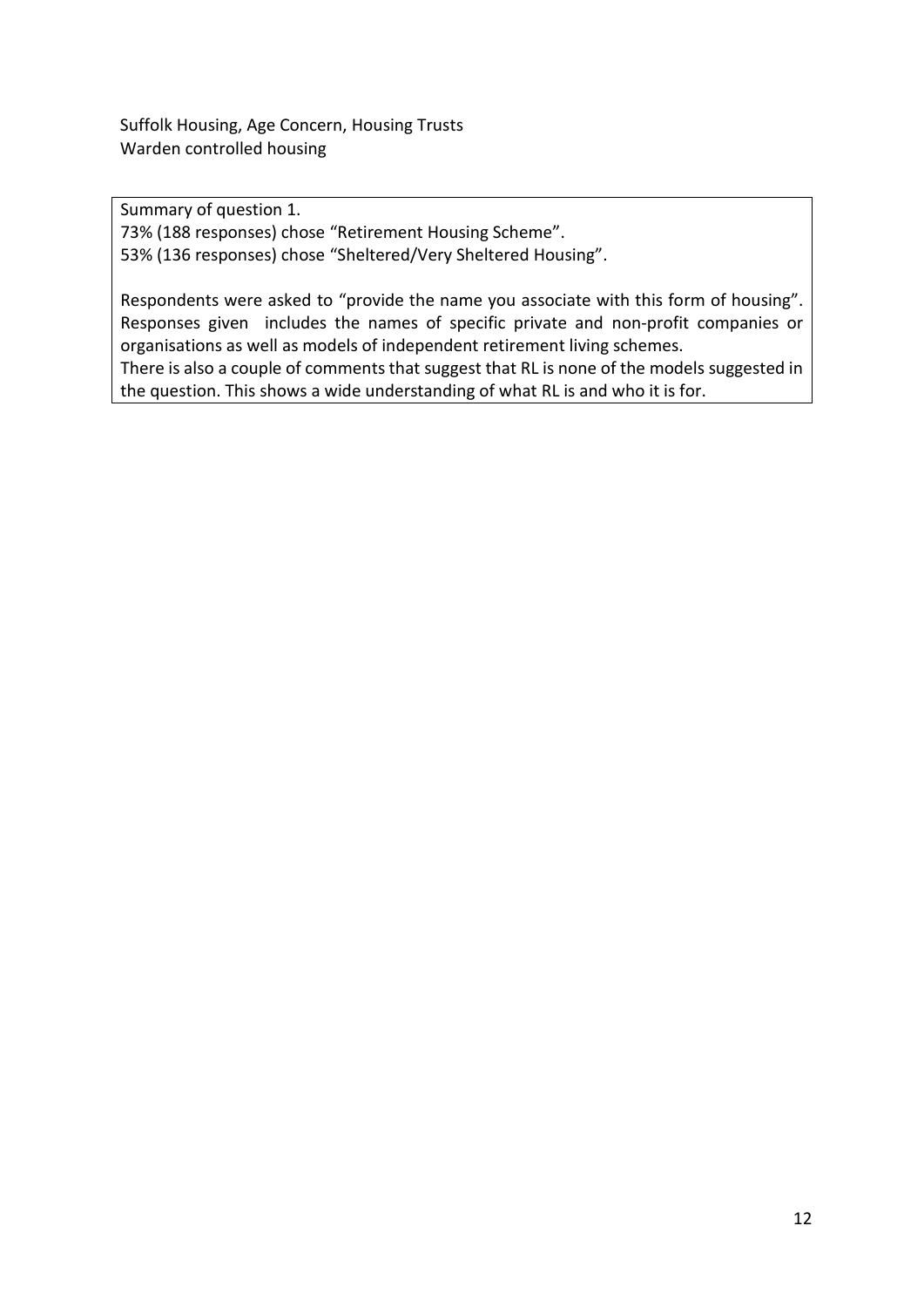Q2 | Independent Retirement Living Housing Schemes are available for residents once they reach 55 years old. This is because residents can draw down private pensions from that age. Please state what age you think is a good minimum for retired people to be able to access independent retirement living housing scheme.



## Q2

55 is a reasonable age but people may not always be retired but may have a mobility impairment that means they need more accessible housing.

It depends on the health and circumstances of individuals, rather than just age. 55 is good, and only affordable then due to housing benefit restrictions

55 is a good starting age. Most people have a property to sell and are downsizing

60 - & for Government pensions still to be available to those that need it from that age

60 for purely "retirement" and separate provision or different schemes for those with other supported living needs that have developed in middle age and are life long 66 - State pension age £400 per month Age 65

Answer 65 years. I am 55 years old and like many older Mums, still have dependent young children living with me at home, so 55 is a long way off retirement.

Depends on the person requirements most people need some help when in. Independent living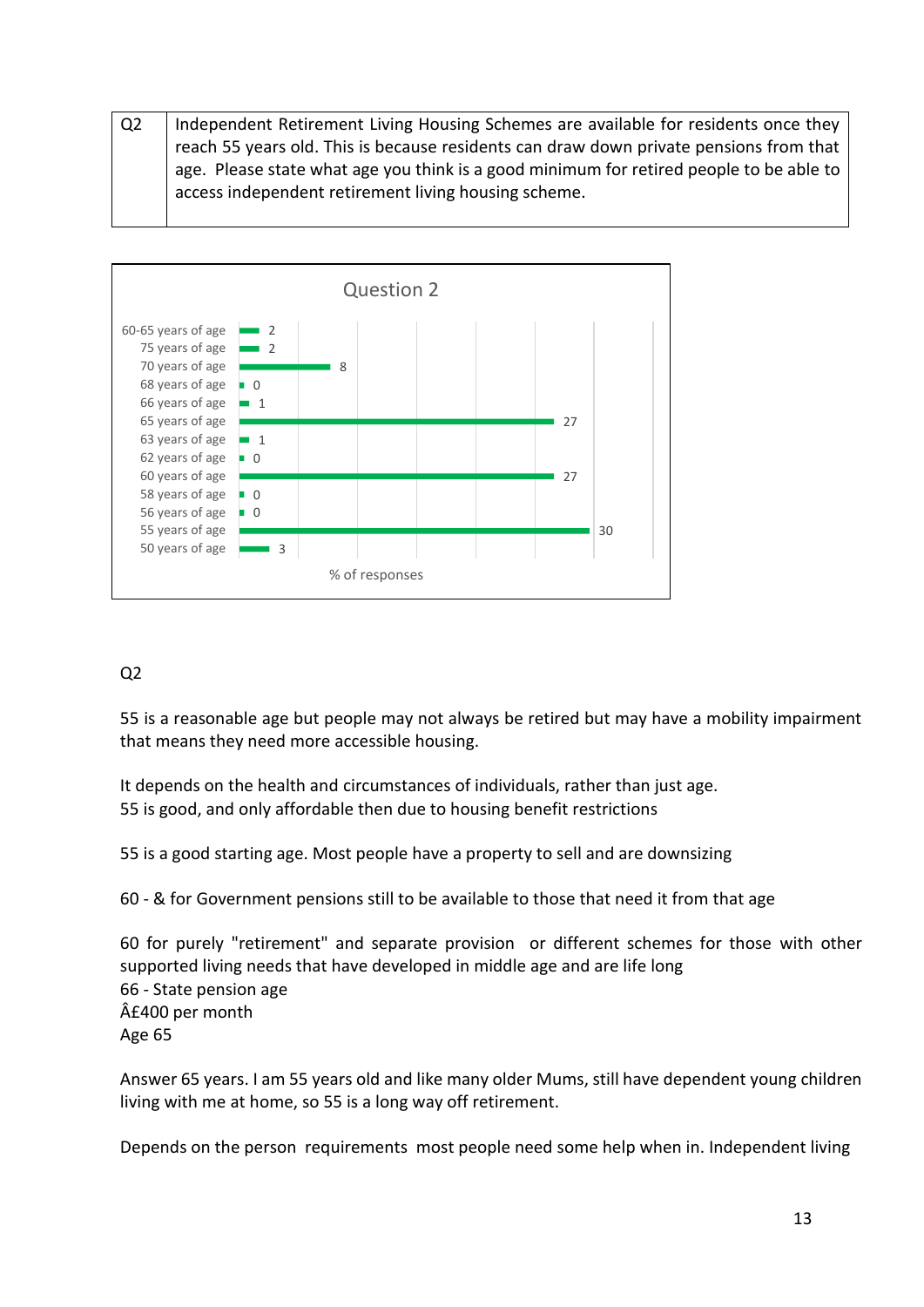Do not discriminate on age - if people need assistance, they need assistance, not necessarily in an old age ghetto

I don't think there is a good age as I don't think they are a good idea. They are grey ghettos and cut older people off from life and community. Many are financially bad with high service and support costs and poor resale values. Emphasis should be on a domiciliary and personal care and paramedical care such as chiropody. There needs to be support systems for such things as home and garden maintenance and adaptations to houses to allow people to remain in there own homes for as long as possible. High end social and nursing home care is needed given the NHS has rightly withdrawn from elderly care in hospitals

If in good health from the National Retirement Age i.e. 65+

Life expectancy is about 83. Retirement at 55 seems somewhat extravagant. How about state pension age 68?

Most people won't need it until they are 70+, but some may need it from 55

Rather than stipulate a specific age it would be better to look at current situation, disabilities, vulnerability, wellbeing or someone who lives alone.

Since every retired person is different and each has different needs and different resources 55 years is probably a reasonable compromise

Sixty years of age (where there is no care requirement) otherwise 55 years of age

So much depends on the circumstances of individuals. Some people continue working into their 70s. However, bearing in mind those in poorer health, perhaps 55 is about right.

So much depends on the circumstances of individuals. Some people continue working into their 70s. However, bearing in mind those in poorer health, perhaps 55 is about right.

State retirement age

Whatever the age is when residents can draw down private pensions

When they feel they've "had enough" and living alone is no longer a pleasure for 51% of the time (minimum)

#### Summary

Age 55 was the most popular, amounting to 30% (69 respondents).

60 and 65 years received 26% ( 62 respondents each). The comments given suggest that choosing to retire is based on issues such as finance, health status and needs. In addition, concepts such as 'grey or old age ghettos, loneliness and exclusion from the wider society were raised.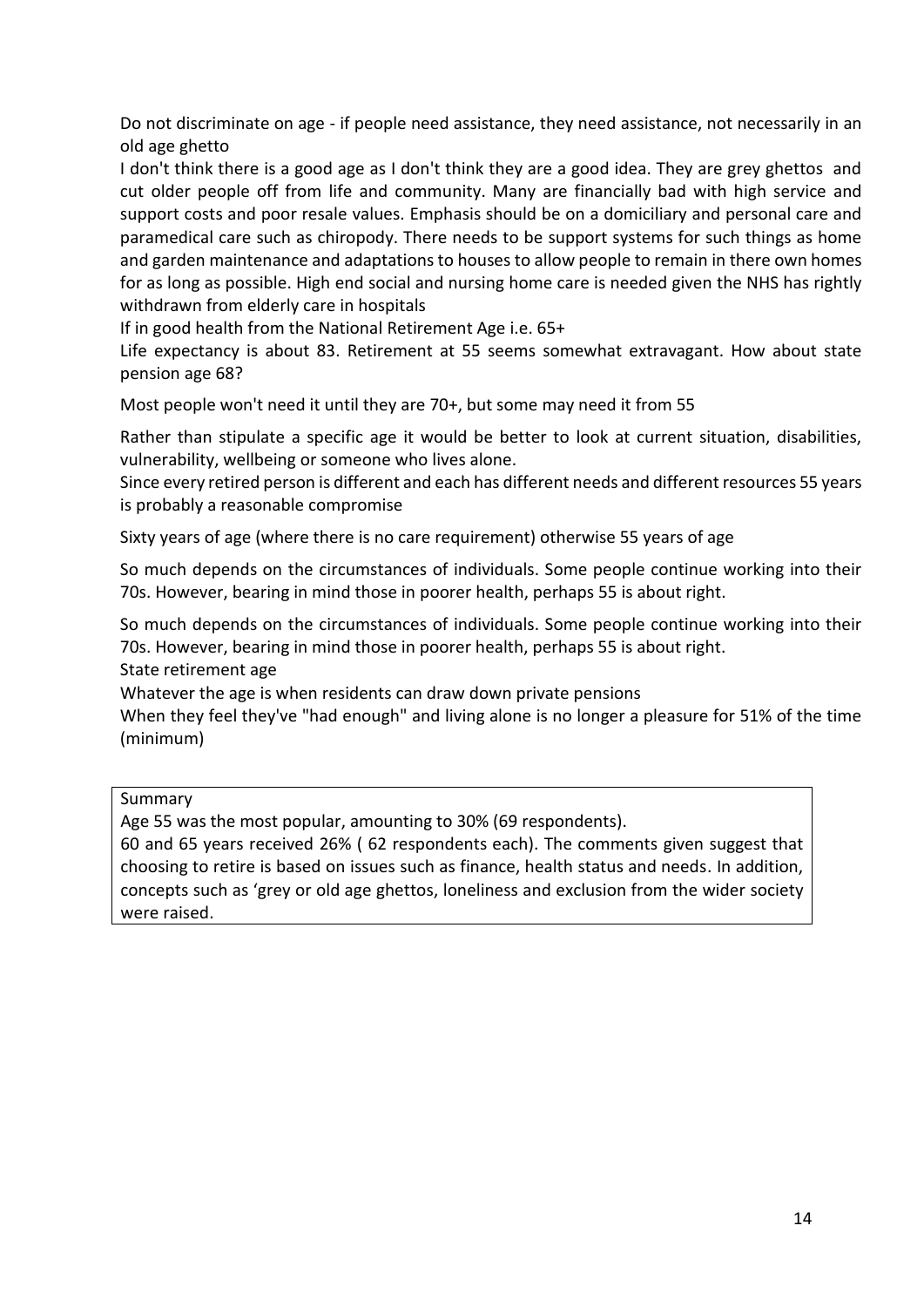## Q3 When you think about Independent Retirement Living Housing Schemes, what type of property do you think people live in? You may tick more than one box.



## Summary – question 3 The highest figure was 81% (208 responses) for bungalow followed by 80% (206 responses) for flat. 17% (47 responses) thought single room. Whilst 24% (62 responses) suggested house. There is a wide range of understanding of how RL is delivered and the types of property used.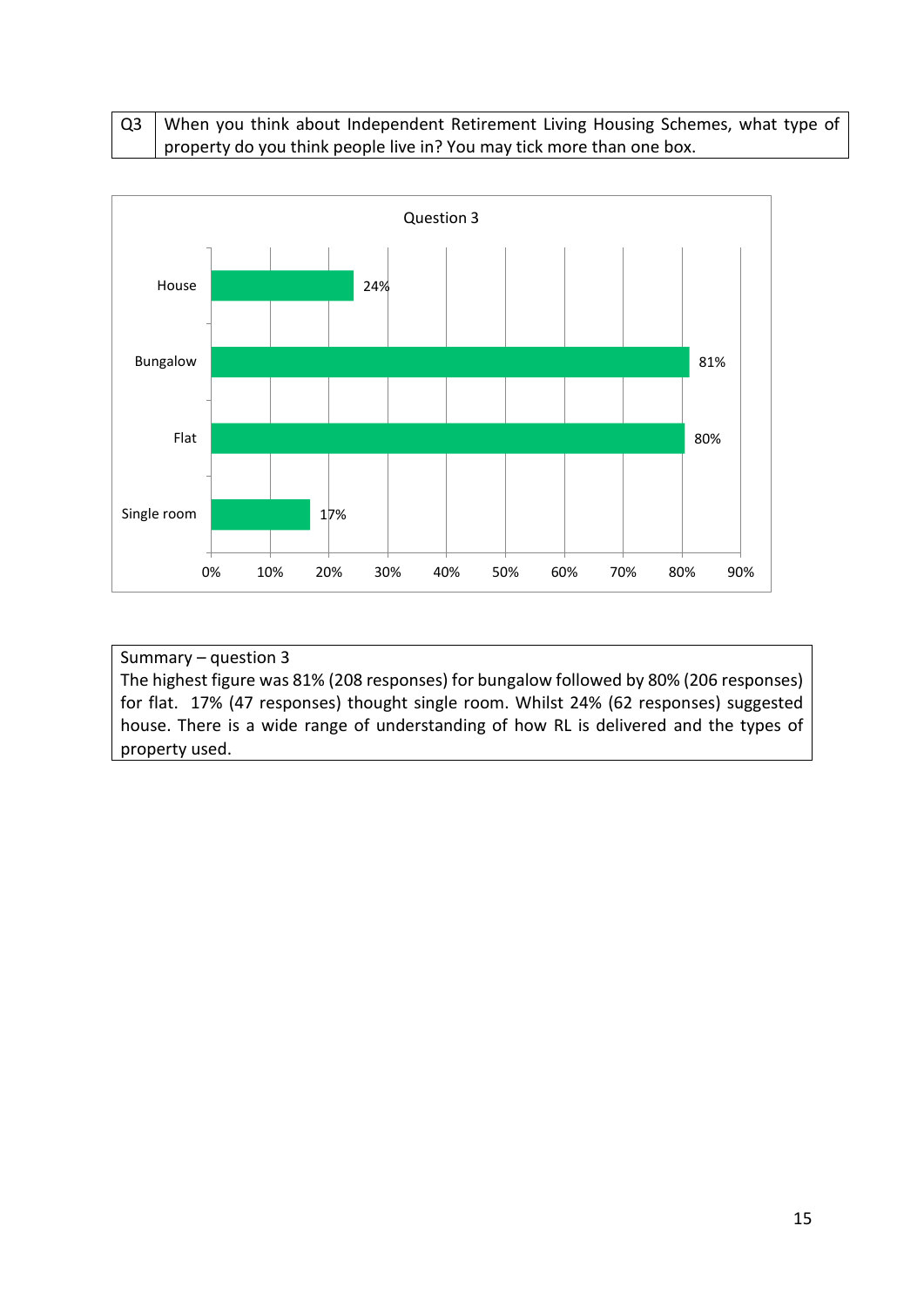$Q4$  Please state if you agree or disagree with this statement. I would prefer to live in an Independent Retirement Living Housing Scheme without affordable (social) rented housing.



Question 4 – responses - agree

A better social mix

There should always be affordable social housing which may also allow for independent living as costs will likely be a factor to living independently

Different strokes for different folks

Most pensioners can't afford the high private rents

Rents are currently out of control, housing needs to be more affordable

Equality for all people

I need affordable rent

I am less interested in whether my neighbours own their own homes or rent than that they are people I can get on with.

Mixed tenure

Should be open to everyone .

Often people in poor health may not have had an opportunity to buy their own home as often earning potential is reduced

I disagree very strongly. I think mixed developments discourage prejudice between people living in different tenures. I think that private developers such as McCarthy and Stone provide good retirement properties in the private sector but wouldn $\hat{a}\in\mathbb{M}$  it be good if local authority and housing association retirement living schemes shared developments.

Don't like the idea of poorer people being excluded

We rent as 65 and 77 year olds privately at the moment but would be glad of the above.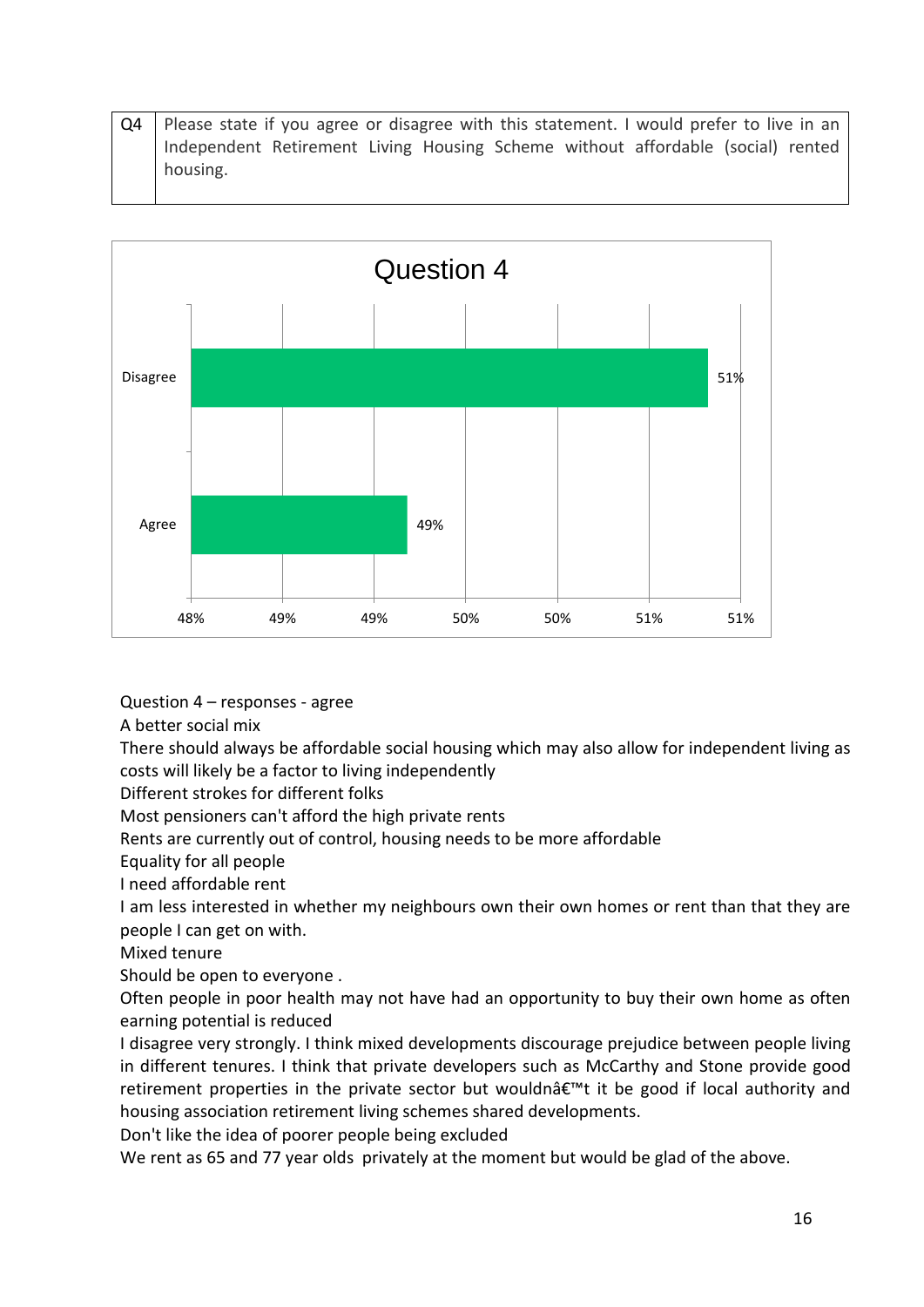The housing provision should be mixed so as not to exclude some people from particular schemes. Separate schemes will risk some schemes being seen as  $\hat{\mathcal{A}} \in \hat{\mathcal{A}}$ better $\hat{\mathcal{A}} \in \mathbb{N}$  or more exclusive than others.

Should be according to need, not income/capital based.

Not everyone has a pension scheme. Some can continue working, either volunteering or parttime, but there may come a time when som financial assistance will be required.

I think it's better not to discriminate and to have a mix of people.

The elderly need to live with all parts of society. It would be a mistake to cluster two groups with additional needs without the balance of other dynamics

Because those who do not have additional income may not be able to look after their property and it may not be nice to look at.

Excluding social rented housing militates against those in greater need and with less resources and is divisive

Excluding social rented housing militates against those in greater need and with less resources and is divisive

Affordable rented housing should be available in sll housing developments

I am ambivalent itâ $\epsilon^{\text{m}}$ s good to have mixed communities but on the other hand this may cause some tension.

I think a mixed scheme provides a better social solution and avoids snobbery/stigma

I think it should be accessible to all, not just for the elite or cl6mping those who cannot afford it into lesser accommodation. Having a mother who can afford it and a father who can't really highlights th3 difference in both opti8ns, availability of support he needs and waiting times, and providers can "choose" to say no even though he needs support. This is not ok as all older people are to be valued

Not everyone has a large private pension, you may have a person on disability who is moving into assisted housing on a limited income

Why discriminate based on income and personal wealth?

Not clear what this means - I prefer a mix of owner and rented properties

Not all Pensioners are financially secure

There needs to be choice

It is discriminatory practice to not offer mixed housing.

Because not everyone will have enough money to pay for housing.

I would like to live in an affordable house

Everyone should have access to these schemes and for some social rented housing is the only affordable way

People who need to rent such housing should not be excluded from an Independent Retirement Living Housing Scheme.

Affordable should be an option for those that need it

Everyone should be treated equally regardless of money

Should be available to all

Any form of exclusivity for the better of I do not agree with. Mixed communities are better.

I have always lived in areas where there is a variety of housing and regard this as both normal and desirable.

This implies a degree of social segregation and stigmatises lower income households usually better designed and maintained

Not everyone has access to private pensions, and people need to be able to rely on affordable housing.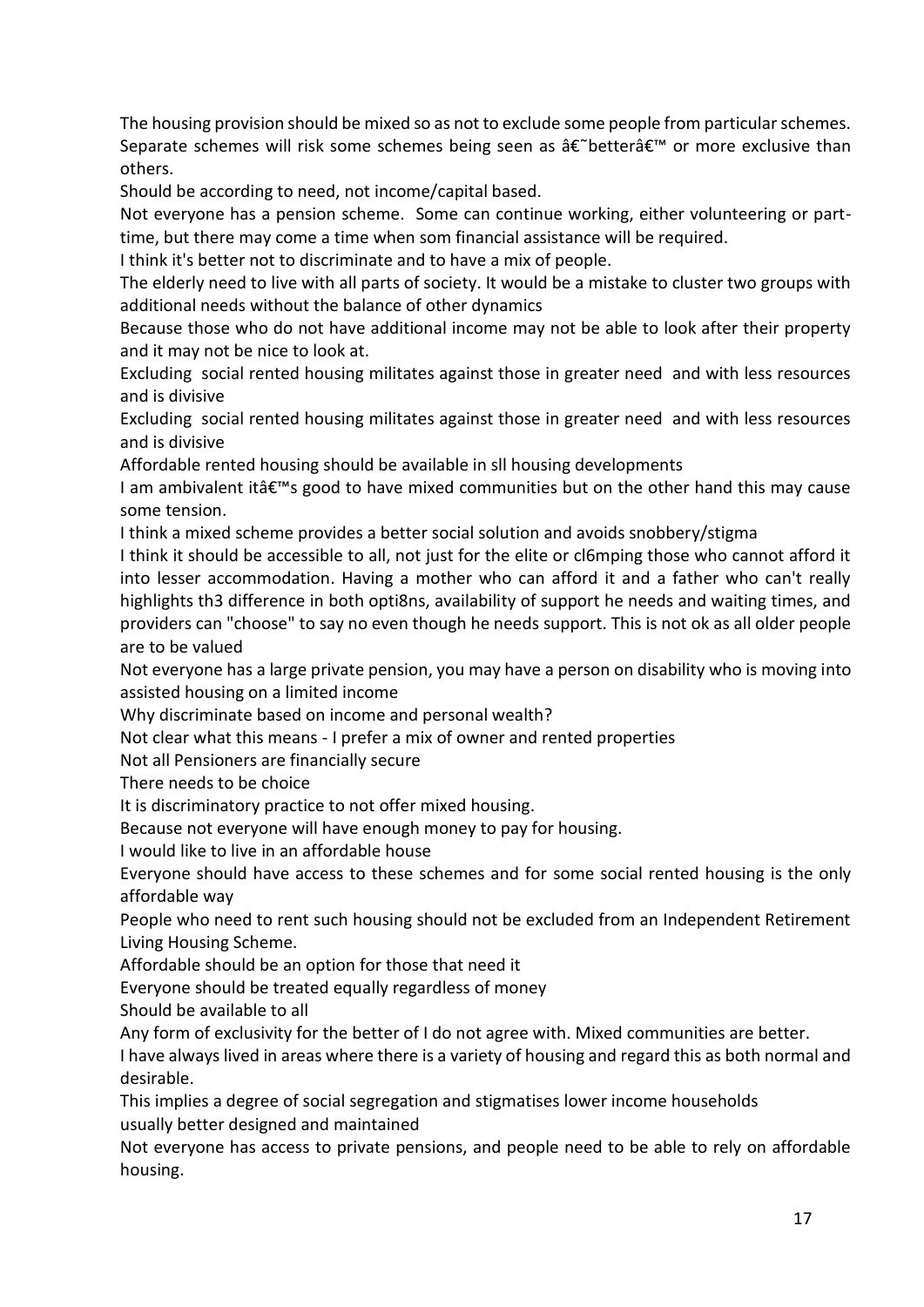I would want the choice of living in an affordable house/flat rather than a single room in a retirement home

Like a mixture of people

Sadly the cost of housing and the number of second homes, especially in the small towns and villages increases the need for social housing and it would be wrong to limit the choices of those needing it even more.

Because many people need social / affordable housing.

If we are to 'level up' our society, we should not be segregating private and social housing.

I know i couldnot afford to.

It is better to have a blend of people together and it leads to better community development. Segregating those who can afford and those who can't, does not influence who will be a good neighbour or will care for their property.

Like a mixed community

Every one needs a roof over there head

Everyone should be able to live in the same housing if they need it whatever money they have people should be treated equally

Why would you?

Everyone should be entitled to this opportunity

might need help to pay for it

Older people need affordable.

The retirement area should be designated for retirement housing only to enable better access for services

Because the poor shouldn't be discriminated against

We are all equal ,never judge someone on their finances

Should be open to. All

this should be available to all despite income, all elderly deserve decent standard of housing Prefer mixed schemes provided social affordable rented housing is fully funded and not subsidised by privately owned housing

Not everyone can afford it

Every development should include some social housing

Everybody needs to be housed

When neighbours are retired it shouldn't matter whether they home owners or renting

Less financial worries if you start to lose your memory and more economical for some. I think the option of either is the best way forward.

We live in a society with people of different means and that would also be the case in retirement We can't build schemes just targeted at wealthy pensioners

Question 4 – responses - disagree

Depends on the percentage

If someone is paying a lot for sheltered housing, I feel they would respect the building more and look after their home

Renters do not seem to take care of property

In my experience the private sector dweller appears more responsible

I don't want to live in retirement housing ever.

Those who can afford to pay a reasonable rent should do so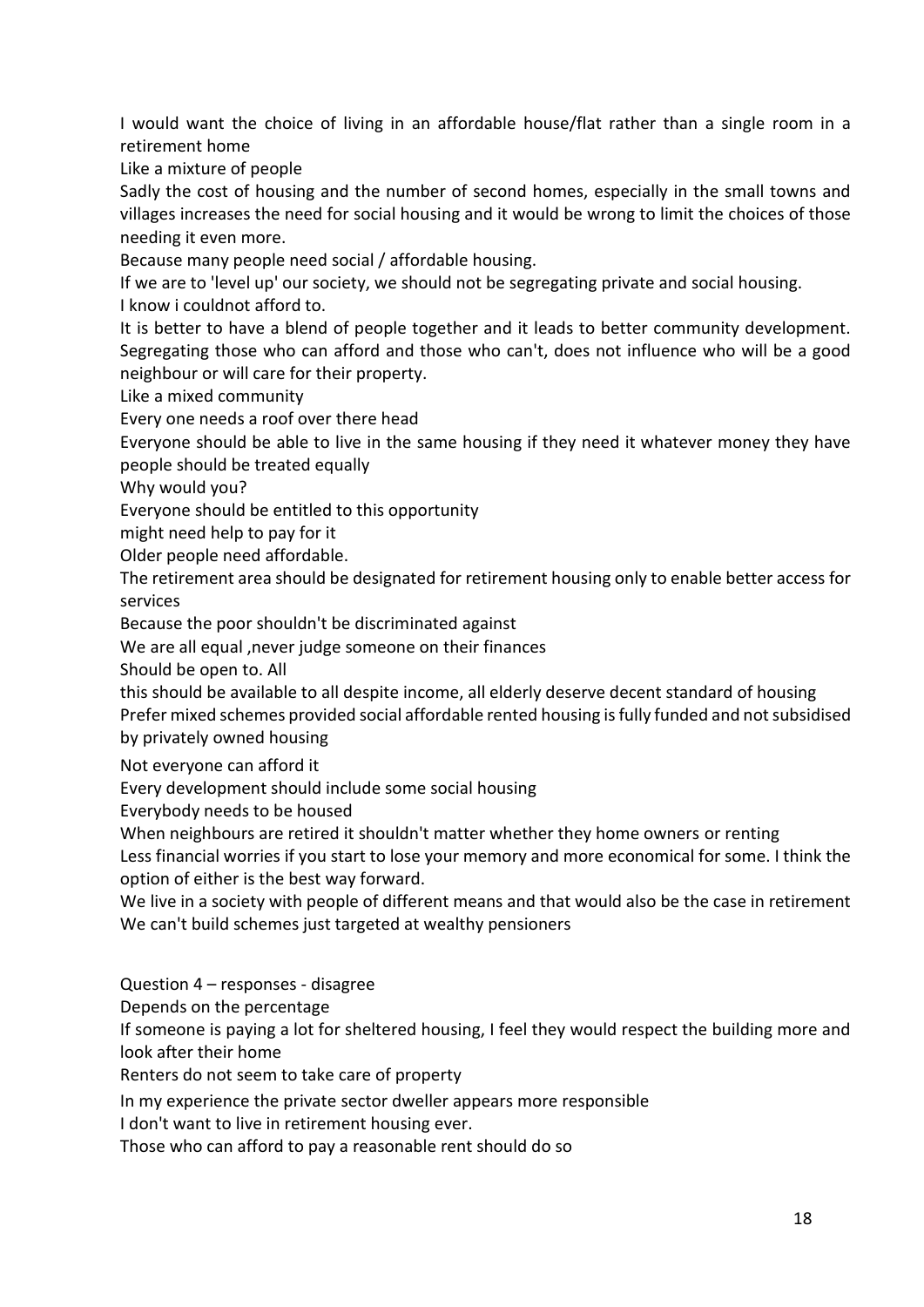Most potential residents will be existing owner occupiers who would be concerned about potential anti social behavior

I would feel safer

I donâ€<sup>™</sup>t want to be dependent on the State

I prefer to be independent

I prefer my own property

With a private pension I can afford to do so.

because i'm picky about my neighbours

personal choice

Unfortunately the social rented housing can attract a certain type of tenant , who many retired person in this type of sheltered accommodation finding unsettling . XXXXXX at Wickham Market where I have a relative is a classic example .

Think that we should all take more responsibility for ourselves and not rely on the state for handouts.

Unsuitable for younger residents.

This question is inappropriate and judgmental

Having always owned my own property I would prefer to carry on doing so

You cannot ask this question, under planning laws the average house holder or renter has no control of what is built next door.

This is an appalling loaded question!

Want to stay in my own accommodation

I would rather be independent and be able to move if I wanted or needed to.

Want peace and quiet

I prefer to die at home (MY PRESENT HOME)

should have sufficient funds after selling own house to afford the costs

I don't understand the question

Not sure I know what is being asked? Needs further explanation to make question work.

Like to be more private

Please clarify the meaning of this statement..

This is not clear to me

Different needs, uncertain risks

I donâ€<sup>™</sup>t understand the question

I don't really understand the question. I don't know enough about either scheme so my answer would be that I would like information on all the variants as I've no idea what they are called.

The implication from the name is that one is paying for oneself, and the other is subsidised. I will remain financially independent as long as I can.

You need to explain what you mean better here

This question presumes you know what an independent living scheme is...

no reason, would just prefer

I don't understand the question. I'd rather stay in own house and have assistance at home Question is confusing as it uses previously undefined terms - "affordable (social) rented housing." I am financially sufficient and would prefer to live amongst other people of similar means. Independence

I can afford and would be looking for premium accommodation

Wish to live with like-minded people of similar means.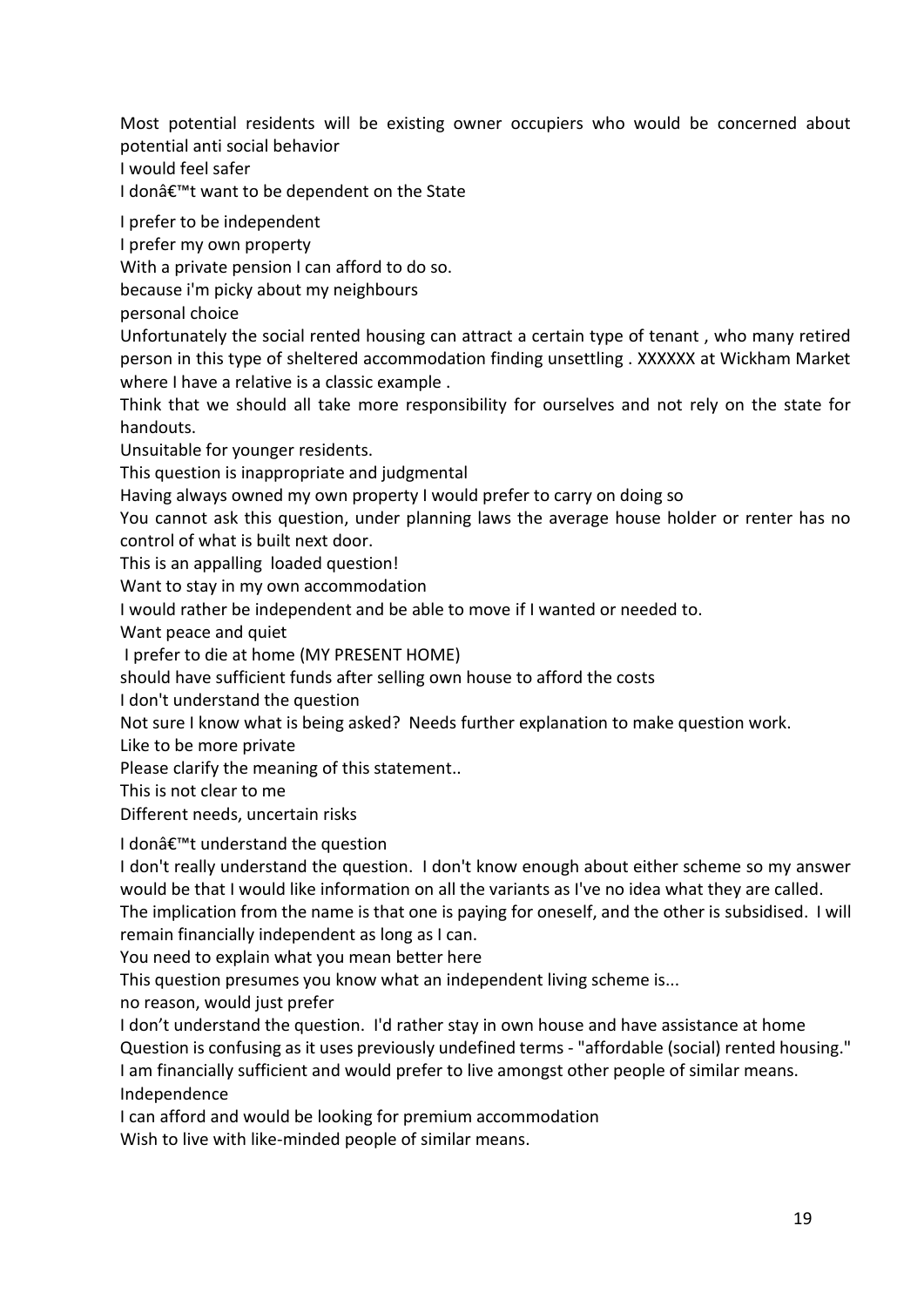I think it is wrong to agree, but having lived independently financially all my life, I would find it hard to adapt.

Doesn't make much sense to me

social housing has a reputation for being noisy and disruptive

I am slightly confused by the question but I think it means would I be out off by the proximity of social housing

Social Housing implies people who could be anti-social and proably includes young people. Either group can be noisy and unpleasant to live next to.

I prefer to live a totally independent life in my own house in a "normal" (multi-age) community Previous negative experiences with housing association tenants as neighbours

I really do not understand the question! Are you asking whether someone is up for paying for assisted living? This is what the housing market is gearing up to with massive property investment pots of money seeing these schemes as the best place to make money.

If I had enough money I would prefer to choose my own place

Feel more secure

I do not want to live in such facilities

My preference!

Want to stay independent

would not need this

Thumping bass music - if that's what you can call it.

A stable safer community is important for older people. Some of the things I read about "cuckooing" are alarming

You would have the choice as to where you lived.

I would be worried about subsidising the affordable part of the scheme

Proper maintenance of like minded people

An ideal situation will always need more capital than most single elderly people have available.

Would not want 'problem' families to live near me

Less managed

Prefer to what?

I hope I'm not a snob

I would want to live somewhere where people "get on― well.

I am used to living in an area of privately owned housing

Owner occupied houses are better kept & maintained than rented housing. Also tenants move in & out of rented property but owners stay longer .

I am a snob

Don't understand the question

There wasn't a box for it depends on the circumstances

I don't feel that people in affordable housing respect their neighbou6

**Quieter** 

Too small

It depends on the scale of the development and the ratio of private/ affordable

Question 4 - Summary

This question generated a wealth of responses. Generally, 51% of responses agreed that they would prefer to live in a mixed tenure housing scheme that included an element of social (affordable rented housing). The responses focused mainly on the need for housing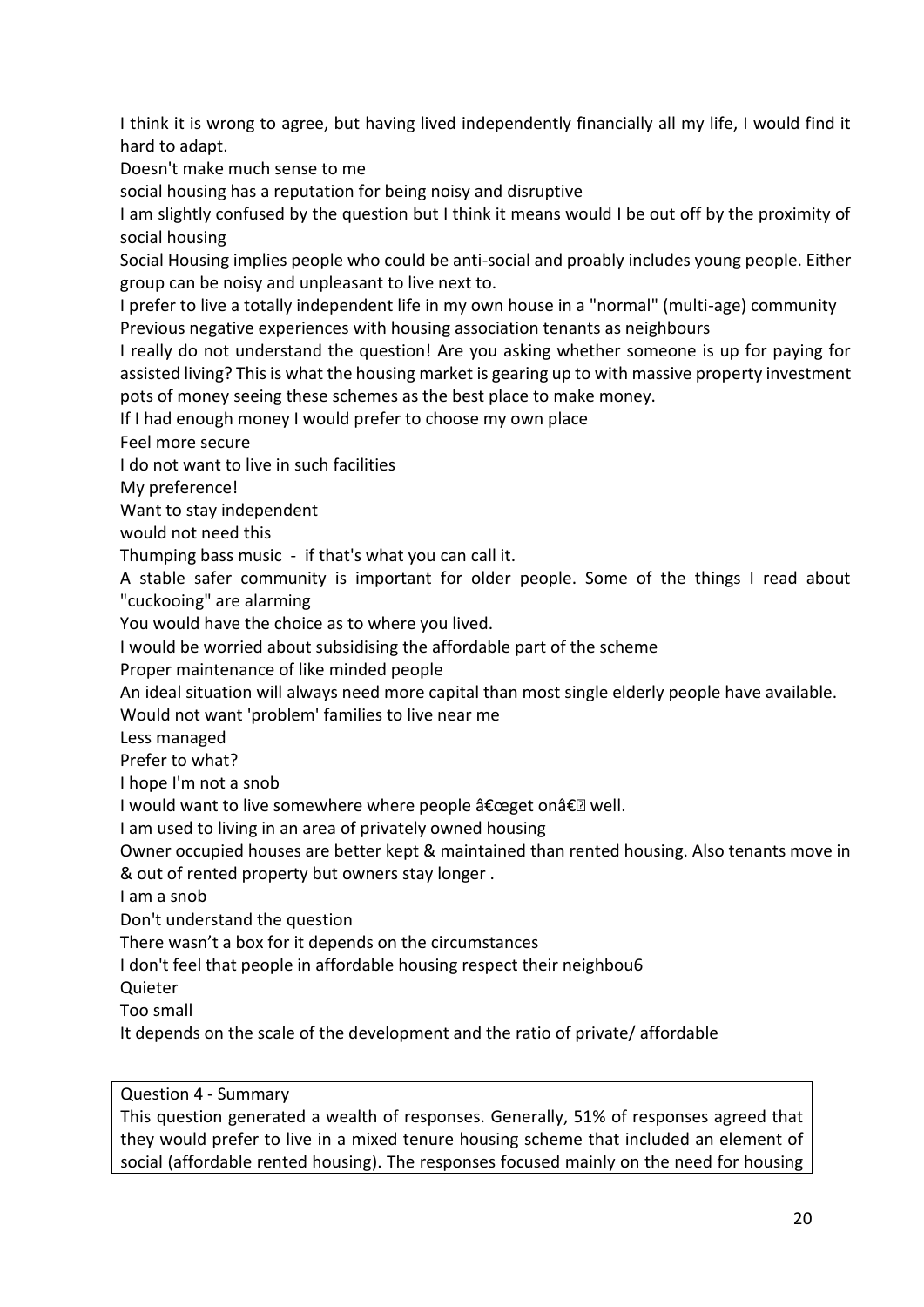within the context of high housing costs which linked poor health with lower incomes. In addition, there was a strong thread that society should promote inclusion and equality for all people.

49% (120 respondents) stated they did not agree with the statement. This was partly due to personal experiences or perceptions that residents living in socially rented homes engaged in anti-social behaviour or that such RL schemes did not provide the standard of services or management and investment they expected. Some respondents did not know the definition of the term 'social (affordable housing) or understand the question.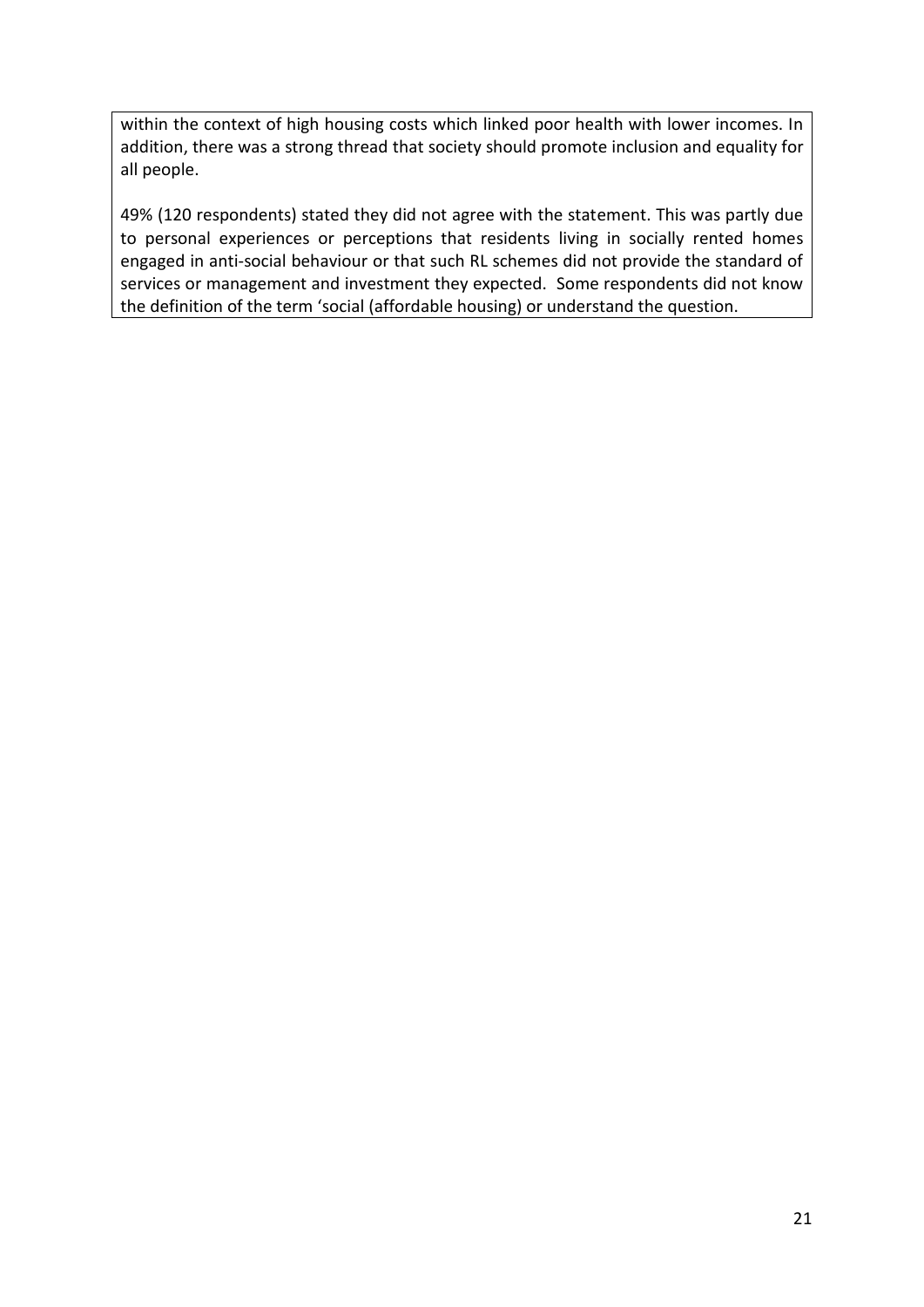| Q5 | Do you think there is sufficient availability and choice of Independent Retirement |
|----|------------------------------------------------------------------------------------|
|    | Housing Living schemes in East Suffolk ?                                           |



Question 5 - Summary 56% (144 of respondents) did not think there was enough availability or choice of RL housing schemes in the District. 39% (101 respondents) did not know whilst 4% (11 respondents) answered yes.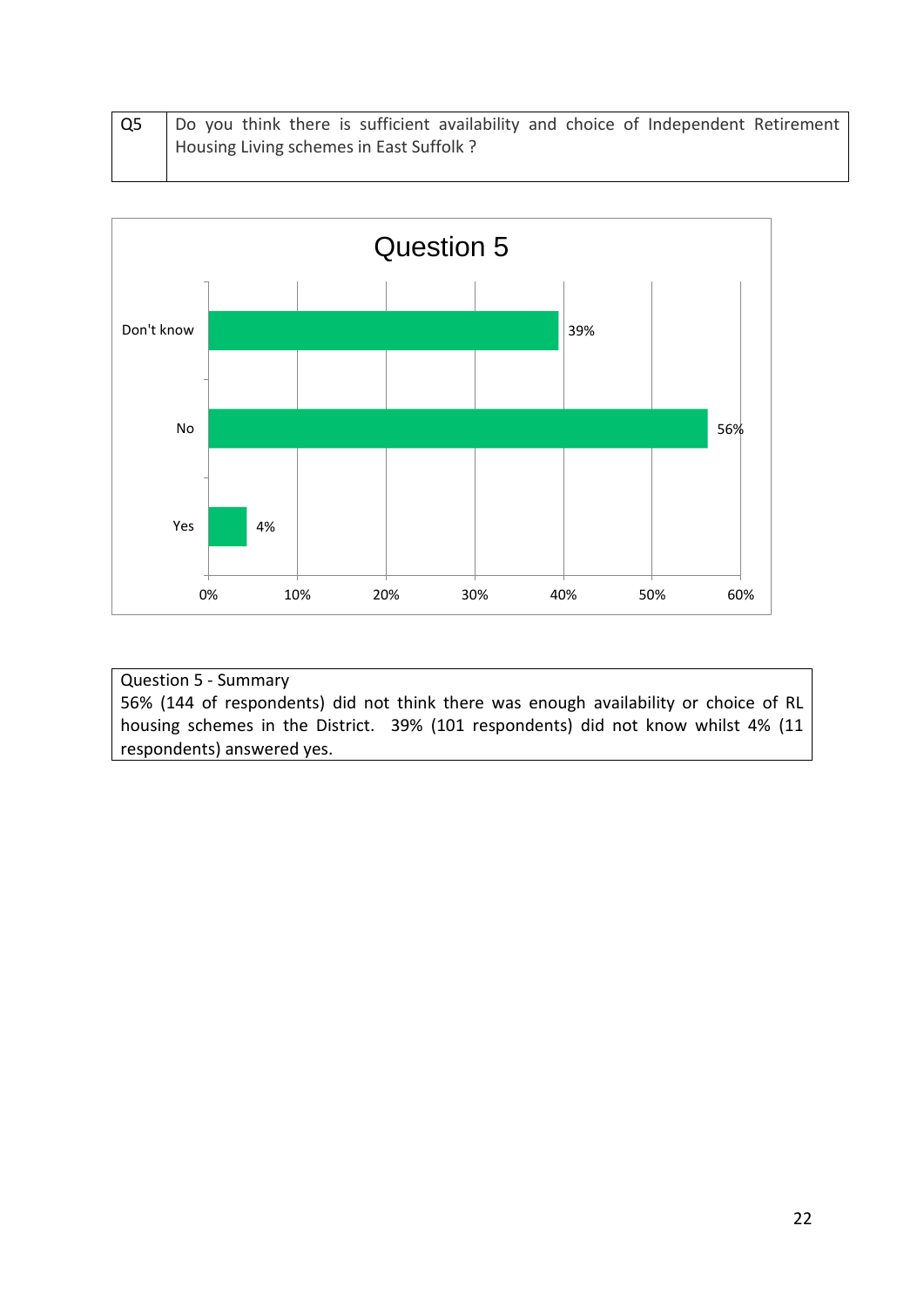| Q6 | Who do you think would benefit the most from living in an Independent Retirement |
|----|----------------------------------------------------------------------------------|
|    | Living Housing Scheme for people aged over 55 years? You may check more than one |
|    | box.                                                                             |



Property more manageable with advancing age.

Older people who want smaller low maintenance properties

Older people very concerned about security and scams associated with repairs etc. People needing social contact.

bullets 3 and 6 would depend on what support was available.

bullets 3 and 6 would depend on what support was available.

Recently bereaved who want less responsibilities.

Older people who are at risk of being isolated, or are more at risk in certain times like cold weather and very hot weather

Older people who are vulnerable to scammers

Widowed & single persons of this age group who want the company of a similar aged group and a quieter yet purposeful and positive environment..

If you move an individual living with dementia they have no recollection of their environment and may be unsafe.

Only some in the group above can use. Also there is insufficient availability of any suitable schemes in IP12.

any people over 55 that feel that they need some support with their housing needs, whether physical, financial or emotional.

older people who like their independance but cannot manage larger properties Older people who don't want the trouble of maintaining a garden or house exterior.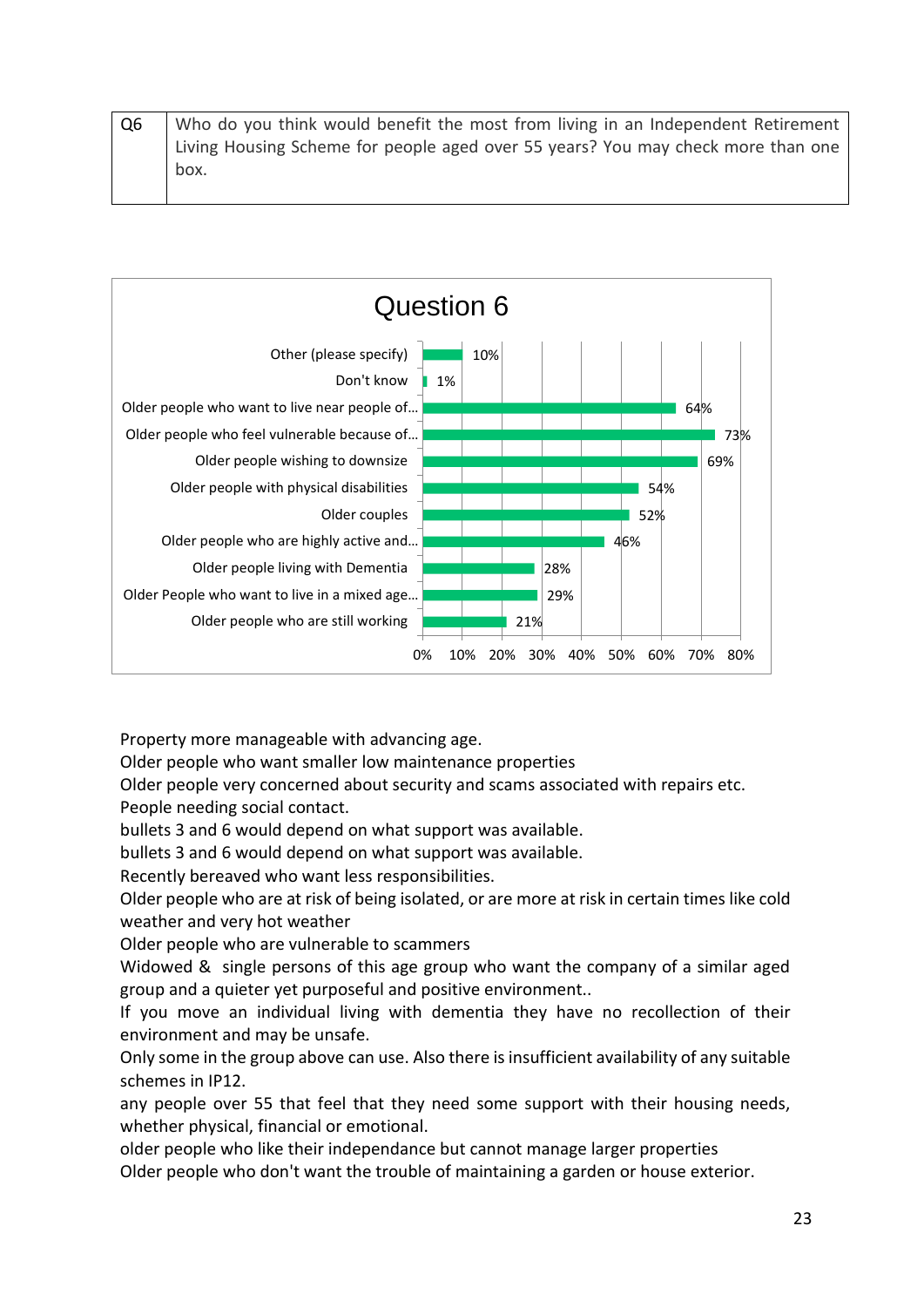Anybody who wants/needs it

Older people who cannot afford to buy their own suitable property

This question presumes you know what an independent living scheme is...

older people who feel might need support in future when not able to manage own home All of the above could benefit it depends on the individuals, in order to be inclusive it should be available to all.

Research from Cambridge gives a nuanced assessment as to whether such schemes add to people's wellbeing. For many it reduces their feelings of autonomy and the social side of such schemes can be problematic

The first two answers I haven't checked however where we could be talking about an age range of 55 to 100 say it would be a mixed age community however possibly not what is meant by that in regard to this question. It is the same with Dementia, it could depend on the level of dementia and whether they are single or living in a relationship.

Those who are wealthy enough to make the choice(s). Lower income people cannot benefit

No young children, because not everyone likes children Older people who are alone and need social support.

Question 6 – summary

The responses focus on the benefits to residents who are considered 'vulnerable' due to their age or health status.

The safety of residents from 'scammers' was raised as well as the benefits to residents with health issues, either physical or mental. This included households whose loved ones are experiencing Dementia.

The issue of finance is mentioned suggesting that RL housing with support should be available for all residents regardless of cost. In addition, one comment suggested that RL housing impairs the autonomy of households who live in the housing scheme.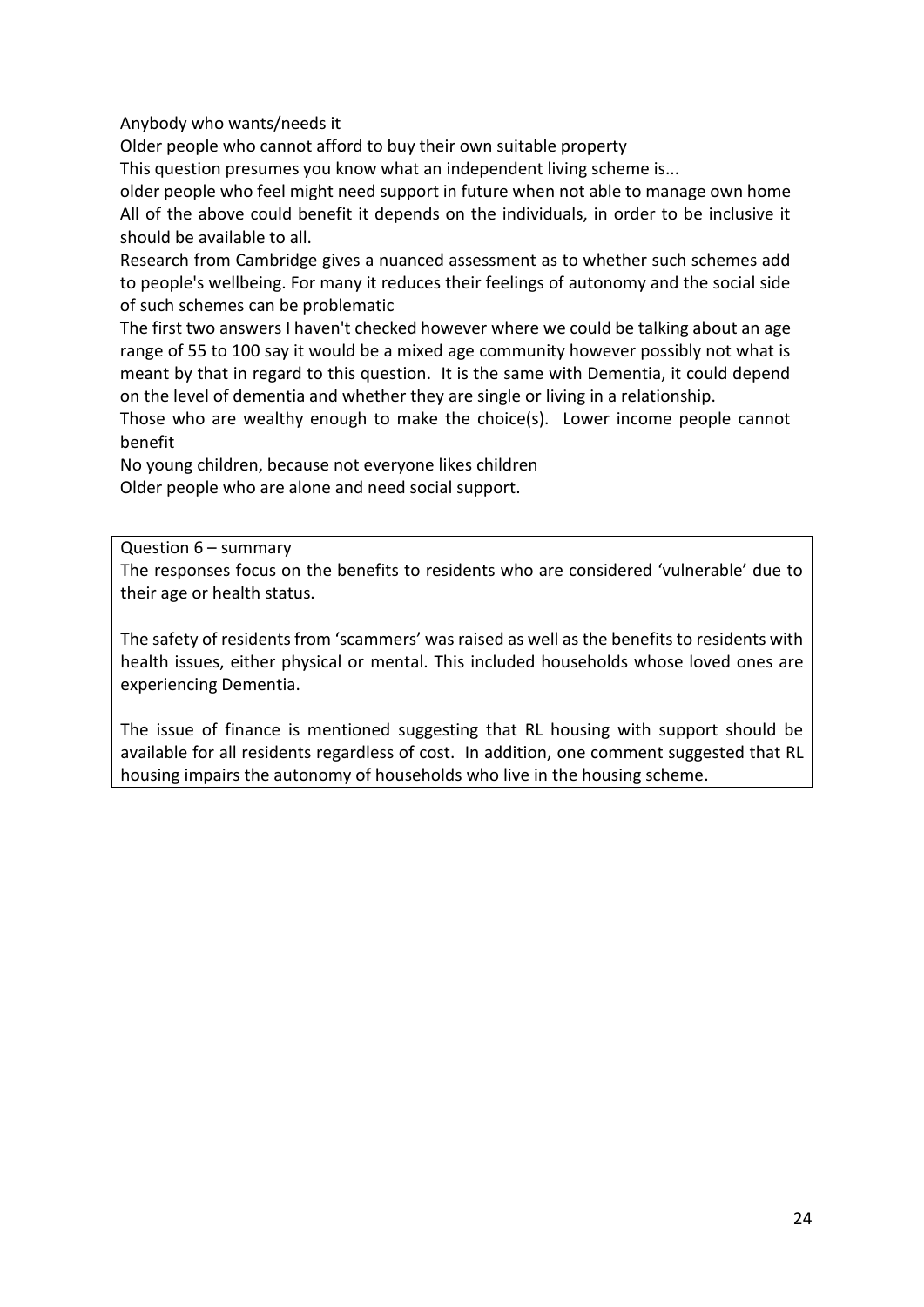| l Q7 | Do you think there needs to be more Independent Retirement Living Housing Schemes |
|------|-----------------------------------------------------------------------------------|
|      | for people aged over 55 years?                                                    |



Question 7 – Summary

Overall, there was support for additional RL housing schemes of all tenures.

39% (191 respondents) stated they thought there was a need for more RL housing schemes with a mix of social (affordable rented) homes, whilst 19% (49 respondents) stated yes to more freehold/leasehold tenures. 18% (45 respondents) supported more social (affordable rented) RL homes whilst 4% (11 respondents) supported shared ownership ( a form of low cost home ownership tenure) RL scheme.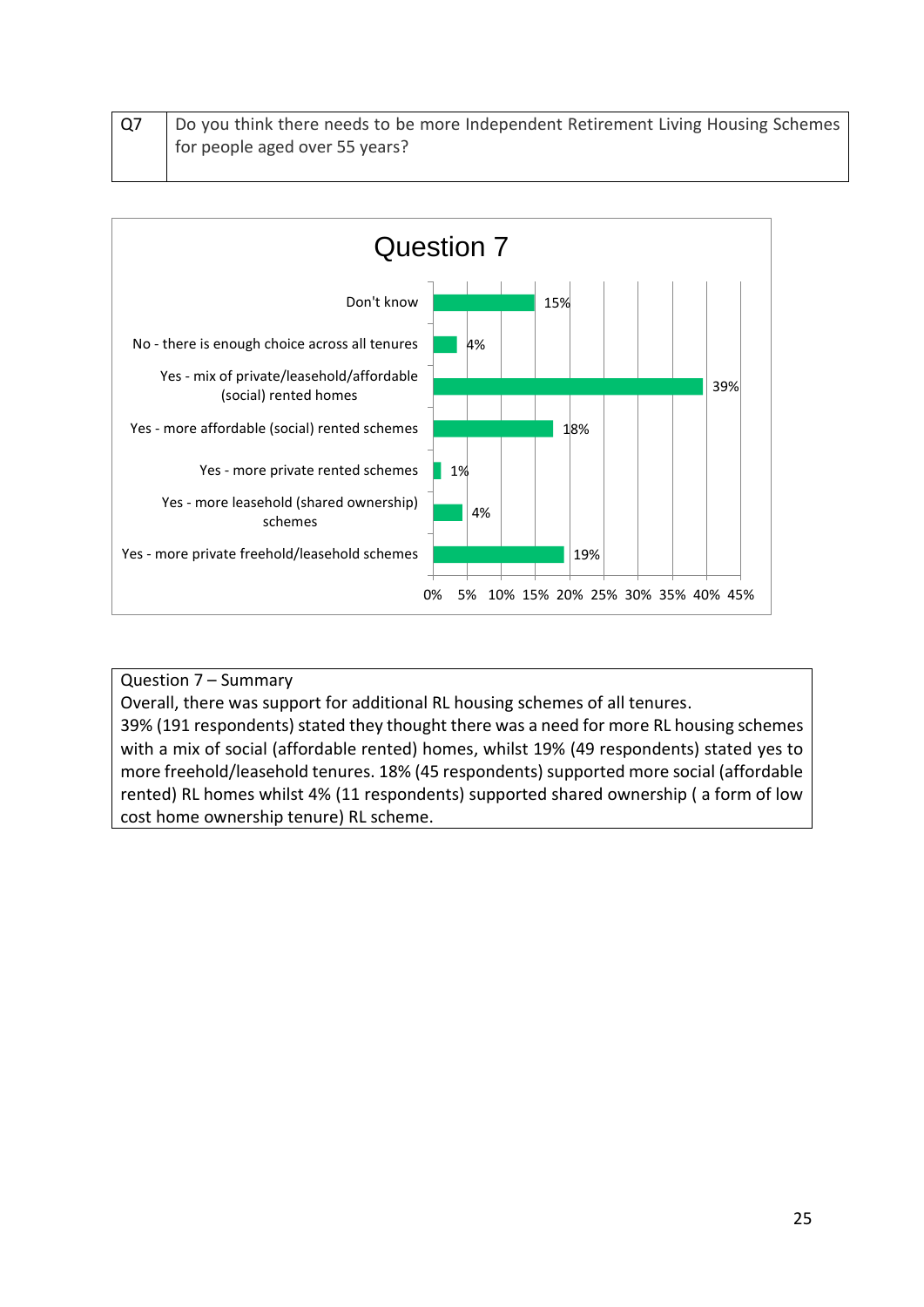| Q8 | What would make an Independent Retirement Living Housing Scheme attractive to you |
|----|-----------------------------------------------------------------------------------|
|    | to move into? (You can click more than one box)                                   |



Question 8 - responses

Please give more details about your answer

Not on current agenda but who knows!

The definition of independent living suggests looking out for yourself mainly within your own space with access to social interaction

If they were like the ones we've seen in the USA then maybe we'd think about it

Nothing. It goes against balanced communities

Retired people don't want to live in tiny flats without a garden. They need decent sized accommodation where their families and friends can visit and stay. Gardens are vital for residents as they get older, especially if mobility is an issue. Affordability needs to be looked at across the board as well for pensioners who don't have large properties that they own to release the equity then have the privileged opportunities to move into luxury, private retirement homes.

IT would be more attractive if the facilities were as independent as possible

There should be no service accommodation who want to live in a central position so they can look after themselves

I have dogs

I like having my own garden but would like help with its maintenance. Also, it's really important to be allowed pets

Important to stay as independent as possible

The need to feel secure from scammers, burglars etc. Preferably a gated complex.

It is important for me to maintain some independence even within a supported environment hence comment re extra bedroom for guests and car parking space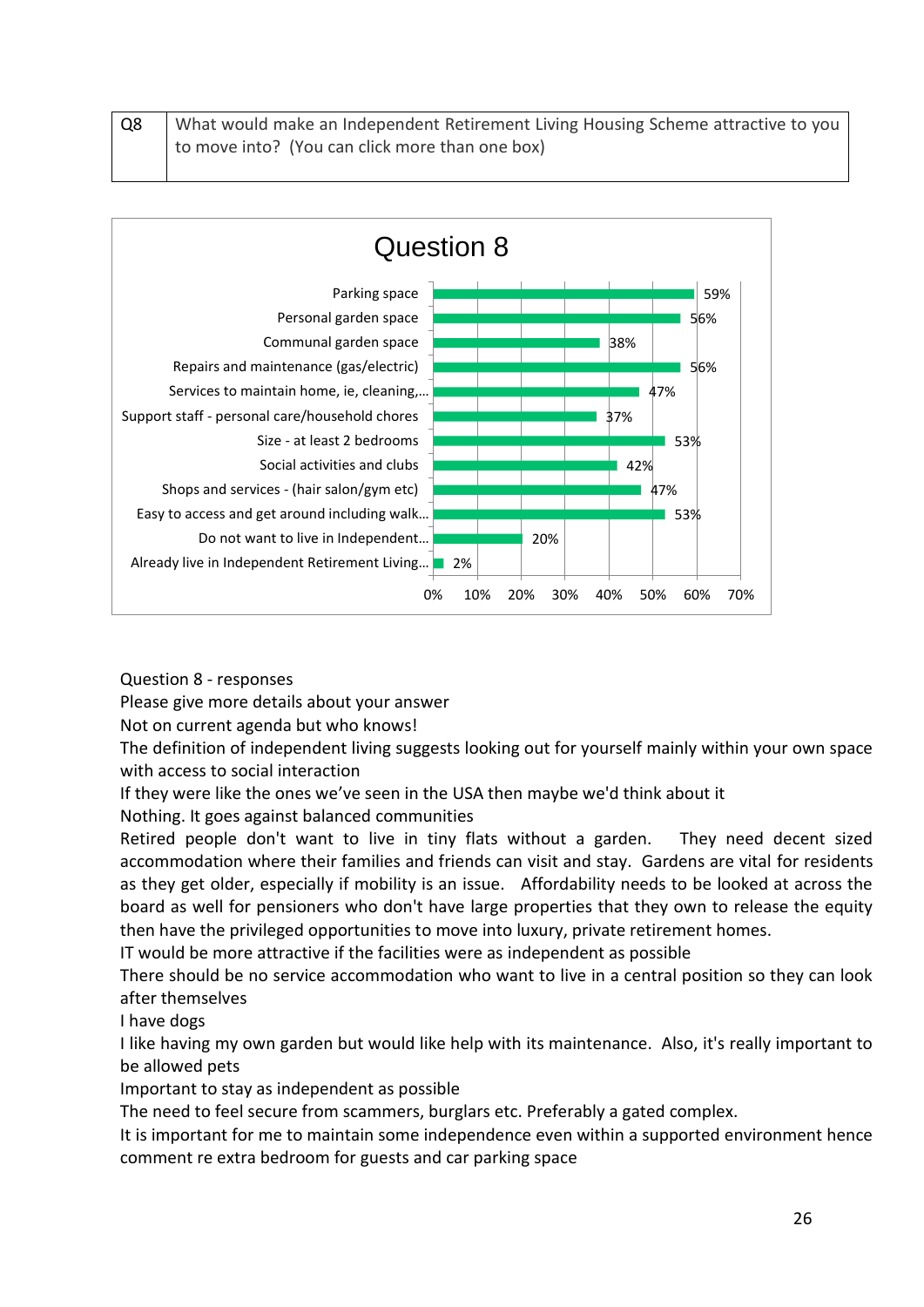Nice to know you could have affordable housing to suit your needs and spend your final years together at our age.

Have extra care sheltered housing very much in mind. Being a tenant, not resident, but with basic services on site that can be supplemented.

Don't need it while I am able to look after myself

Some support services for those wishing to live independently but just need comfort in knowing someone is available to assist as small things can be daunting for the elderly.

Once elderly people feel they no longer wish to drive, retirement living housing can help stop elderly people from becoming lonely and isolated. In addition it provides housing which is safe ( no stairs or unexpected steps etc. , non-slip showers, baths etc)

It would feel like living on death row - one step from the grave.

Personal circumstances are such that I would prefer to live in my current accommodation. On other points so much would depend on personal circumstances and interests

Personal circumstances are such that I would prefer to live in my current accommodation. On other points so much would depend on personal circumstances and interests

I would like to be as independent as possible

Still want to have my own home and choose how and where I wish to interact with others

Although I would rather not live in supported living, having assisted both parents into schemes I have realised, insight cafe/food facility would be beneficial to those living there. Providing community interacti9n for the lonely. My mother has her meals brought to her, and she has to eat along while those in f7ll r3sidential eat together. It would be simpler for the provider and healthier for those that live there to eat together, and stop loneliness. Parking for either those still driving or their visitors would be helpful al9ng with other activities whether "resident arranged like my father's or provide like my mother's. Support for all things house/ chore related as their need increases means they are less likely to need to move again.

A house that feels somewhat normal in terms of living with options for additional support. People don $\hat{\mathcal{A}}^{\text{TM}}$  like the idea of giving up their independence as they get older, so making that a main attraction that they can be independent in their own home is key

I think people need to have the access to available help as they want or need which is available to adapt as needs do in a person centered way.

Knowing certain essentials like gardening and maintenance are covered is a huge relief. Knowing that if something happens and you need help it  $\hat{a} \in \mathbb{N}$  very easy to call or get help is reassuring for both resident and family. Social activities are vital to good physical and mental health and access to these is underrated and underfunded.

prefer to stay in my own place and have any help needed provided there

Available if needed but not as a must have .

Everybody is individual so has different needs so should not be forced to have care/ home assistance at point of move in but know itâ€<sup>™</sup>s available if they need it

It would very much depend on the state of my health at the time

Somewhere safe with company and a central help point to sort out or assist with everyday dramas such as broken plumbing, where to get help with electrical issues etc.

I have answered this for the present time. In five years time I may need more of the other things listed.

This choice doesnâ€<sup>™</sup>t make any sense!

Want independence

PREFER TO DIE IN MY PRESENT HOME

Parking space capable of charging an electric vehicle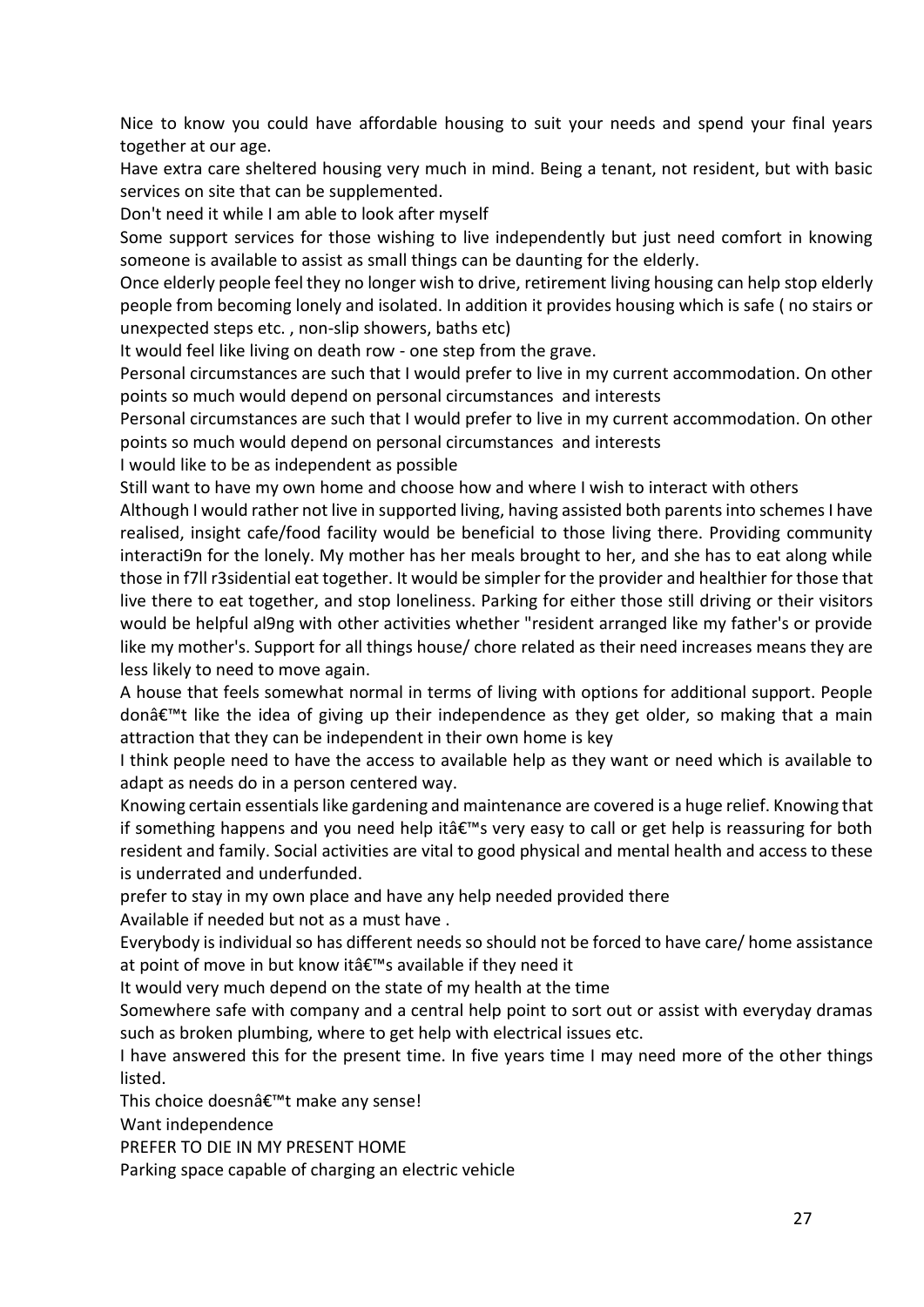The difficult things are maintenance and repair.

Anything that would make you feel like you are still a part of a community in older age. Where you can live independently, but have help and support nearby if needed.

I am answering from my own perspective. I do not know what other people really want or need.

This would only a last resort if I or my wife were unable to be fully independent

Full wheelchair access would need to be available for all housing and services.

Basically things that make it comfortable for people to thrive & enjoy older life

1 or 2 bedrooms

I currently live in a first floor flat with no garden and no lift. This isn't where I want to spend my old age permanently as I will become isolated and there are no amenities in my block of flats and no local community interest venues nearby.

I would like to be able to have visitors, hence 2+ bedrooms, and less worry when things go wrongor need cleaning, etc.

Ideally, moving to an Independent Retirement Living property would be the last move in life and therefore should be suitable for increasing disability and care needs

This is what I would like to have if the need arises.

I would prefer to live in an ordinary house but the above is what I'd like if I was forced to move by circumstance

This question presumes you know what an independent living scheme is...

Id rather stay in own place. If needed to though, all of the above would be important: I have pets, and these would be a priority for me to move anyway!!

Would like maximum scope for independence with assurance of support when required

I would need full wheelchair access, and believe such schemes should be 'Homes for Life' standard. They should also offer privacy for those who don't want to involve themselves in community activities

The ideal is to have help close at hand if required, but also to be able to live independently

A move to retirement housing would likely be my last home change. Although I am quite capable of taking of myself now this may change and it will be assuring to know extra assistance is readily available when needed.

Look at the retirement village concept as seen in Canada and USA - superb

Assuming the place is located close to local amenities, on-site shops etc would be unnecessary.

To be part of a like minded community in retirement would be interesting

The choices are dependant on needs of individuals which will most likely change over time so having a services available for people to access as and when they need it would be a good thing.no

I would want my own space, decent size rooms, plenty of storage, bit of private garden or patio or balcony for sitting outside. Not to have to worry about general maintenance or repairs. Nothing

Environmental reasons - Reusing and purposing current buildings rather than building new housing. You do not allow anyone to say NONE! I would not consider such a scheme as they take away independence, social choice, create barriers with the outside world

I would certainly consider it but I have a child who lives with me and most Retired Housing does not allow that.

It would depend on the state of your health

Need space to have private time

want normal living with the support

Easy access to shops and public transport essential.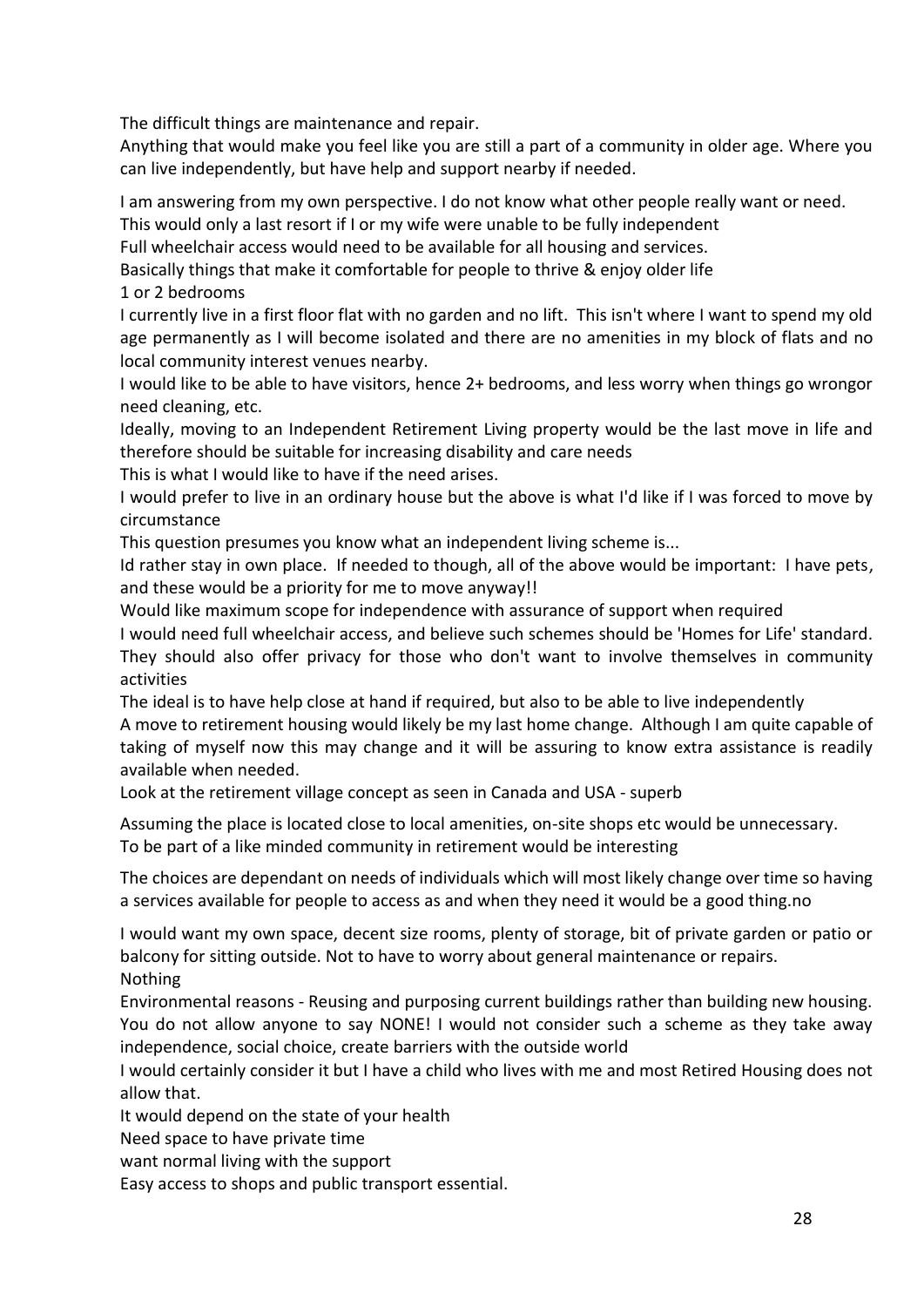Too many IRLH Schemes are badly designed, both inside and out. They look build DOWN to a budget and not UP to a quality standard. They are all too often plain and banal, as if old people have no interest in their domestic surroundings.

To help maintain comfortable independence for as long as I can

We live in a large village, which already has these facilities, but should be within walking distance Requirements will change with age and health

Independence is the name of the game here

To be independent for as long as possible

Would like a community where I could be looked after if necessary, but could also get out into real world if I wanted to.

Based on relative in this accommodation

I want a forever home so that we can access care when and if we need it it is available

I want to stay independent but would like to have safety of retirement services

Sounds like the ghetto-isation of the elderly.

It's important to understand that. Building housing in areas , where there is no infrstrure to sustain the community it is wrong especially the huge one that is planned in Halesworth no thought to. People who already live in Halesworth with hardly any facility now

I would prefer to live independently with adequate support and social activities available to choose I am not in that situation so am not sure what my criteria would be. Difficult to envisage what might make you feel like giving up your existing home

I wish to downsize but still want 3 bedrooms and parking but small/patio garden which is easy to maintain

need good balance of independence

Again it depends on the circumstances and health

I think Social activities are important in maintaining good mental health. Room for family visits and repairs are important.

Question 8 – Summary

This question generated a lot of responses as respondents could tick more than one box. Parking spaces was the most popular response with 59% (152 responses) followed by repairs and maintenance and personal garden space, both with 56% (144 responses). The size of the property and accessibility, ie, walk in shower received 53% (135 responses).

Personal support services accounted for 37% ( 97 responses) compared to 47% (120 responses) who were attracted by cleaning or laundry services. Conversely, 20% (52 responses) stated they did not want to live in RL housing scheme.

The main themes running through the comments were independence and autonomy, whilst health needs, wellbeing and security were also raised.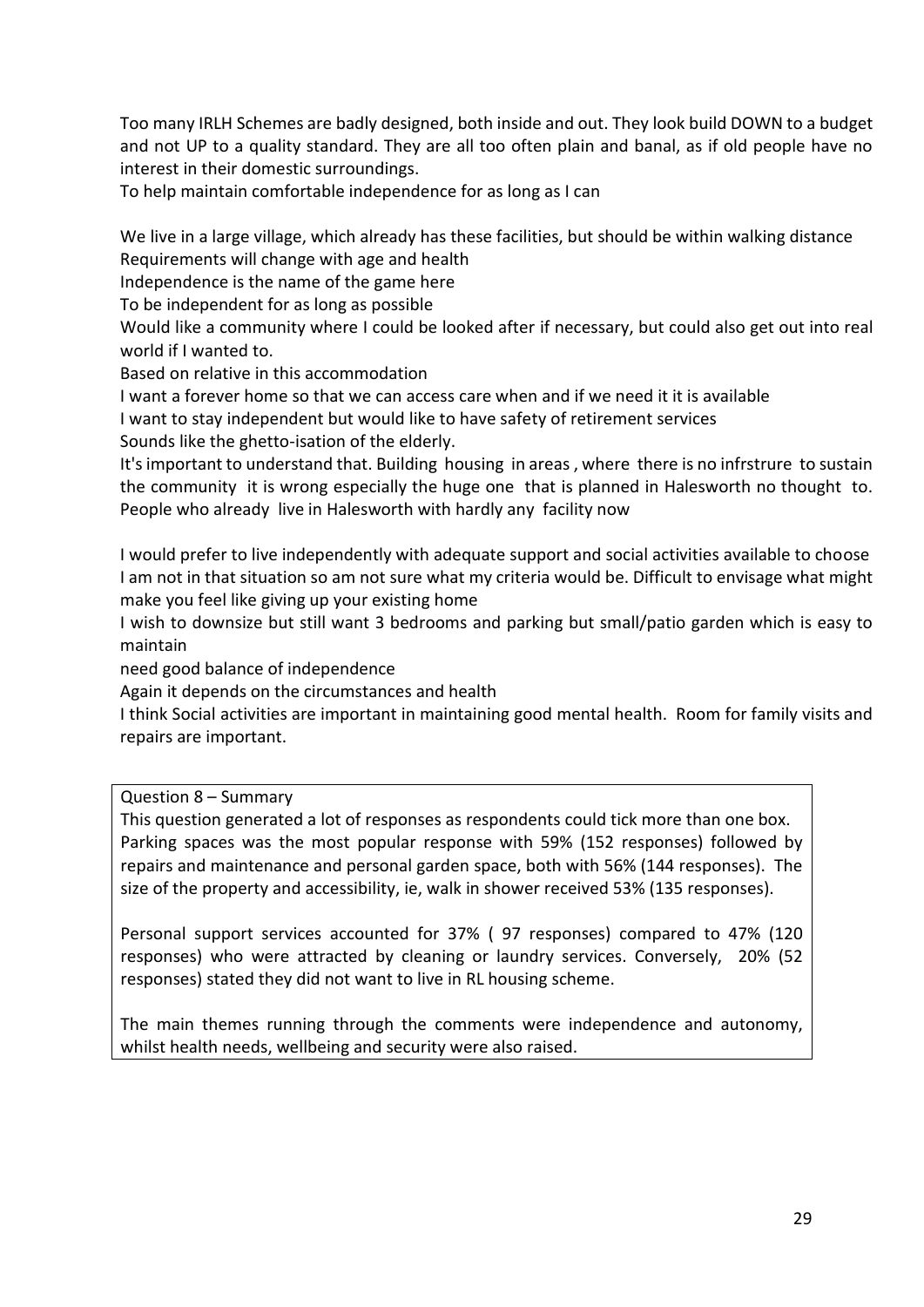$Q9$  The Council wishes to understand what guides residents decisions about where they live. Please tell us what do you feel are the barriers to making a move to a specifically designed independent retirement living housing scheme for retired people (with or without care services)?



Abolish stamp duty - Old people want ti downsize. Young people want to up-size. Everyone is stuck because of stamp duty.

All my memories are in my home and the connections to my loved ones.

All of the bullet points 2-6 apply too. Local friends and lack of transport links are key factors.

All of the bullet points 2-6 apply too. Local friends and lack of transport links are key factors. AS PREVIOUS ANSWER

At 68 and still very active (working part time & volunteering) I'm not ready for this type of accomodation.

Availability of affordable different choice premises  $\hat{a} \hat{\epsilon}$ <sup>1</sup> large bungalow with minimum 2 bedrooms and parking  $\hat{a}\hat{\epsilon}$ .

Concerns over management fees, leasing agreements, other charges and resale values and costs etc.

Cost also a factor as  $\hat{a}\in \tilde{g}$  good $\hat{a}\in \tilde{g}$  places very exspensive.

Desire to remain independent

Do not want to live in a geriatric ghetto

Don't no what the answer is I work as a support worker so I. Think that most people like to stay in there own home , and not come in to sheltered housing until there far to old and unable to. Live in. There own home and unfortunately placed in the wrong environment , Dementia is very difficult on familys

Environmental impact - contributing to building new homes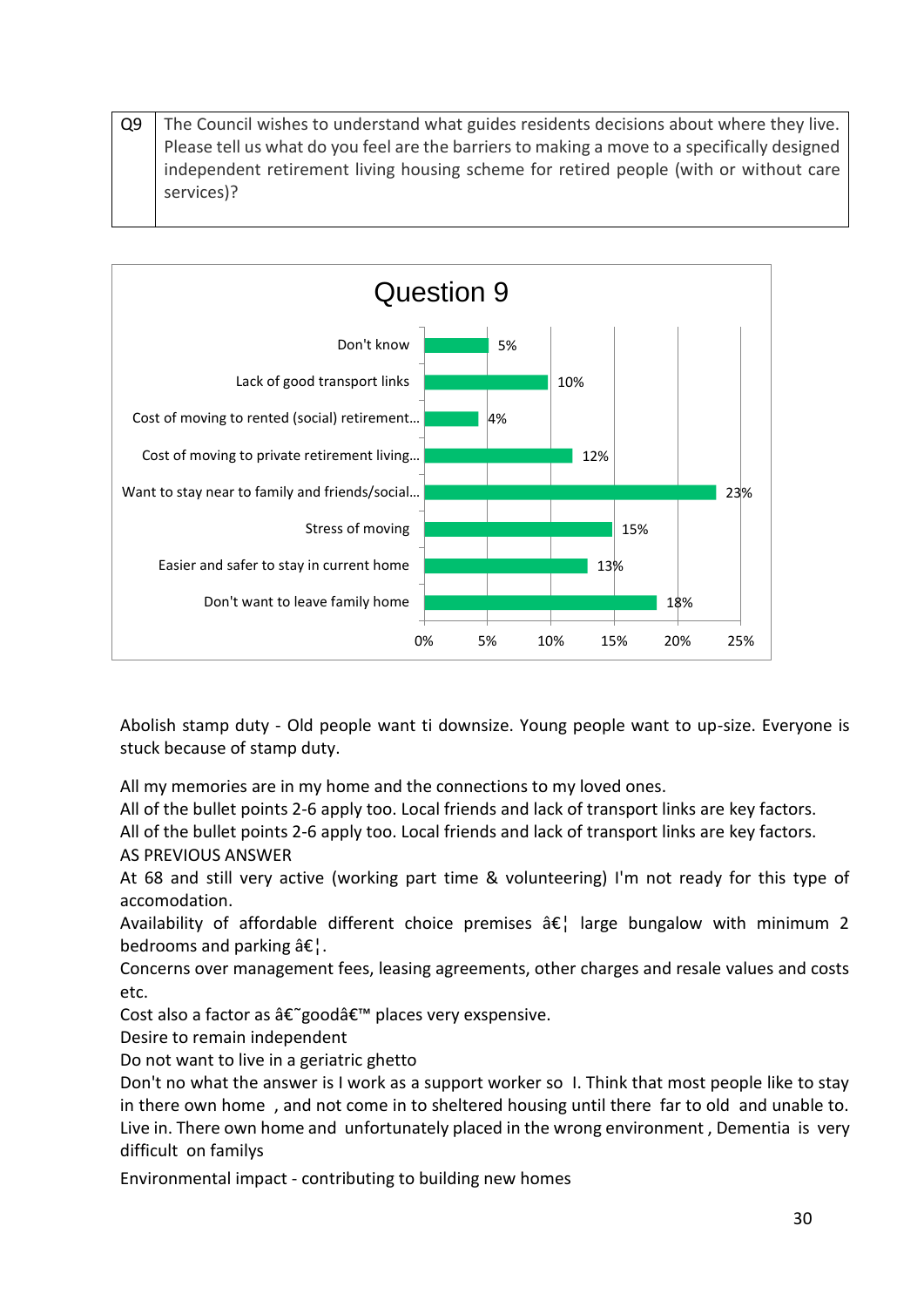Fear that they'll lose their independence

I don't like the idea of people being segregated by age. I do think that there needs to be adequate provision for people to downsize when their children have left home, but they need to be able to do this from within the community where they can continue to play their part.

I feel there is multitude of reasons for each person in this circumstance. We need to understand individuality to fully understand care needs

I have a dependant adult who is under 55 that I would need to accommodate.

I want to stay in same village

I would also tick "Stress of moving", but can only choose one reason

I would seek such accommodation when I am not physically able to cope , and probably after my partner dies.

If schemes are available in many locations it is more likely a person will be able to move to one which is local to the area previously lived in.

I'm 63, still working and in good health. I don't feel anywhere near needing to live in such accommodation.

Independence is vitally important to most people

It doesn't appeal to me at all.

Lack of information about what schemes are available to people who have a property to sell in order to move to more suitable accommodation.

Lack of such facilities in town centre

Lots of the above, but I can only chose one

Money, location and sub standard retirement properties would be top priority

Most of the facilities I've seen are small, pokey, poorly designed and poor value for money.

My current home is adapated for my needs as a wheelchair user

Need to be able to tick more than one box here

Need to co-ordinate help that's available e.g. XXX Heights so people can find all the solutions to barriers that they might have to moving.

not enough support available in own home to enable people to stay which is usually their wish

Not wanting to leave pets that may have been companions for some years

Older persons' accommodation doesn't accommodate children and usually requires visitors to stay in a visitors flat

Only one option - Why?

People don $\hat{\mathcal{A}} \in \mathbb{R}^m$  realise they should move in good time so they can more easily get help as they age & have problems

People will be more willing to move if they can maintain the ties social family access to facilities like clubs they are members or supporters of.

Potentially a whole mix of reasons this is too simplistic

Probably most of the above, but I couldn't tick more than one. Loss of independence or feeling like they're giving up life, hence why a good community set up is important with opportunities for "Adult" social interaction without being made to feel old. Coffee shop/ restaurant etc...

Proximity to good GP who will make home visits with a smile on his face, not make you feel like he's doing you a favour by coming...

Question on this survey are terrible. Most people seem to prefer not to move into these schemes, they would prefer better services to support them where needed.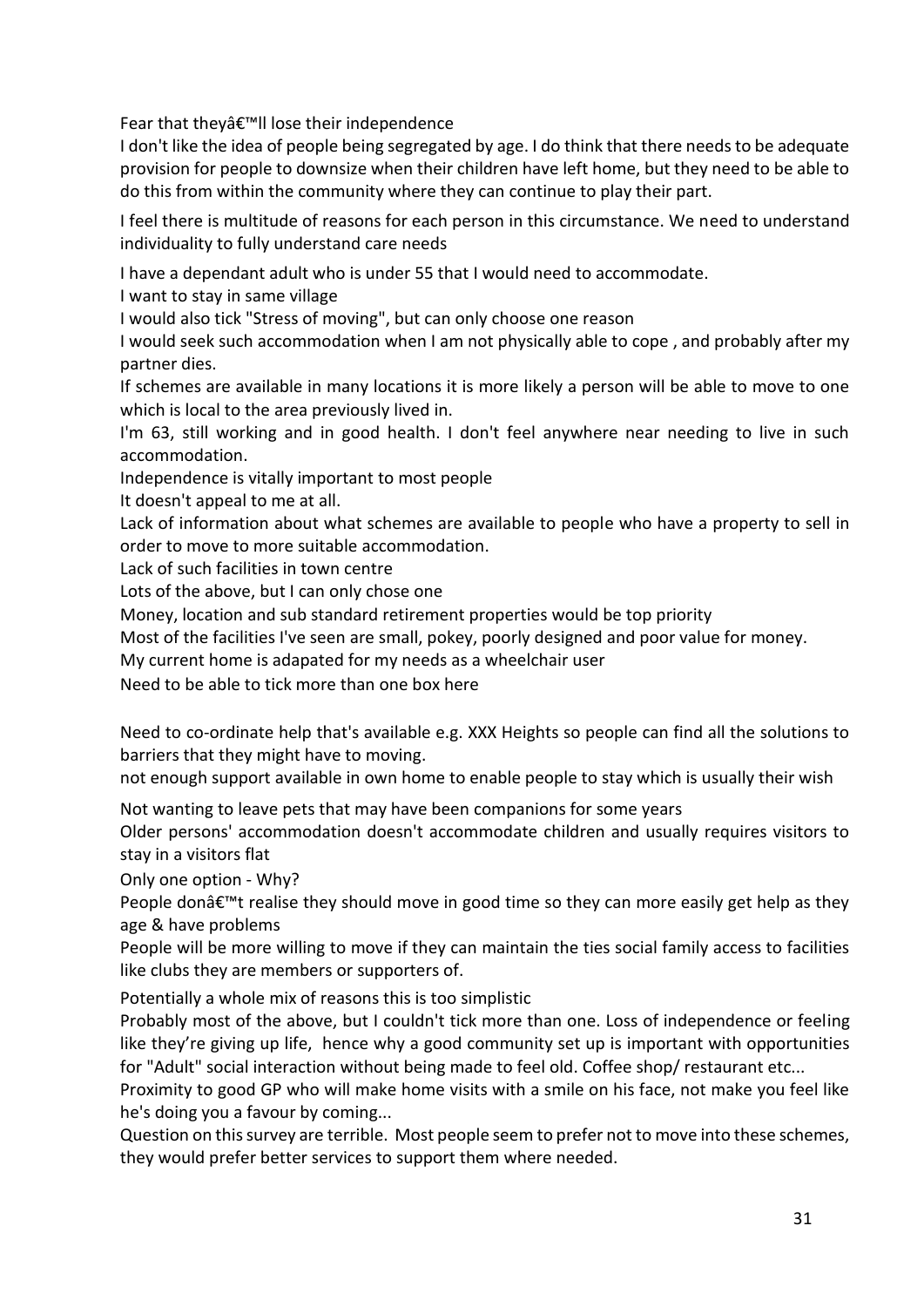Retirement home is always the last option

The most obvious has been omitted: Nowhere mentions pets, and most people as they age like to have these with them. Nothing would induce me to move voluntarily into some where that doesn't accommodate this

There are no schemes that meet my needs

Theses schemes should be small and local, so that the elderly do not have to move away from their social support group.

to remain involved in the local community where there is diversity in all aspects as well as age

We are desperate to downsize but can't find anywhere to move to

We have recently moved into a bungalow from a large house out of the built up area. We have been able to adapt the bungalow to take into account the fact that we are both becoming less able. We have been fortunate to be able to finance this ourselves, but would recommend a scheme that finances the provision of accommodation that suits individual circumstances.

Wish to remain living completely independently and outside organised housing as long as possible

Question 9 – Summary

Living near friends and family networks was the highest reason when thinking about moving to a RL scheme. This amounted to 23% (59 respondents). 18% (47 respondents) said they did not want to leave their family home.

Stress and cost of moving amounted to 15% (38 responses) and 16% (41 respondents) for private and rental housing schemes.

Respondents were only able to tick one box. This was designed to understand the biggest reason. However, respondents were able to leave additional comments.

Independence, autonomy or lack of, as well as choice of property were strong threads through these comments. Some respondents suggested that moving to RL was a negative step and preferred to receive care and support services in their current home. The inability to take pets was a concern.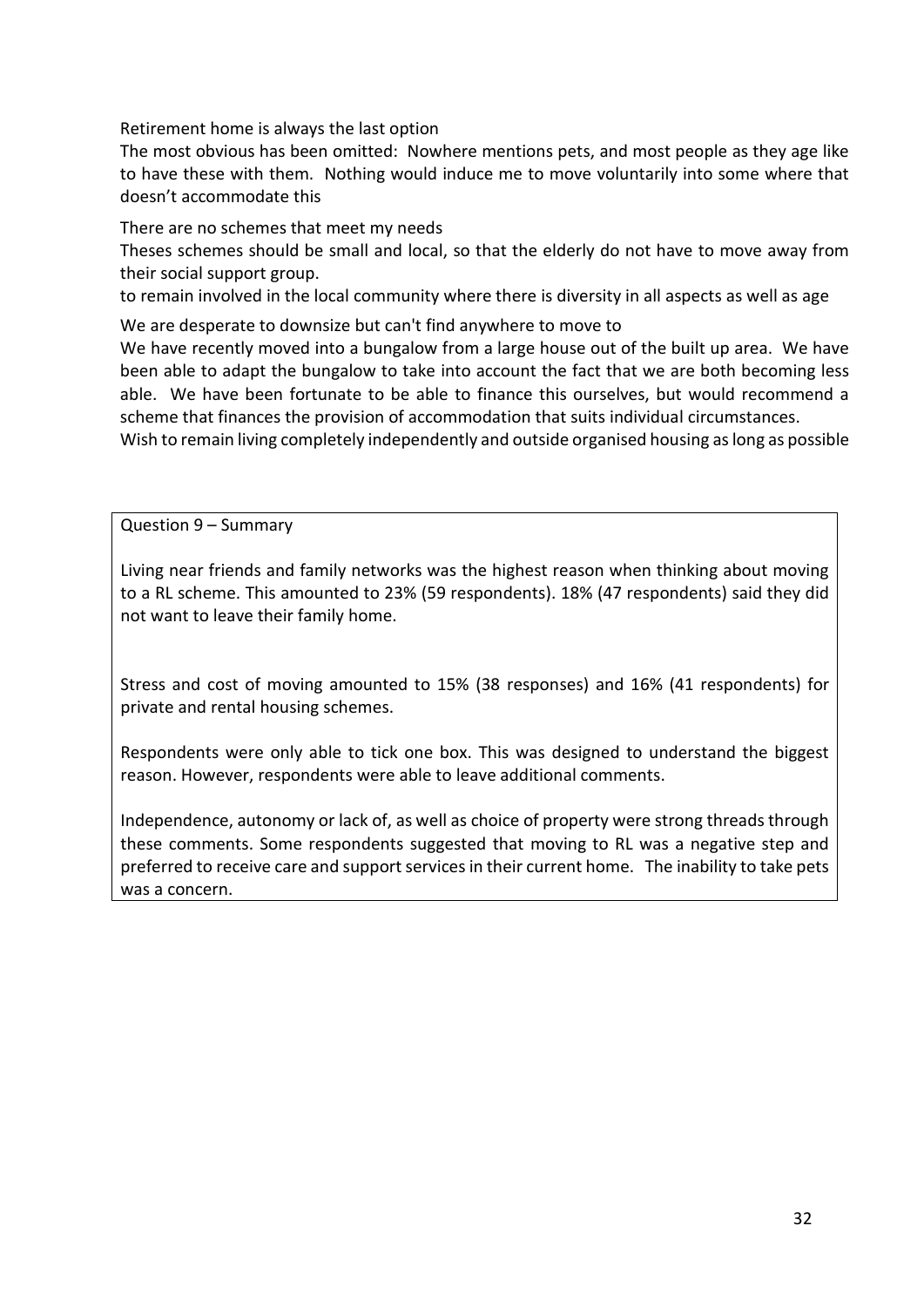| $\vert$ Q10 $\vert$ Research has shown that older people can experience depression, anxiety or loneliness at |
|--------------------------------------------------------------------------------------------------------------|
| times. Would you agree that living in an independent retirement living scheme could help                     |
| prevent older people experiencing these negative emotions?                                                   |



## Q10

Please give details to support your answer

Easier opportunities for social contact

Ability to have social interaction

People could experience depression, anxiety and loneliness anywhere. Having our movements or lack of movement monitored would drive us mad. My mother hated having to be up and dressed when the mobile warden came round but didnt want to be labelled any of the above.

Would help those who live alone

I don't think it will make much difference

Think it largely depends on the make up of the person involved and their outlook on life Surrounded by like minded people who have experienced same situations

It's about having a group of neighbours you feel comfortable with and 'fit in' with. Hopefully independant retirement living would take away the stresses and strains of living in this unsafe world.

I believe a supportive engaging degree of support, not control would help with these issues Presupposes there would be opportunities to socialise, while retaining privacy and independence

Can stop people becoming isolated. Less stress knowing there are people around to help and converse with.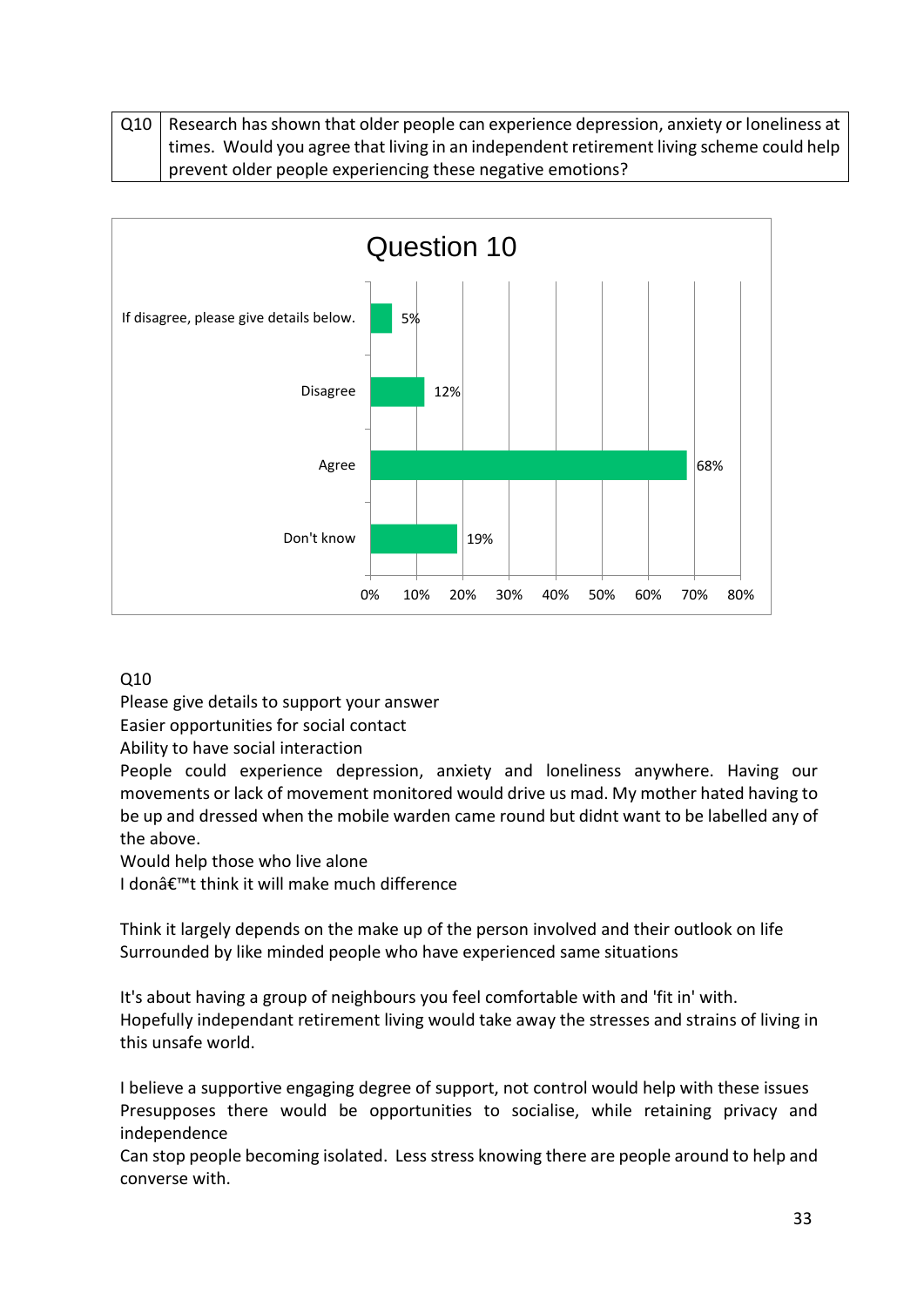It could also cause depression...if someone moved for the wrong reasons, so I think it's difficult to generalise..

What could be more depressing than living in a single age, workless, childless community?

It all depends on the community. Better to have these options in communities where people already have friends, so it is a move of building within a community they know rather than moving away from where they know, unless it is to be near younger family.

It all depends on the community. Better to have these options in communities where people already have friends, so it is a move of building within a community they know rather than moving away from where they know, unless it is to be near younger family.

I enjoy having privacy but recognise that people have a wide spectrum of emotional needs As long as the opportunities 8ve mentioned about become normal, or they can feel just as lon3ly and isolated in supported living schemes

Mental health is just as important as physical health and as Maslows Hierarchy of needs states we all need companionship, belonging, and love to thrive and fulfil our potential of achieving self actualisation or best possible life.

we all feel miserable at times it's normal

However, if the scheme is not correctly focused, the scene itself can cause issues . I again refer to XXX court  $\hat{a}\epsilon_1^{\dagger}$  which was once a happy community of similar aged and needs type residents, this has been eroded by a low age group and their activities which has caused fear and trauma to the former residents who now feel trapped and wish they had never moved into the accommodation as the goal posts were moved and they had no consultation or choice  $\hat{a} \in \{$  very very sad.

There is then the option to join in as needs arise

Having people around you would mitigate these problems

You know neighbours are similar and warden/manager will help with introductions and possibly social events.

Moving home per se is stressful and often leads to negative emotions which can be overcome in some cases

Being surrounded by other depressed, anxious & lonely people would make me feel worse There is no escape from loneliness - only acceptanace

Lack of independence

People need to want to be social; not everyone is!

Depression, anxiety and loneliness are not primarily dependant on where we live. A person can still be very lonely even if living in a retirement living scheme if they lack confidence, have mobility difficulties, etc.

I have not lived in such a scheme nor researched the effect-so I cannot give judgement Depends on opportunities to mix and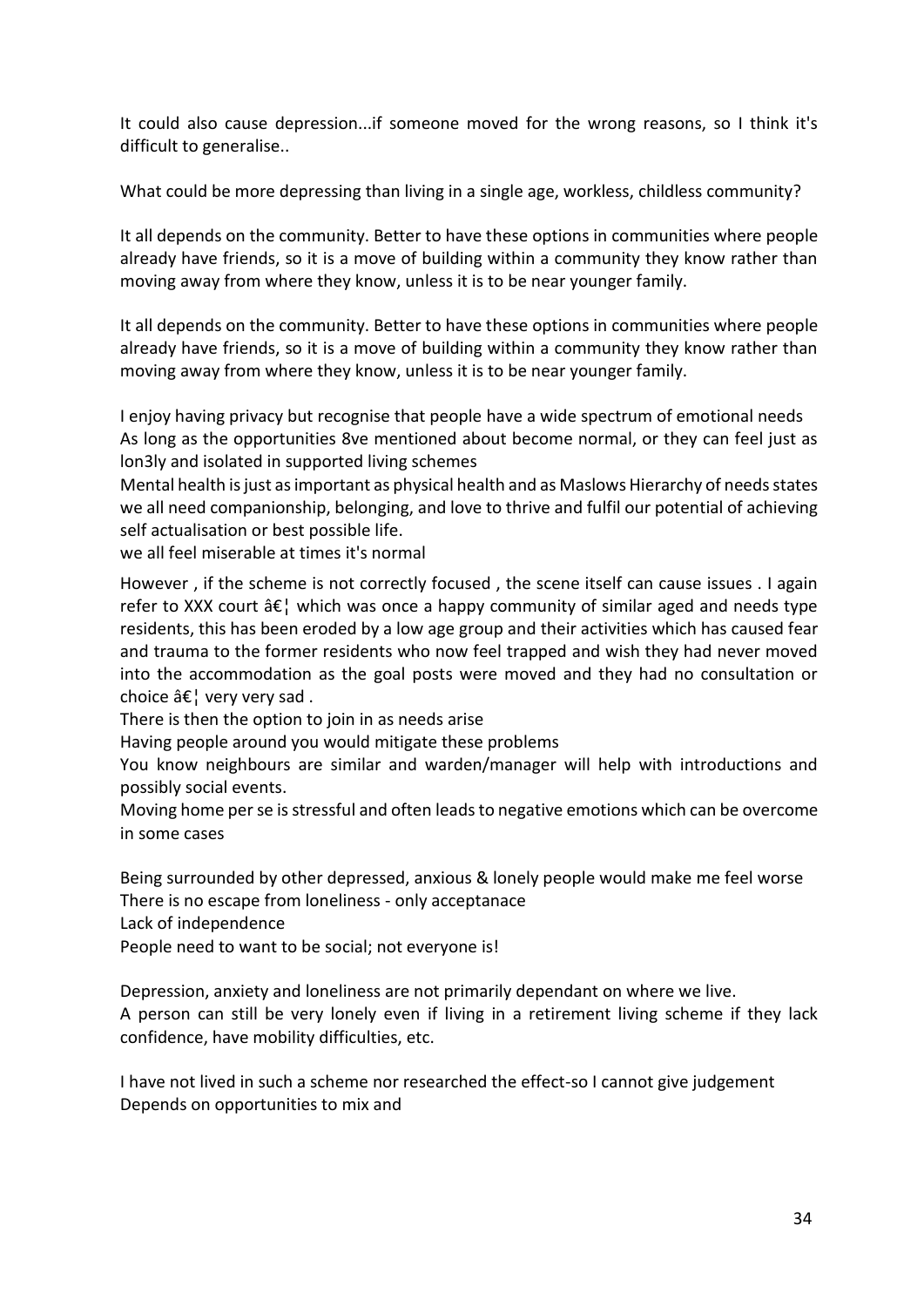I can't think of anything worse than being stuck in my current accommodation and not being able to get out because I can't get down a flight of stairs and potentially as my friends age too they won't be able to climb the stairs to visit me. Moving before I potentially become less mobile would mean that I could plan for a brighter old age.

As long as there is a site manager

I have experience of a family member who suffers loneliness and depression as a result of living alone. He does not see that living near others in a similar position would help him. Everyone is different, some prefer to be left alone

Many older people do not wish to discuss their feelings with well meaning strangers Must do as it is more communal

witness my widowed mother living in an independent retirement flat which was excellent in this regard

Most have to get rid of their animals, so bound to feel depressed.

Some may find the or residents behaviour and attitudes oppressive and worrying, causing more depression

People can be lonely in a crowd. Communal living won't necessarily stop people feeling lonely or depressed. In fact, conflict in the residence might increase it.

The proximity of others to engage with would help prevent loneliness

depends on the support given.

Agree, but only for myself and other people are more outgoing and sociable. A shy / reclusive person would not really benefit from closer proximity of social interaction.

Suspect losing ones home would make you more lonely

It depends on the details of the scheme and the people. Some might love it, some hate it. Can we bring our horses?

I used to be a manager for Age Concern and loneliness was always a issue for isolated people and sadly over time it has just got worse.

My mother moved to a private RL scheme in her late 80's. It improved her Social Life as well as reducing her housework, repair bills and general anxiety.

Always someone to talk to, and have help from with any problems. Clubs to join which would help them go out.

People who experience these symptoms tend not to mix with their neighbours; this would be no different in a housing scheme

If supported to maintain independence

research shows that people also become lonely in specialist housing and care homes as they lack autonomy and freedom of choice. They do not solve the problems of loneliness necessarily

You can walk out your front door and pass the time of day with neighbours so you donâ $\epsilon_{\text{m}}$ feel so alone

You can be lonely in a crowd or happy in your own company. Just because you are in an independent retirement living scheme will not solve the issues which are generally the cause of depression, anxiety or loneliness.

Loneliness can precipitate these symptoms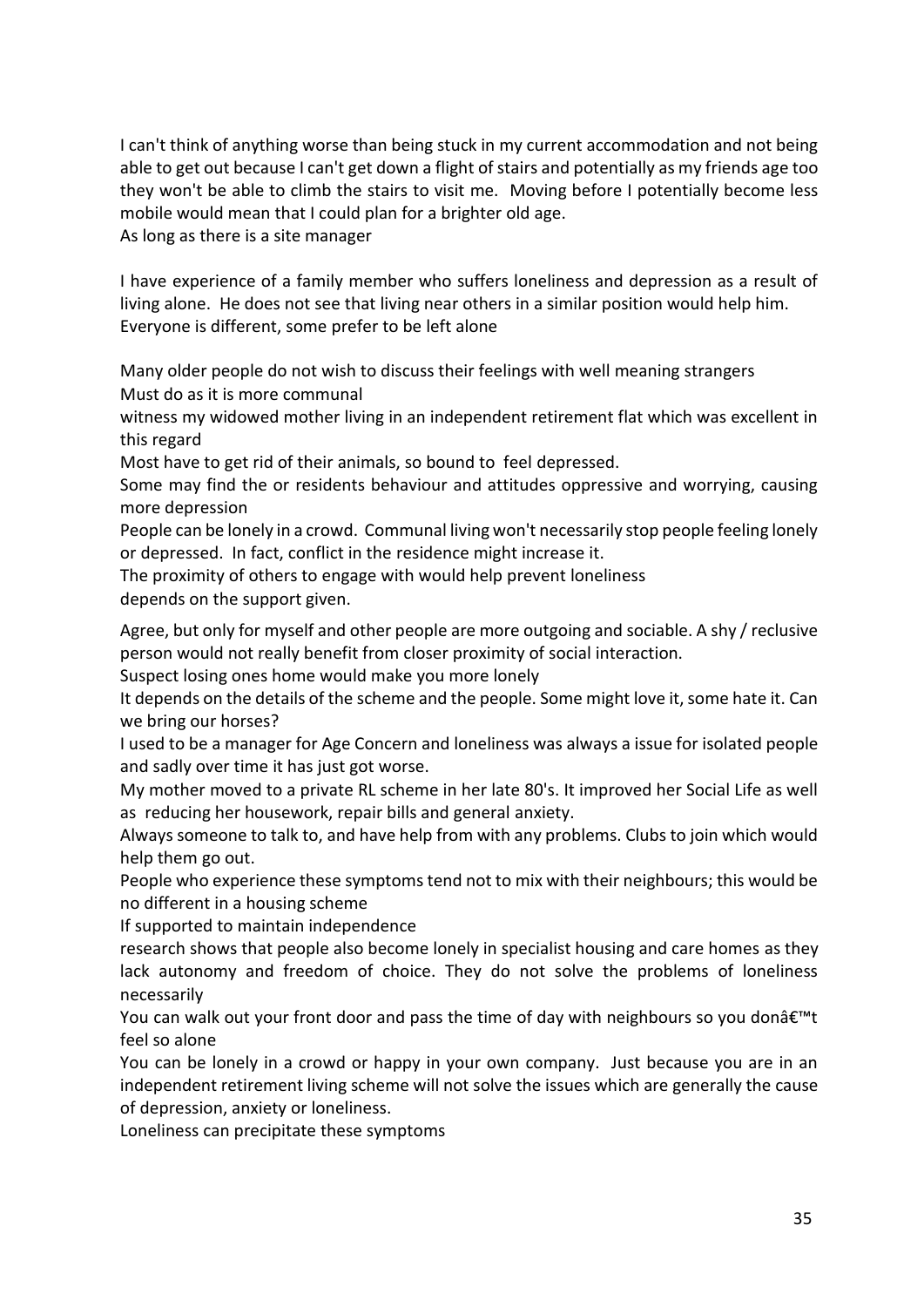For some may be but these facilities can result in detachment of the older people from others in the community of various age groups and in my view can lead to developing a perception of risk in the world beyond the scheme housing. Depression, loneliness and anxiety are not resolved by living in detached communities particularly if difficulties arises between residents.

Of the LRHS flats I have seen, most have very dreary outlooks, often with high window sills preventing a decent view when sitting down (a phenomenon not unknow among us elderly folk!). Most people like to see what is going on in their neighbourhood, even if only standing at the kitchen sink. Feeling shut away from the world in a flat can be very depressing and anxious making.

Living with other people won't stop depression, anxiety or loneliness I think the costs of living in retirement scheme would cause anxiety

Of the LRHS flats I have seen, most have very dreary outlooks, often with high window sills preventing a decent view when sitting down (a phenomenon not unknow among us elderly folk!). Most people like to see what is going on in their neighbourhood, even if only standing at the kitchen sink. Feeling shut away from the world in a flat can be very depressing and anxious making.

More contact with others and access to services than remaining in your own home

A common space is necessary and talks/activities put on to encourage participation I know many older people that live in a communal setting but are still depressed and lonely. This can be due to medical problems, don $\hat{\mathfrak{g}}^{\text{m}}$ t have things in common with residents or just donâ€<sup>™</sup>t feel comfortable.

Depends on many factors, can be just as lonely

Yes, have witnessed the sense of community in XXXXX, Pakefield

A community

"Could help prevent" is far too leading - how about asking if it is likely to prevent these conditions. These questions are so loaded

Depending on the support given older people can still be lonely in. Supported living just seeing Carers on. Set visits

It could cause or remove negative emotions depending on how good the scheme is or weâ€<sup>™</sup>ll matched the scheme is to the person

Depends on social mix in housing scheme and ability of residents to take part in activities I cannot think of anything more depressing than living in a complex specifically for the elderly unless and until I absolutely have to have support. I would much prefer to live in mixed age community with, perhaps, a small number of dwellings set aside at various places within larger developments designed to meet the sort of needs which the elderly are likely to develop as the years progress.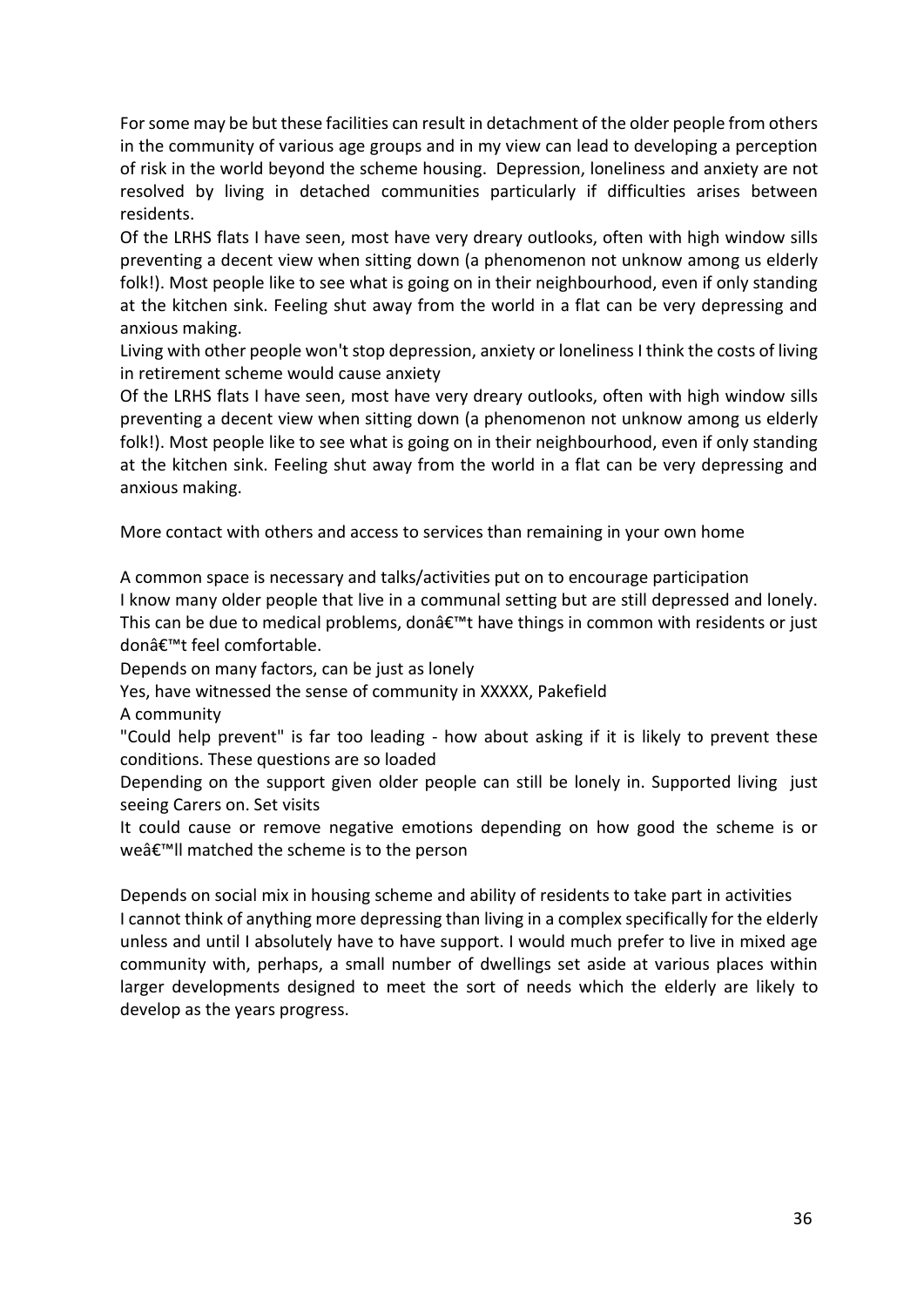Question 10 – Summary

68% (175 respondents) agreed that living in a RL housing scheme could help prevent older people experience negative emotions. Respondents were also encouraged to leave a comment.

This question was designed to garner strong emotions from respondents. One of the main threads throughout the comments focused around inclusion and autonomy in both a positive and negative way.

Many comments suggested that living in a community with access to people and activities would promote positive mental health, whilst others felt that residents who had low mental health would struggle to engage or take control of their own decisions.

Opportunities to be involved, together with choice from experienced management services was considered vital to supporting good mental health. In addition, personal testimony was given, providing evidence of how resident interaction can have positive outcomes.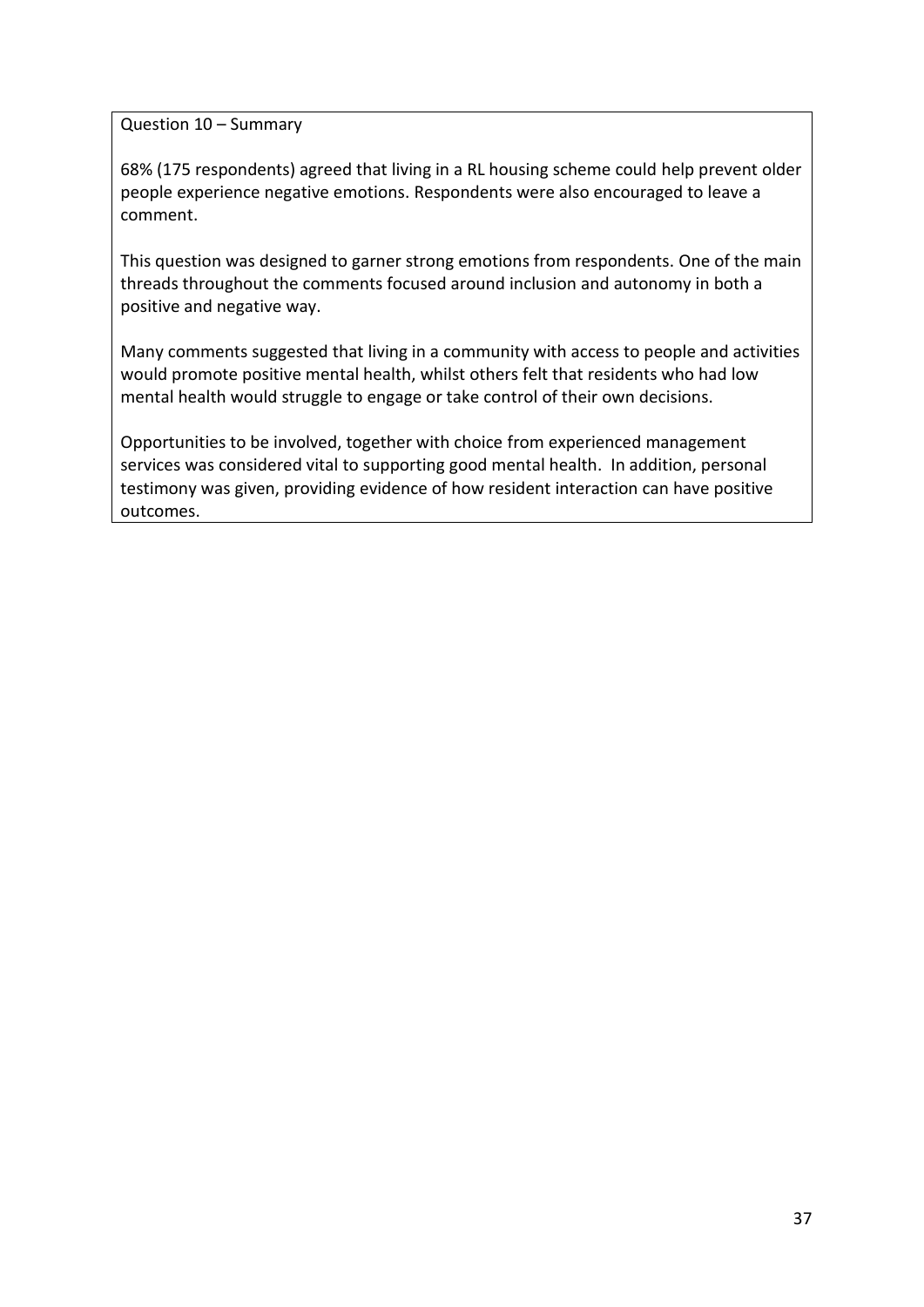Q11 | Independent living retirement housing schemes owned and managed by housing associations or the Council provide the best level of care, support and value for money. Do you agree with this statement?



Q11 Please give reasons for your answer.

High end/high price does not mean better care

I have not had to investigate this issue. YET!!

I feel the level of care could be improved

They are always more expensive to live in than privately in your own home.

Having recently considered a move, I realised I would be giving up a growth freehold asset for a diminishing leasehold property. After twenty years any gain from sale of my freehold would have paid for service charges.

To a degree I agree but housing associations are quite expensive these days. Waveney have sold off their council stock not sure about the rest of East Suffolk.

I prefer to own my own home

If the properties are designed well, have local amenities and are affordable.

The care provision is often provided by another organisation with the Council/HA being estate owner only

All differ. Depends on staff & how well it is managed

Possibly better and safer than private landlords.

Insufficient experience to know

Would not rule out private schemes,

Currently haven't had the need to look into costs etc.

Depends on the nature & degree of support and the associated cost or value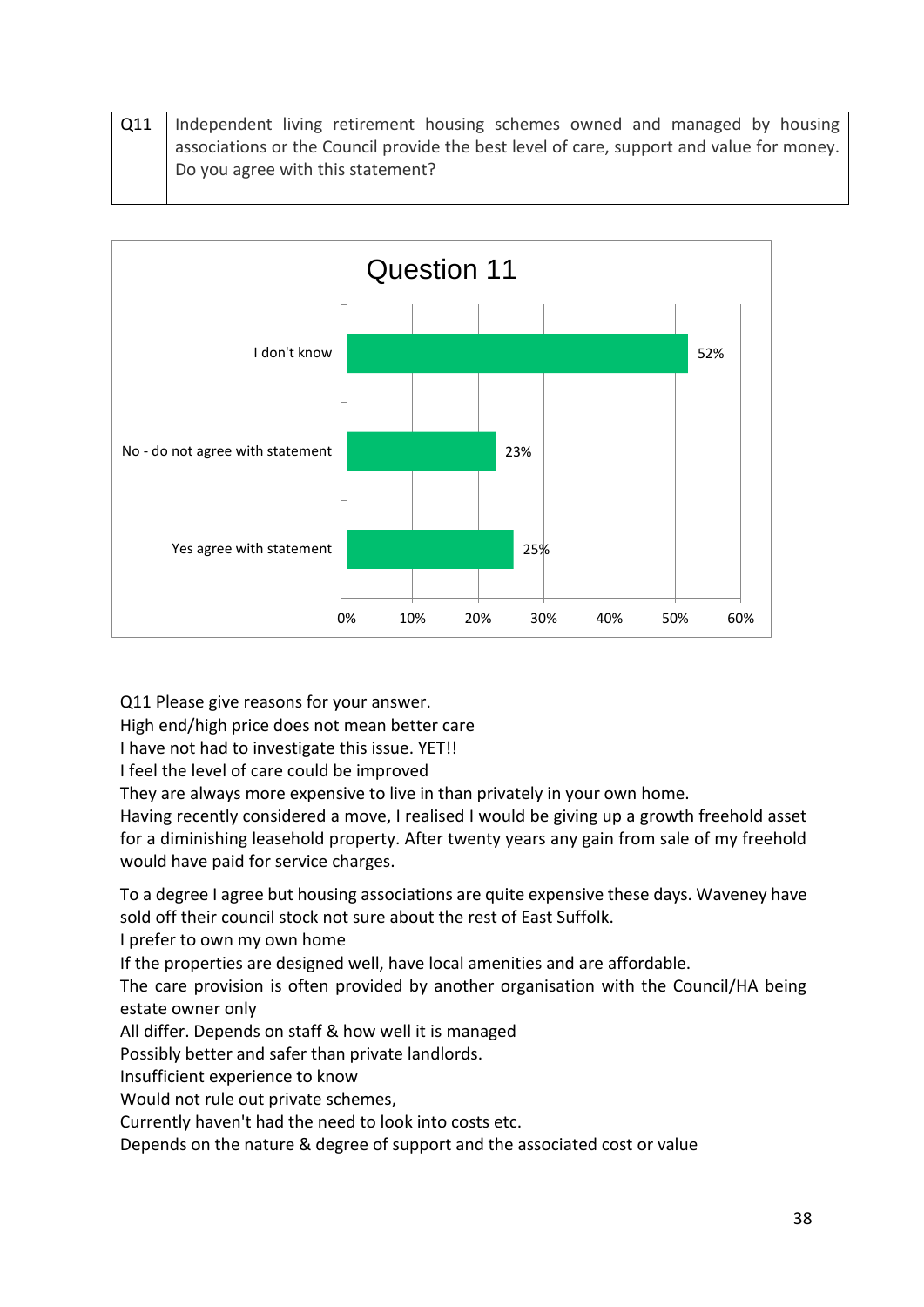Tricky one to answer but on the basis they are not solely driven by profit hopefully.

I have not seen sufficient evidence in terms of studies etc to reach any conclusion

I have little experience of them, but again, I dare say there's good and bad in both. The Council cannot afford to provide the extra services, standard of accommodation that would make such a move attractive.

I have no direct experience of such schemes but I would be inclined to think that the answer is probably `yes agree' because the priority for the Council or Housing associations is care for residents rather than making a profit.

I have no direct experience of such schemes but I would be inclined to think that the answer is probably `yes agree' because the priority for the Council or Housing associations is care for residents rather than making a profit.

I think that public, private, and non-profit sectors can all provide good value for money if they have the right values and ethics, act upon them and there are proper and regular checks and balances to ensure a high basic level of service provision

Too many possibilities for variation in cost and care

I think its a lottery...

I would like to agree with this. Private schemes tend to be a lot more expensive and are often in it for the profit rather than the people.

I do not have direct experience with this

Probably as profit is not major issue

how can a council provide the best care with their limited tax-payer funded funds

I've not looked into it so can't comment

Tends to be cheaper but services aren't as good

All schemes are different and one would not cover all aspects of needs.

Councils and HSs do not have enough resources to maintain these services for everyone so the private sector can offer choice and variety of options.

no experience no opinion

no experience

Depends on the council and the association concerned

Public sector is far too incompetent to interfere with people's lives

If service charges can be capped, then using private providers should work

Housing associations are well placed to support people. Large developers just want to make money.

Do wish this to be the case

I would qualify this and say they CAN give the best level of care etc -if run properly.

Non profit organisations should offer best value but only if high motivation and appropriate funding.

Being independent promotes wellbeing

Not looked into it yet!

No experience of these schemes.

I've had no direct experience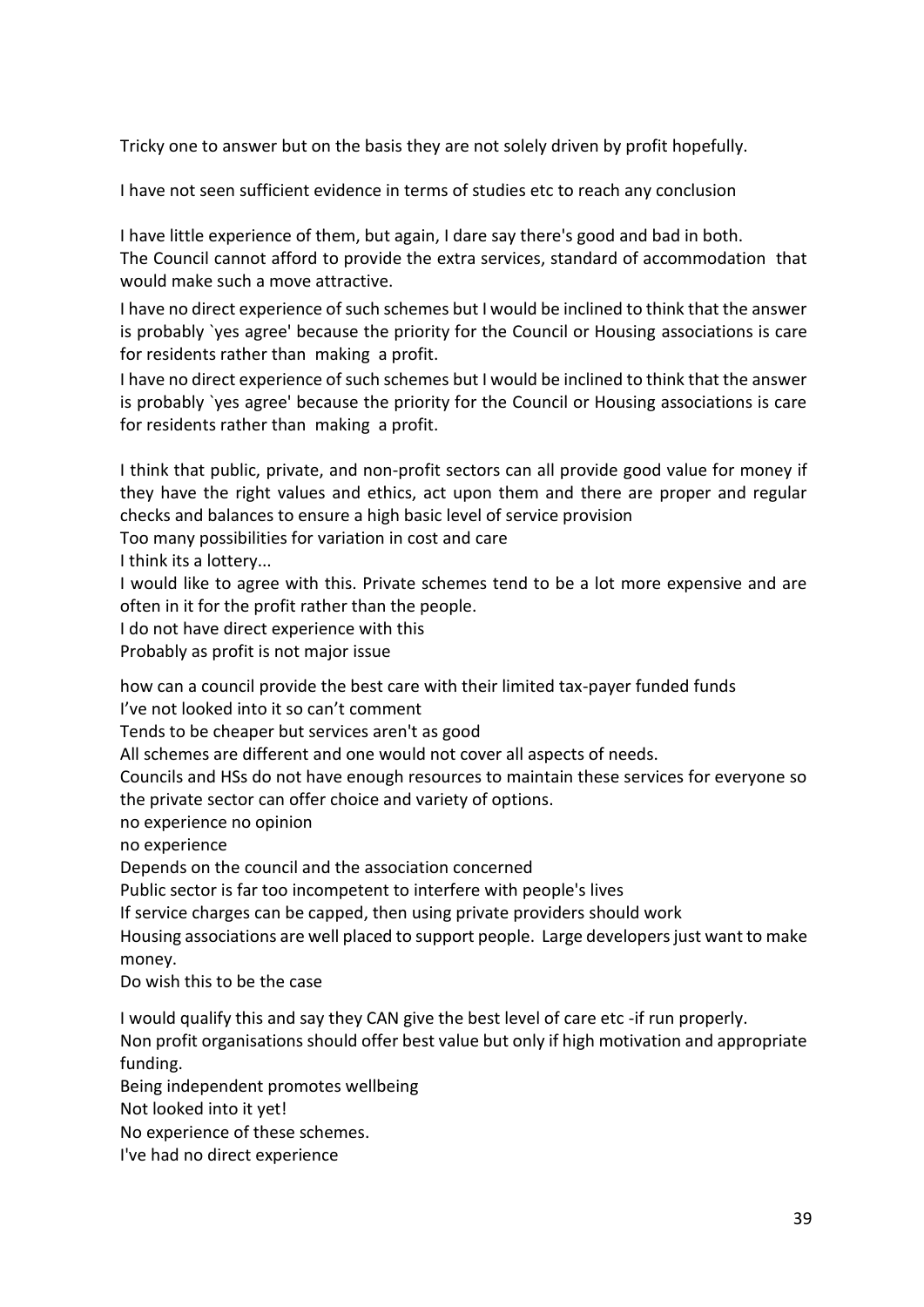Having experienced a Housing Association, I feel that breweries, parties and free beer come to mind

only experienced private one which was what was required in my mother's circumstances and would be in mine

From what I've seen there is sketchy warden cover. Pets aren't allowed, or are charged for. Shortage of trained staff.

No experience to make a judgement on.

I don't know anything about such schemes

It depends on whether other family members live close by and can provide support to their elderly parents/relatives

Housing associations are profit driven and do not offer freehold whilst council housing schemes are budget controlled.

Lack of budget/funding will inhibit high standards

Housing associations and Councils do not have a good reputation for managing housing schemes

Prefer to release my equity and use it to pay for care in my own home

Have no experience of either

Don't really know but hope social organisations, associations and cooperatives may be most ethical/extract less excess profit.

I would hope this to be the case and truly worry when housing associations are run by private companies for profit.

Private schemes that have to compete for customers (and therefore maintain standards) will tend to be better maintained and managed. However, thy will also tend to be dearer for residents!

I do not think some are value for money. Sometimes there is not good care and support. We need a smaller state - not a larger bureaucracy!

it depends how you define best levels!

Generally there is not a profit to be made out of the schemes and therefore the services can be better. If there are staff they are traditionally better motivated, trained, supported and rewarded. Any repairs are dealt with by employees rather than contractors so again the need to profit lines are removed.

Loneliness can precipitate depression

I do not have personal experience and my parents avoided using these facilities

Poor press coverage tends to dissuade people from making this move i.e. they highlight problems of poor quality accommodation and living conditions.

They have or should have the expertise

From my, admittedly limited, experience when helping aged friends living in IRLHSs, councils and housing associates are woefully slow in responding to requests for essential repairs, or even information and advice.

My mother lived in one and struggled to pay the charges

From my, admittedly limited, experience when helping aged friends living in IRLHSs, councils and housing associates are woefully slow in responding to requests for essential repairs, or even information and advice.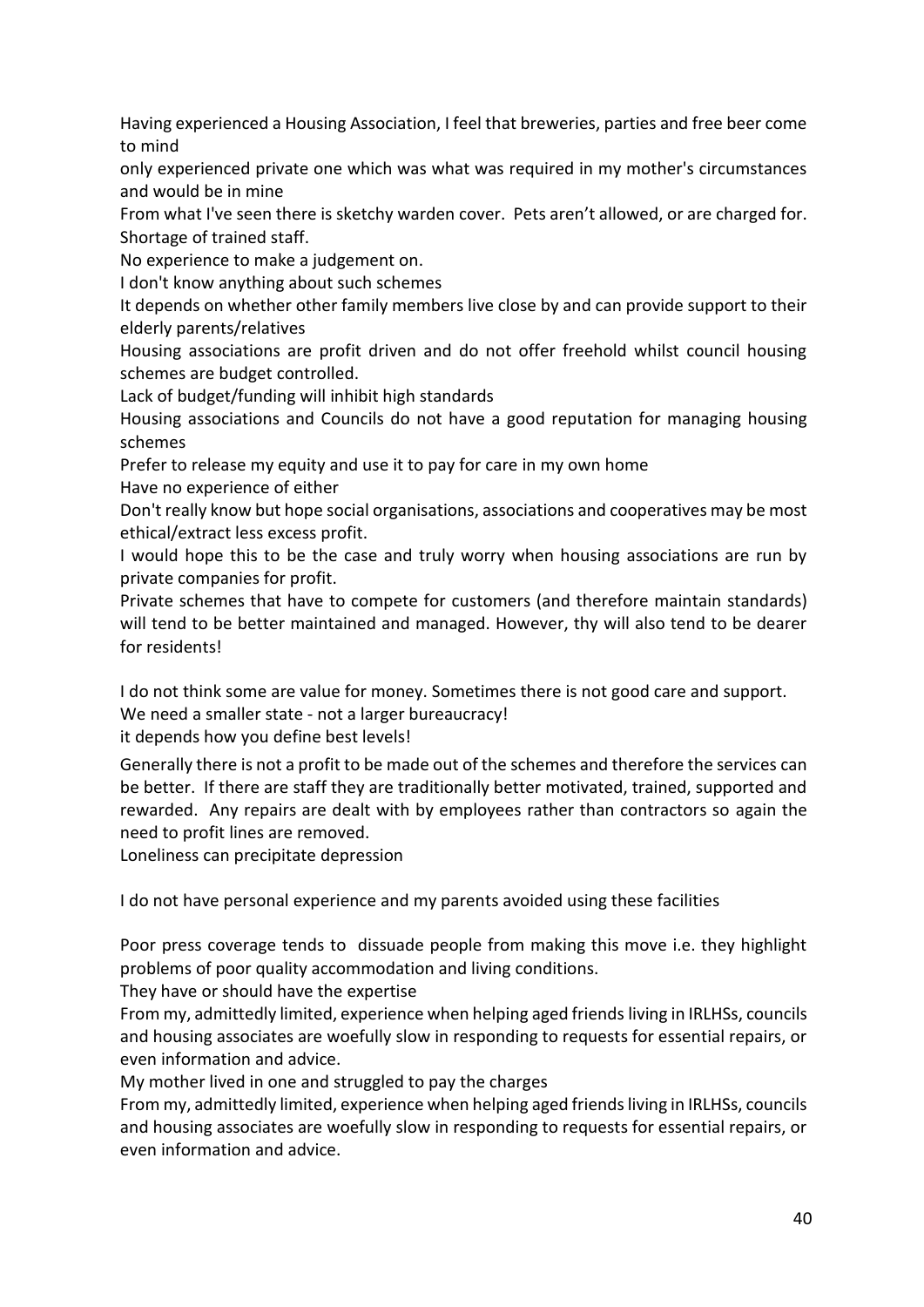People need to feel safe and have someone to talk to when needed and the help A good balance of independence and support

People like to own their own space.

As above

Not researched this

I am unsure of the rates and economics that apply

my mother was in a privately owned one for over 9 years and she had very good care Ive proved it.

They are non profit making and focussed primarily of maintenance of personal dignity Poor service by councils

I have no idea what the cost of this is in either the public or private sectors

I am really not sure. The experiences of friends and relatives vary

How can I know unless I carry out my own survey.

Private companies need to make profit , and employees are pay less , council care in my opinion has always been the best

depending on housing association and level of spending cuts planned or not

I have no idea what these schemes cost or the comparative cost between private and social

Privately owned houses would be attractive to many elderly - paying a service charge ( as for leasehold flats) for services provided within the scheme .

They are from the wrong generation

No experience

The availability of support seems to have been very much reduced in recent years - e.g. Reeve Lodge, Trimley St Martin. I understand that developments such as Harvest House provide a broad range of services which allow for the residents to be treated as active members of the community

It always depends on the personnel

Question 11 – Summary

The majority of respondents stated they did not know with 52% (133 respondents). Many of the comments highlighted that respondents had not looked into care costs due to lack of need.

However, 25% (65 respondents) felt that Housing Associations or Local Authority ran RL housing schemes provided the best level of care, support and value for money. This is contrasted with 23% (58 respondents) who did not agree.

Respondents gave comments that focused on the housing association and local authority sector not being profit driven but also highlighted that local authorities in particular had reduced resources. This was contrasted with the business model of leasehold private sector RL housing schemes as well as the associated high care costs. There was one comment that supported the use of non-profit organisations including Cooperatives.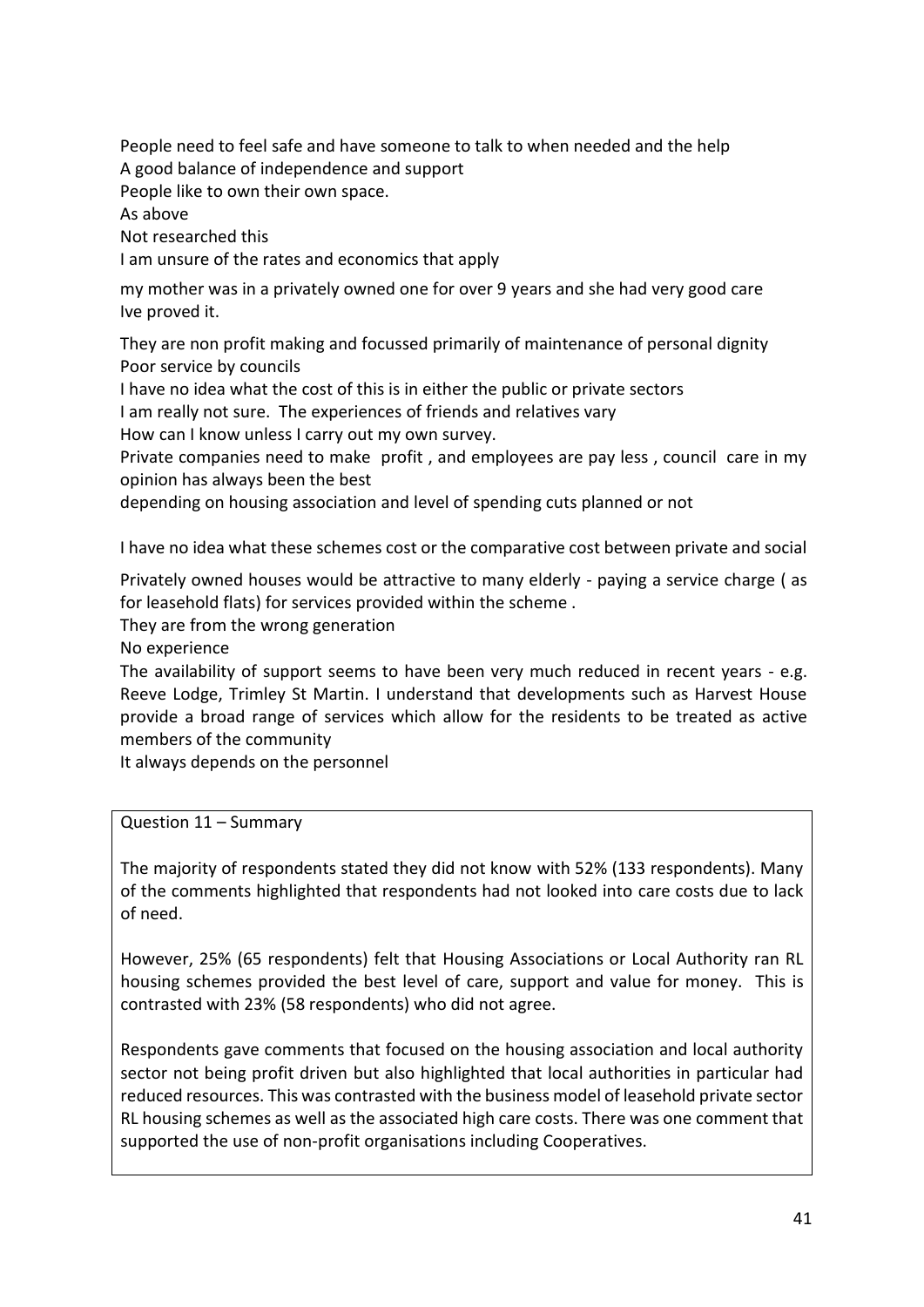Another strong point focused on the high quality of services, the attitude and level of care of staff within the non-profit sector whilst agreeing that the care industry can be poorly managed and badly paid.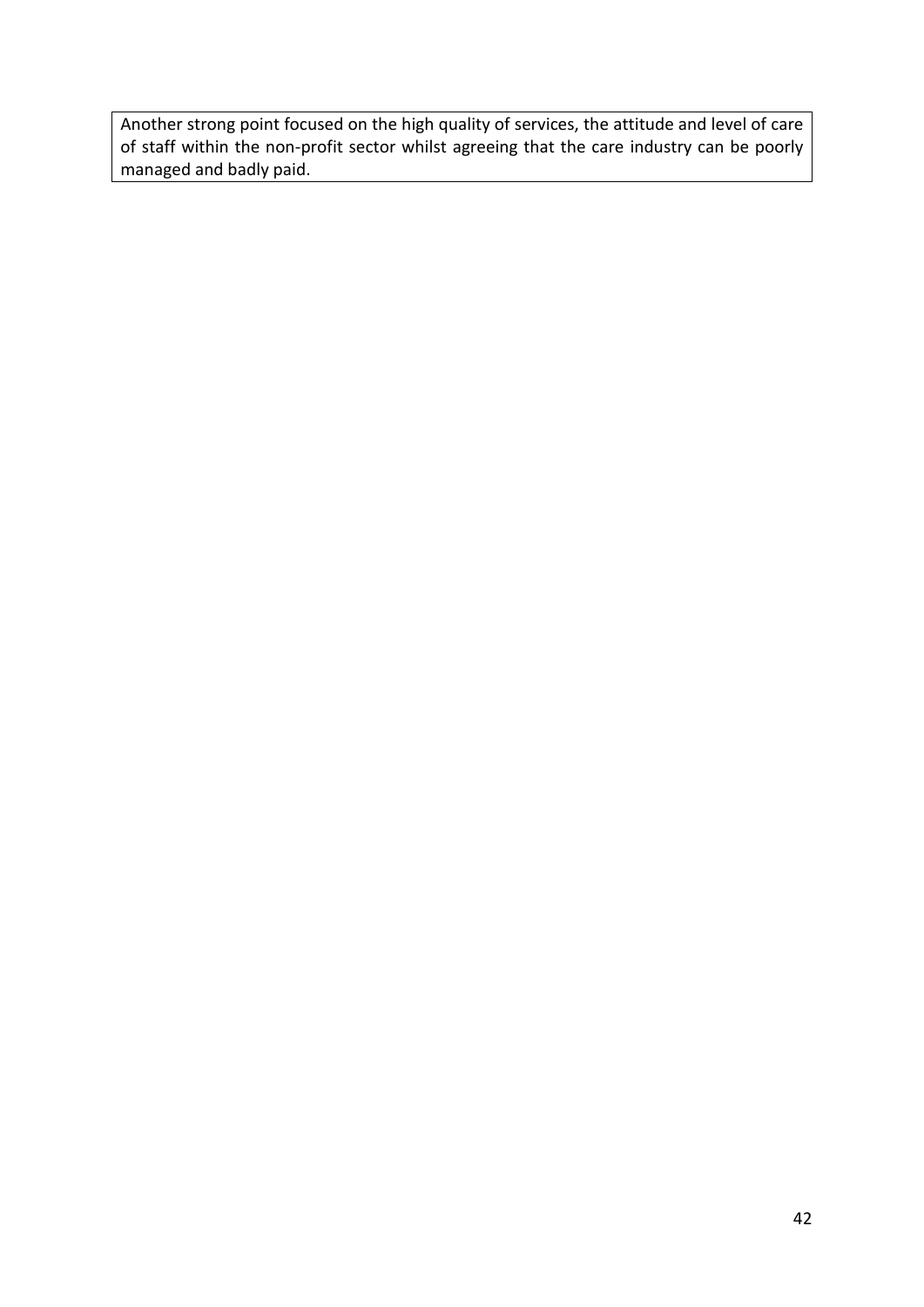| Q12   If you were to move to an independent retirement living scheme, what would your |
|---------------------------------------------------------------------------------------|
| preferred settlement type be?                                                         |



# Question 12 – Summary

Previous questions about the location of RL and the elements that would make it attractive highlighted respondents desire to remain near their social networks and local services.

Market Towns were highest with 56% (144 responses) with large villages in second place with 30% (77 respondents). Main towns like Lowestoft and Felixstowe were less popular with 23% (58 respondents) whilst there was limited support for small villages or hamlets 18% (45 respondents).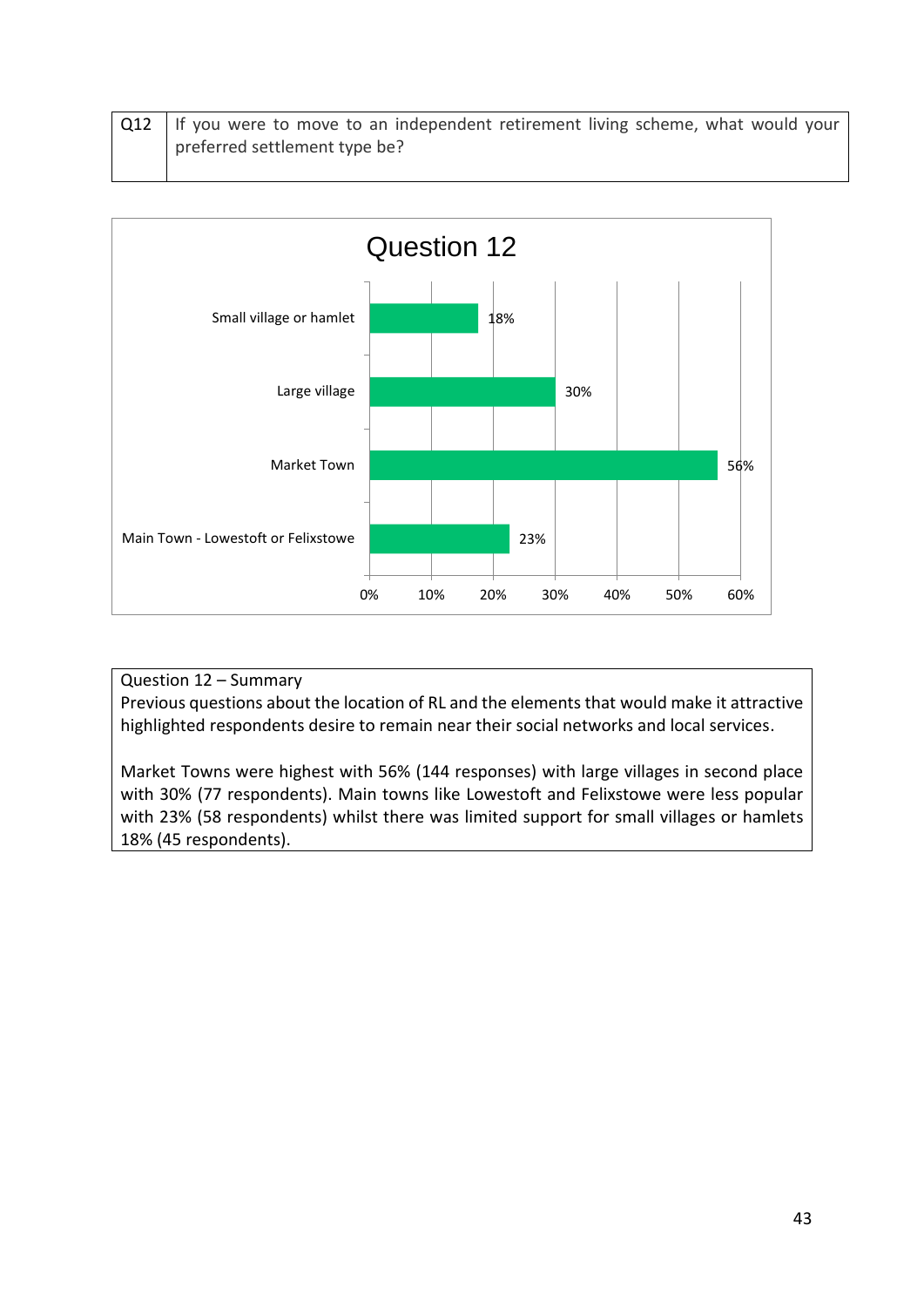|  | Q13   What type of property do you currently live in? |  |
|--|-------------------------------------------------------|--|
|--|-------------------------------------------------------|--|



Responses question 13 Flat 1st floor no lift Maisonette 1st floor First floor flat without a lift End of terrace Georgian 1st floor flat without lift

### Question 13 – Summary

Respondents were asked about the type of property they currently lived in. 75% (174 respondents) currently lived in a house with stairs followed by 17% (38 respondents) living in a bungalow.

3% (7 and 6 respondents respectively) lived in either a flat, ground floor maisonette or flat. Whilst 1% (3 respondents) answered a caravan or mobile home.

The additional comments show that 4 respondents lived in accommodation that were accessed by stairs.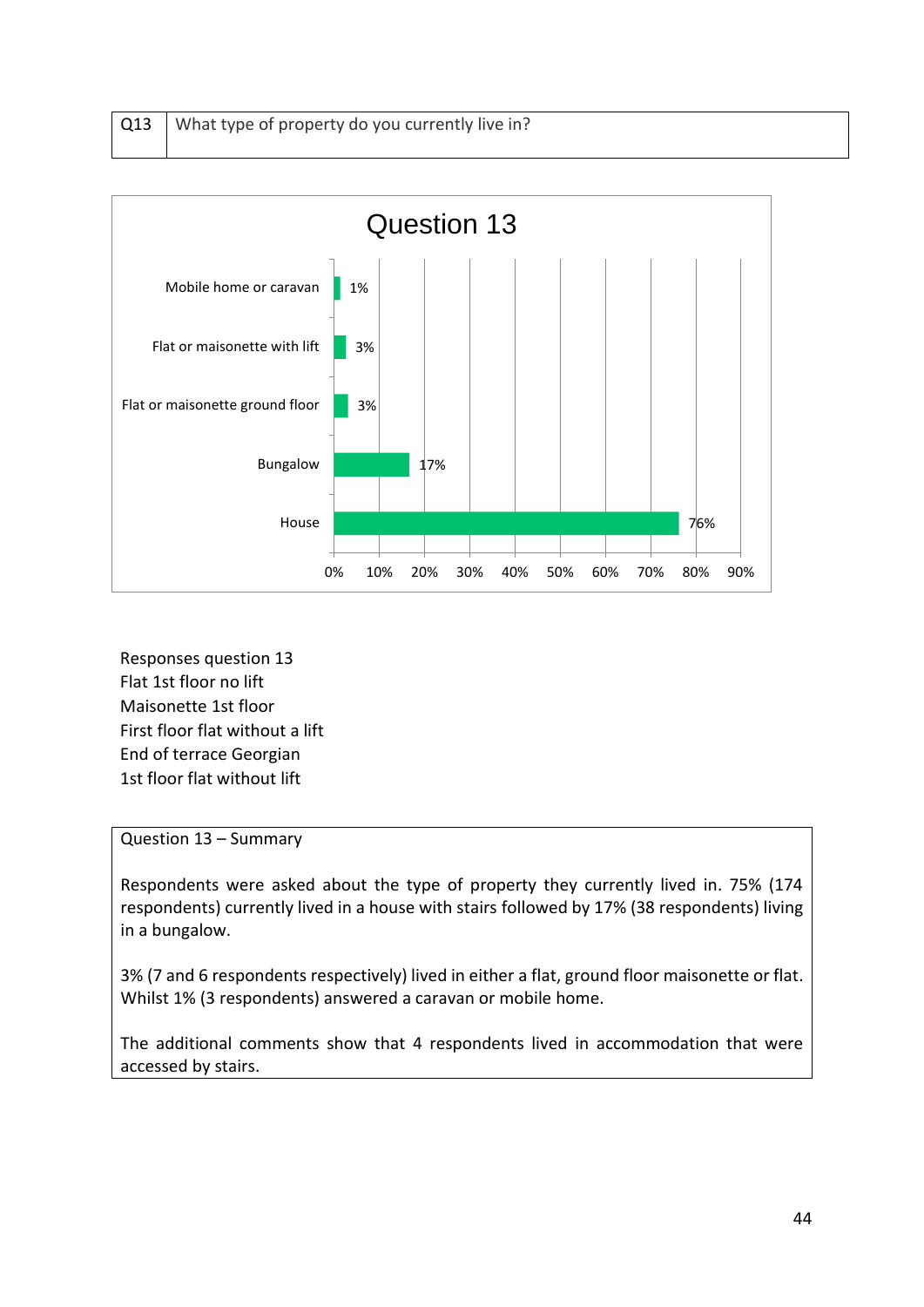

Question 14 Caravan N/a Other (please specify) Owner occupier Private rental Private rental... Private rented private rented Private rented from landlord Privately rented Privately rented Privately rented Privately rented Privately Rented bungalow Privately rented, not retirement housing Rented Shared ownership Shared ownership - Independent, part-owned, part rented Socially Rented - Housing Association Socially Rented - housing association flat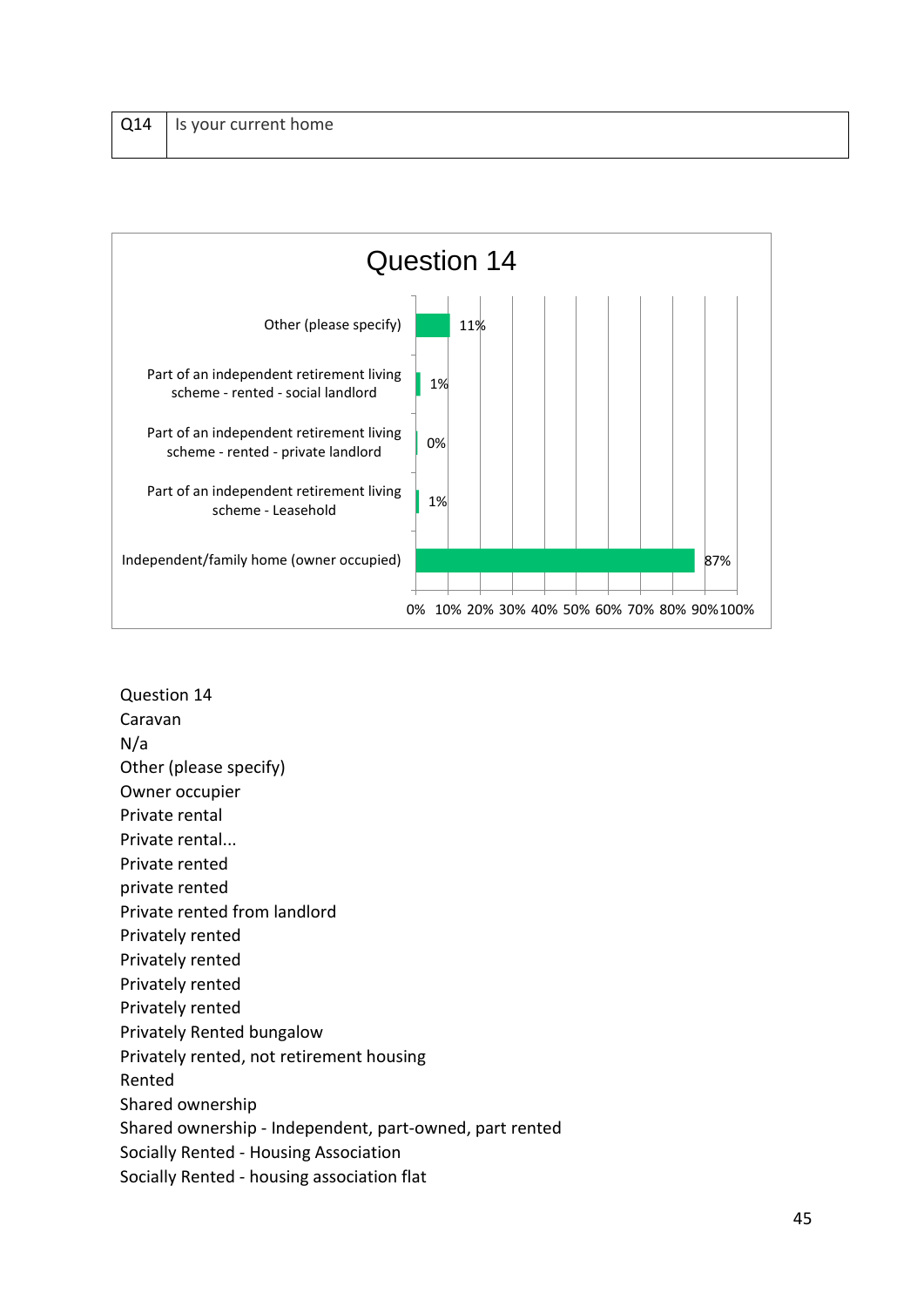Socially rented - Trust house Socially Rented Housing association socially Rented housing association Socially Rented tenant Sons house

### Question 14

This question omitted socially and privately rented independent living which was an oversight.

87% (198 respondents) stated they lived independently in owner occupier property. Less than 3% of respondents stated they lived in a RL housing scheme, either leasehold or rented.

In addition, 11 respondents lived in privately rented housing compared to 6 respondents who lived in socially rented housing. 2 respondents stated they lived in shared ownership homes whilst one lived in their Son's home.

One respondent said they lived in a caravan whilst another said the question was not applicable to them.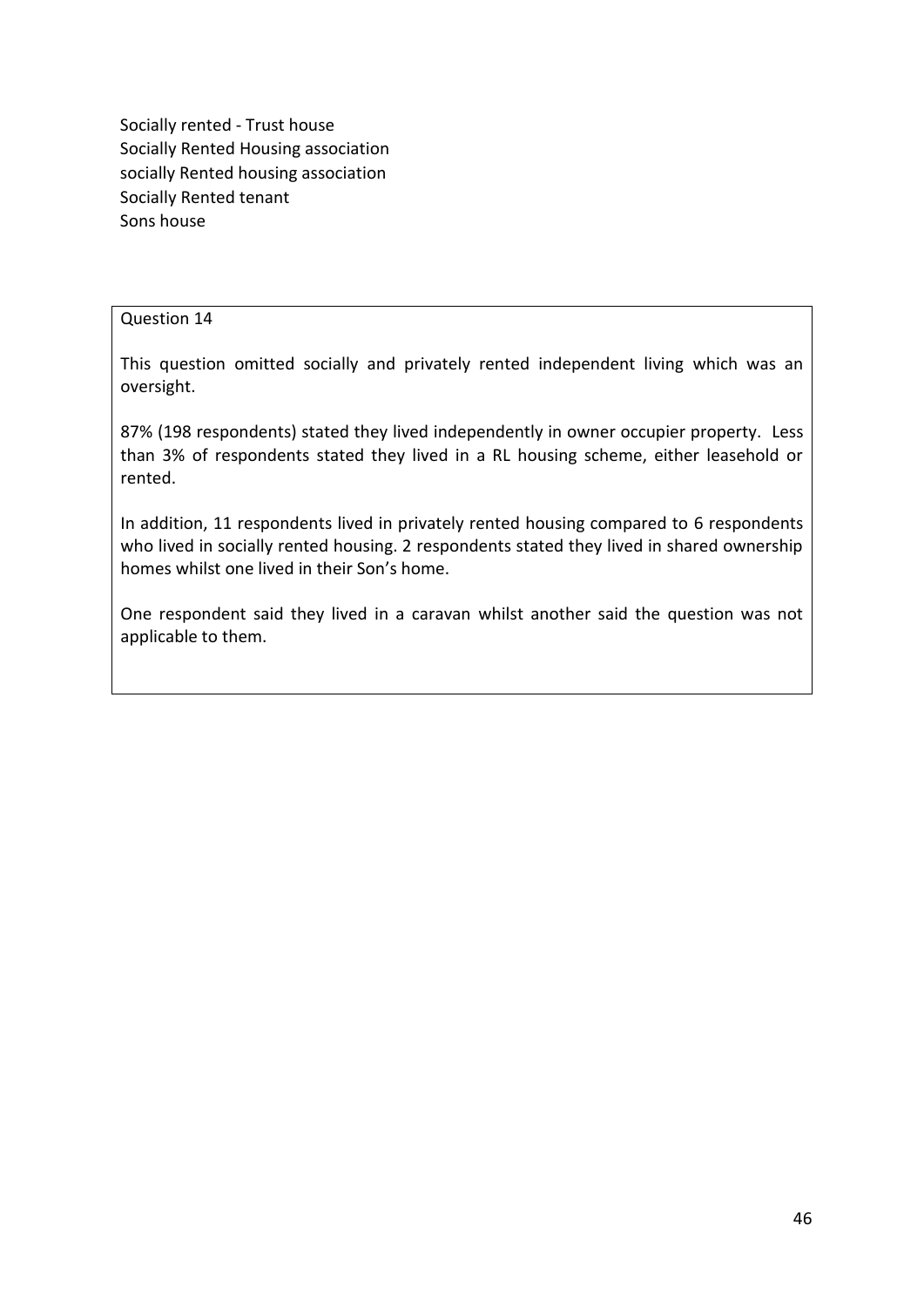| Q15   Who lives with you, what are their relationship to you? You may tick more than one box. |
|-----------------------------------------------------------------------------------------------|
|                                                                                               |



# Question 15 – Summary

Respondents were asked who they lived with. The majority, 70% (159 respondents) stated they lived with their spouse or partner, followed by 25% (57 respondents) who stated they lived alone.

12% (27 respondents) stated they lived with their children, whilst 3% (6 respondents) stated they lived with a friend or lodger.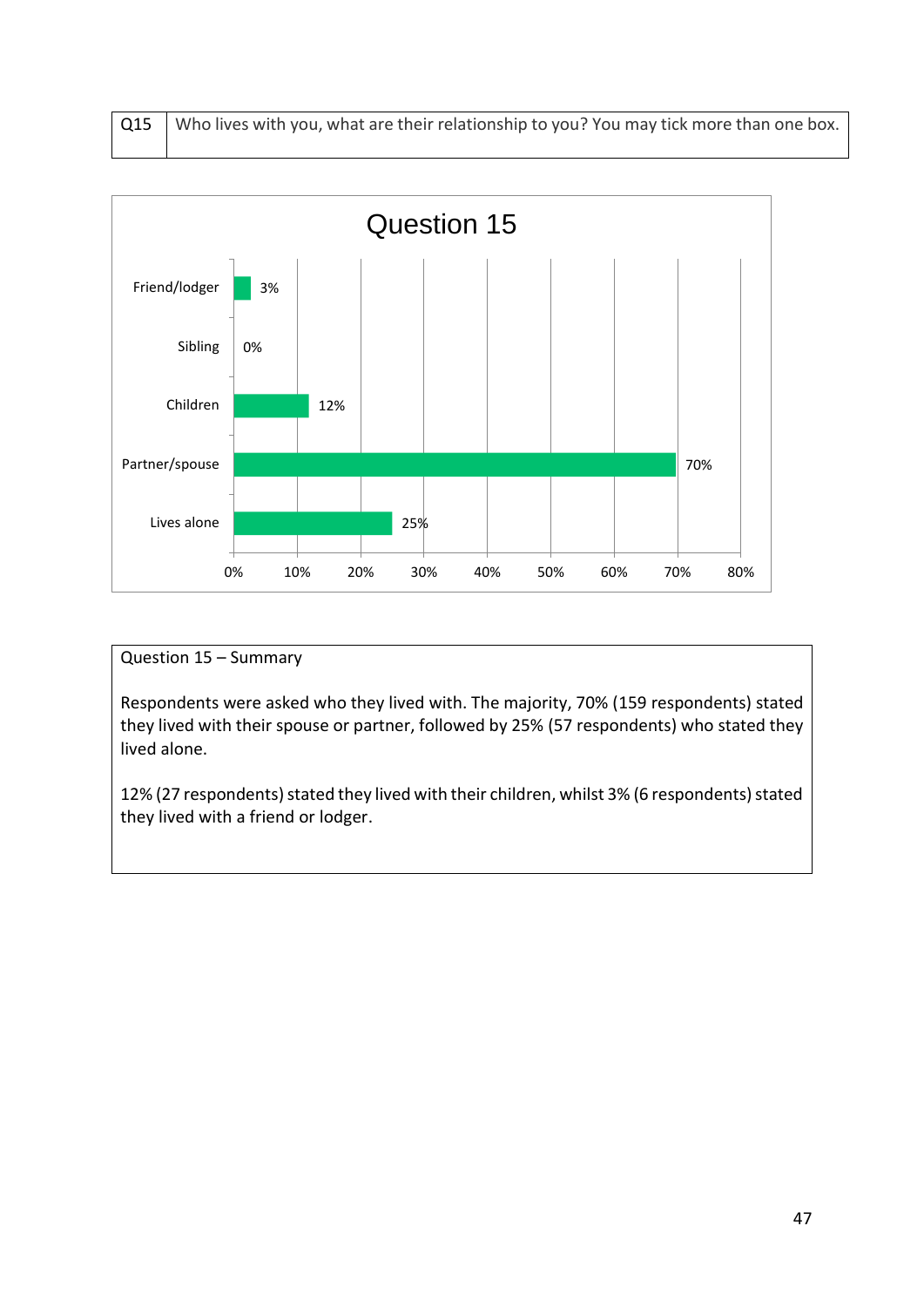| Q16   How many bedrooms does your current property have? |  |
|----------------------------------------------------------|--|
|                                                          |  |



### Question 16 – Summary

Respondents were asked about the size of their property. The highest response was for properties with 4+ bedrooms, amounting to 37% (85 respondents) followed by 3 bed properties for 36% (83 respondents). Two bed properties amounted to 22% (50 respondents) and 4% (10 respondents) for one bedroom properties.

28 respondents did not answer this question.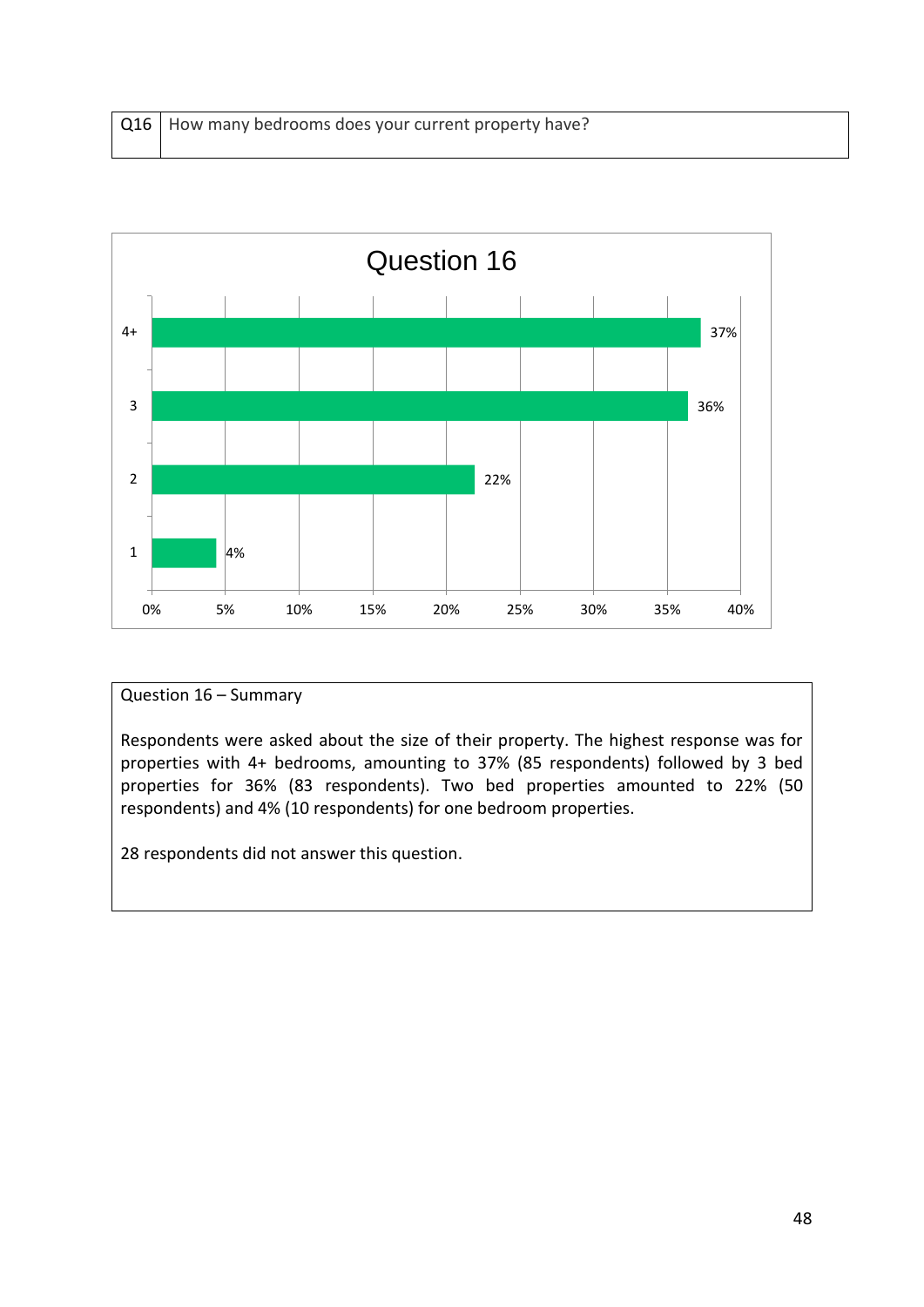| Q17   How many years have you lived in your current home? |
|-----------------------------------------------------------|
|                                                           |



# Question 17 – Summary

25% (55 respondents) had lived in their home for up to 5 years followed by respondents who had lived in their current home between 5 and 10 years (22% or 48 respondents).

Respondents who had lived in their current home more than 10 years amounted to 54% or 120 respondents.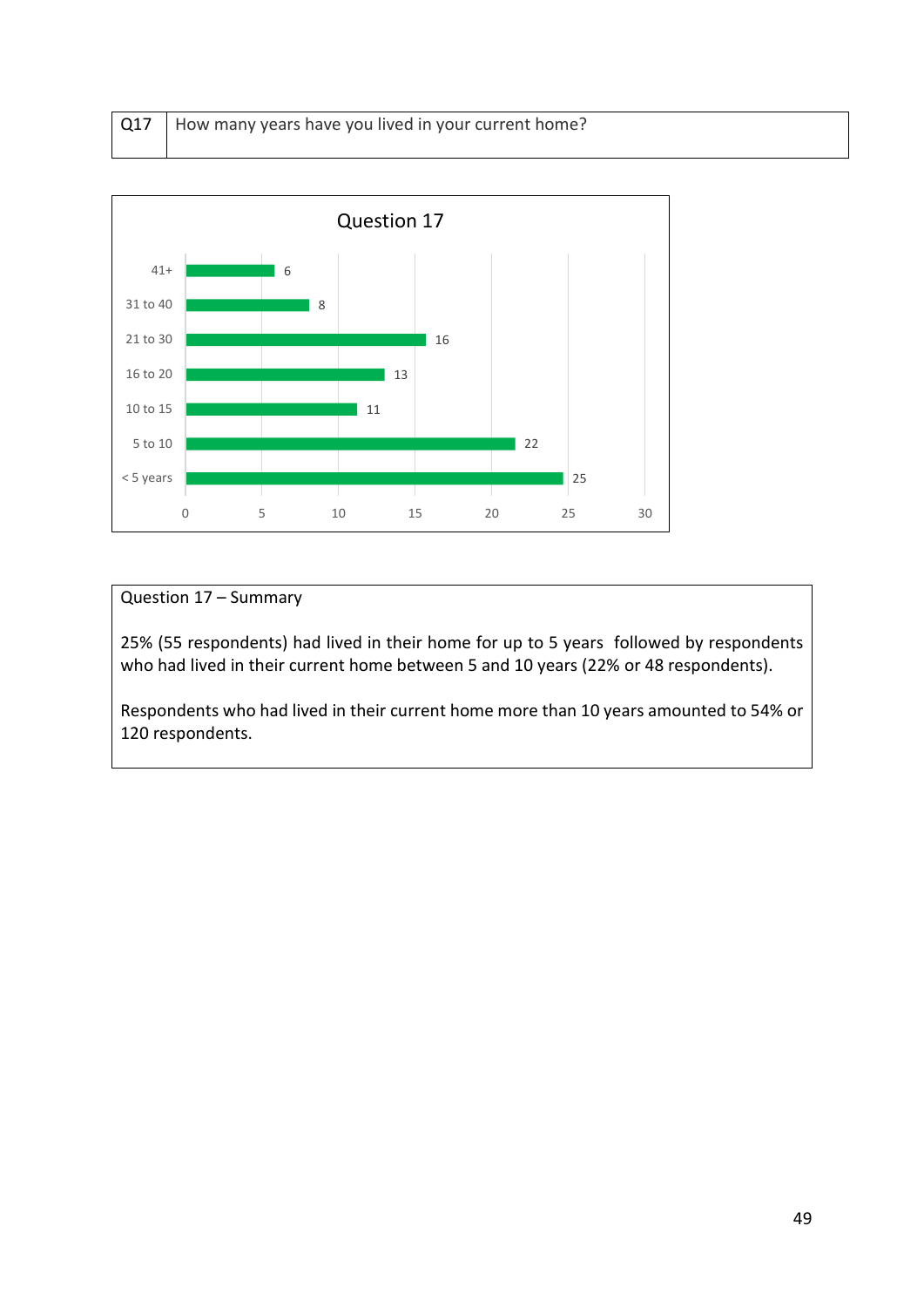#### Q18 | How satisfied are you with your current home?

Question 18

Please add more details of your needs

We will have to adapt once we stop driving - negligible public transport

Currently satisfies our needs but will need to change or make alterations in the future Not permanent holiday Mobil home

When we first moved here there were bus services, now there is a single bus every day for the school children

Use of stairs becoming difficult

Happy but would like a bungalow or one level for my husband with rheumatoid arthritis and aged 77.

It would be nice to have a downstairs toilet

I am delighted with the location of the house and its proximity to shops, pubs and beach, but it needs extensive modifications to suit my poor mobility, e.g. lift and wet room

Peoples circumstances can change overnight and what may be suitable today may not be next week.

Poor heating and insulation

Currently we have no additional needs

Need shower room rather than bath

I live in Melton and the village has changed  $\hat{\sigma} \in \{$  it is being over developed, traffic is increasing significantly 24x7x365 and the infrastructure is failing to cope. I would prefer a Bungalow Stairs may become an issue

I am aware that my needs will change as the years pass by so my feelings vary.

As we age, more options to move to would help us choose, when we are able, to move before we become disabled.

Need upstairs wet room or bathroom steps to front door to deep no transport to shops etc

Insulation is very limited! Stairs, no garden,

I need access to a garden, preferably one that I can maintain myself but where there would be help if my needs changed.

The only issue is walking access to a shop

Both of us have some mobility problems

too big for me on my own and garden too much for me to manage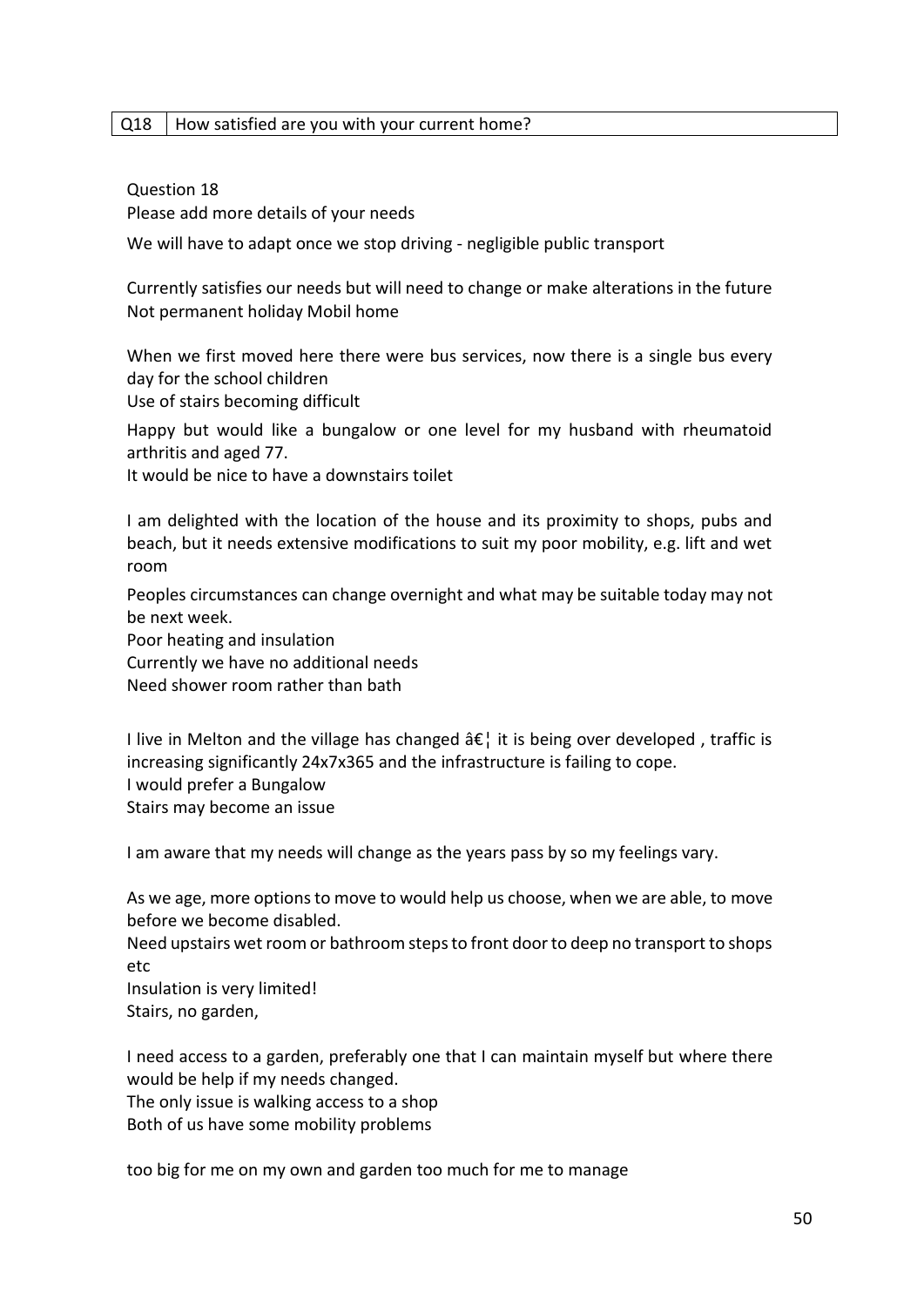The house & garden needs more attention that we can give Lack of public transport

Space, comfort, room to work, broadband, parking for cars and horsebox, stables, carriage house, workshop, exercise space

We are getting too old to drive and we are so far, 10 miles. from our dentist and doctors and have to get taxies which are expensive

This house is too big for me but can't afford to by a smaller one as so expensive here

I would happily move into an IRLHS if I could find one that was well and more imaginatively designed - within easy walking distance of shops and public transport.

As our mobility diminishes, we will need to be closer to services and to downsize Stairs to enter flat. Kitchen to small. Cupboards to high and doors to narrow for my rollator

Too far from amenities

Have 3 storeys, fine now but in future would like to be in town centre. Normal needs for light and space. Good location, within walking distance of shops and restaurants.

I struggle with the stairs to get to my flat

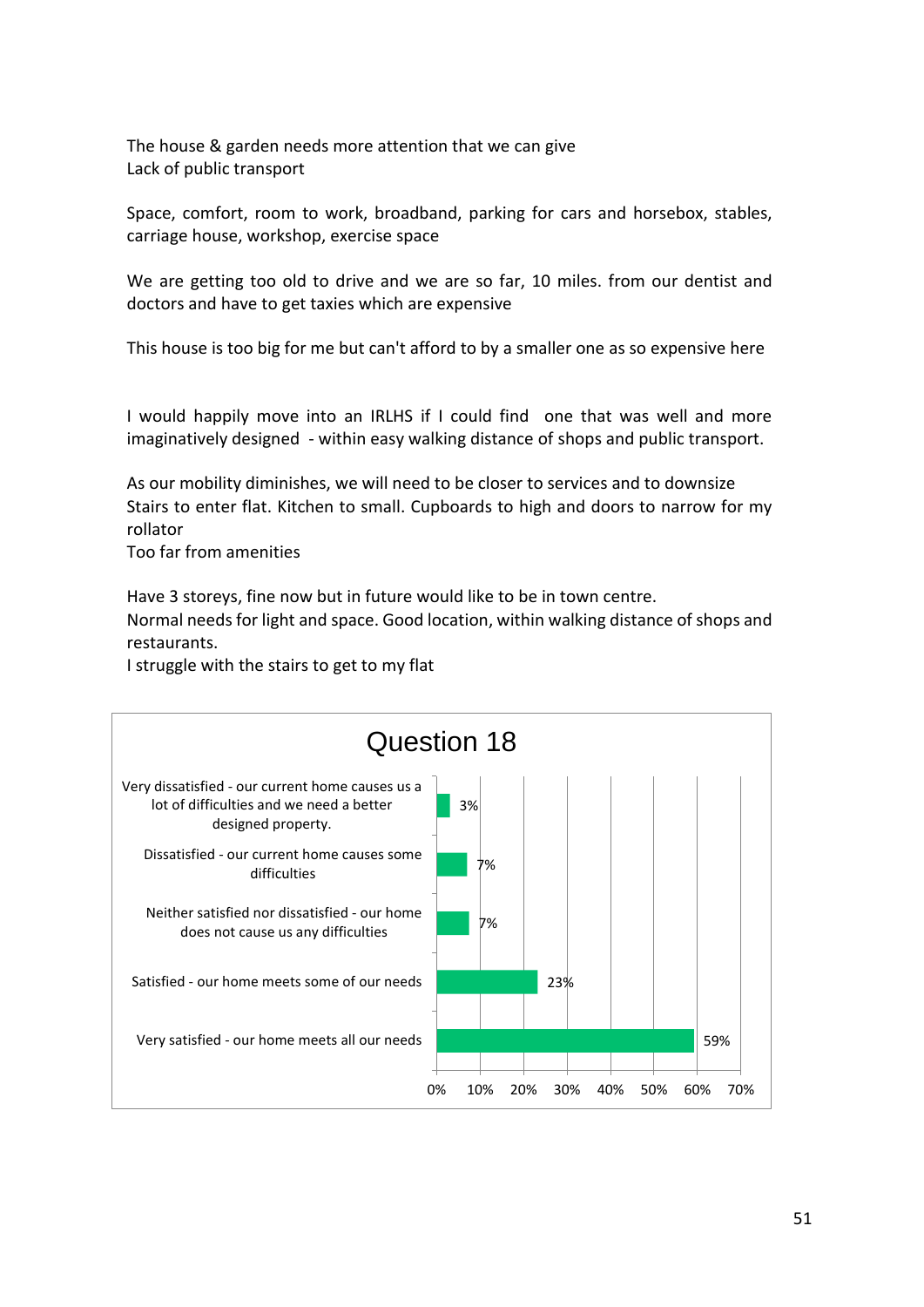Question 18 – Summary

59% (135 respondents) were satisfied with their home, followed by 23% (53 respondents) stated their home met most of their needs.

7% (17 respondents) stated their home was not satisfactory and caused some issues, whilst 3% (7 respondents) stated their property cause a lot of difficulties.

The additional comments shed light on the issues and difficulties some respondents were experiencing. Infrastructure and access to shops and services was a strong theme, suggesting more accessible and frequent bus services would enable residents to remain independent in their current home.

Respondents spoke candidly about emotive issues such as downsizing because of difficulty in maintaining the property or keeping it warm enough. Several respondents highlighted the need for adaptations to keep them safe due to risks posed by stairs or baths.

One respondent raised the issue of downsizing to a property within their budget.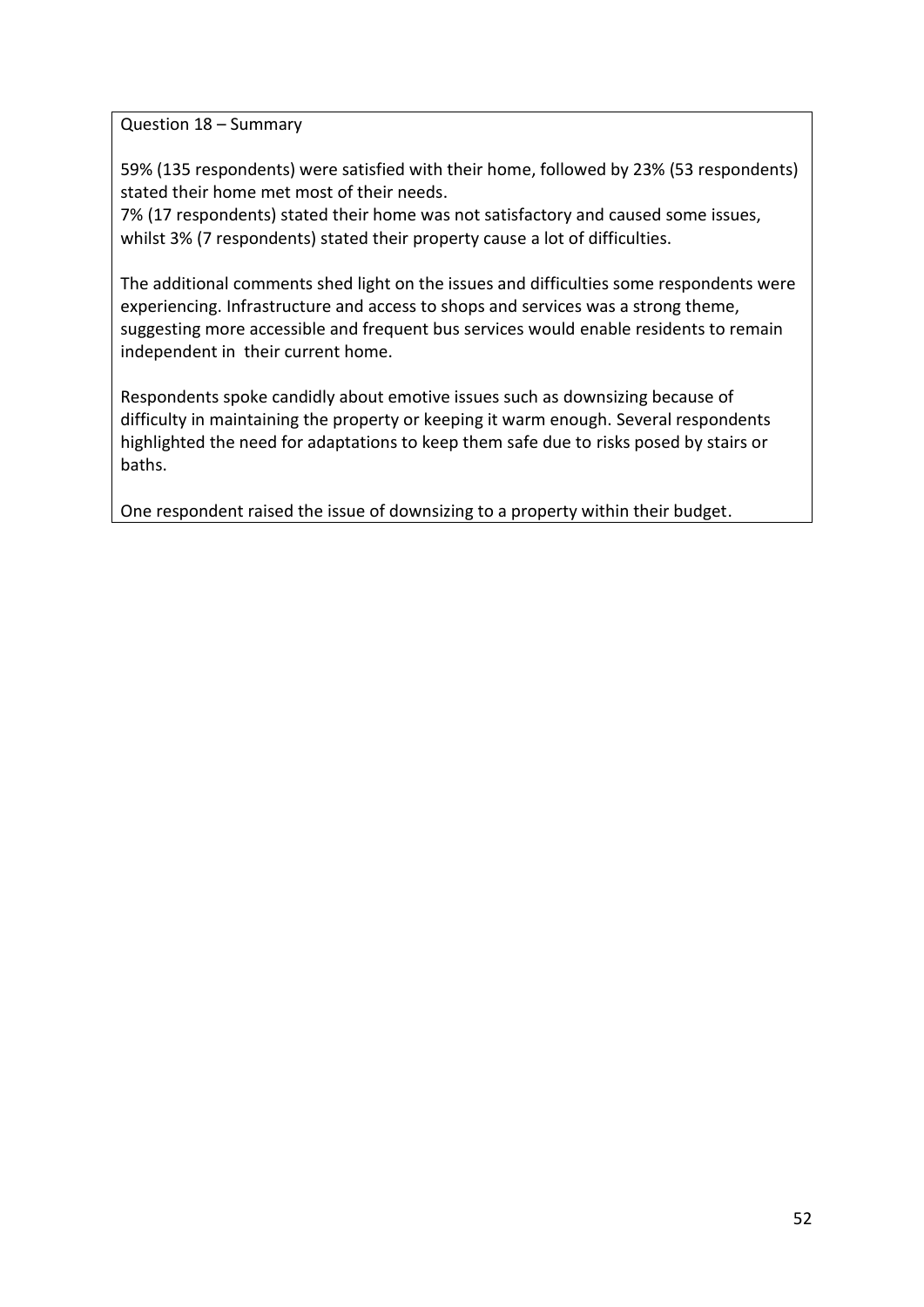| $\mid$ Q19 $\mid$ Please tell us what parts of your home you are dissatisfied with. (You can click more than |
|--------------------------------------------------------------------------------------------------------------|
| one box)                                                                                                     |



### Q19 Other (please specify)

Due to mobility issues spouse has difficulty using stairs and bath. Bathroom needs future proofing

there is no residents parking and in holiday season it is very difficult to park outside our house Different levels outside. No downstairs toilet I would like help with the garden and cleaning

poor public transport; threat of a large industrial poultry development on the doorstep will make the environment, roads, footpaths less attractive and conducive to good health. Parking and garden size Security The garden is becoming unmanageable without a gardener Bungalow social housing with independence would be better to suit elderly needs now and in the future. See answers to Q18 maintenance Needs lots of updating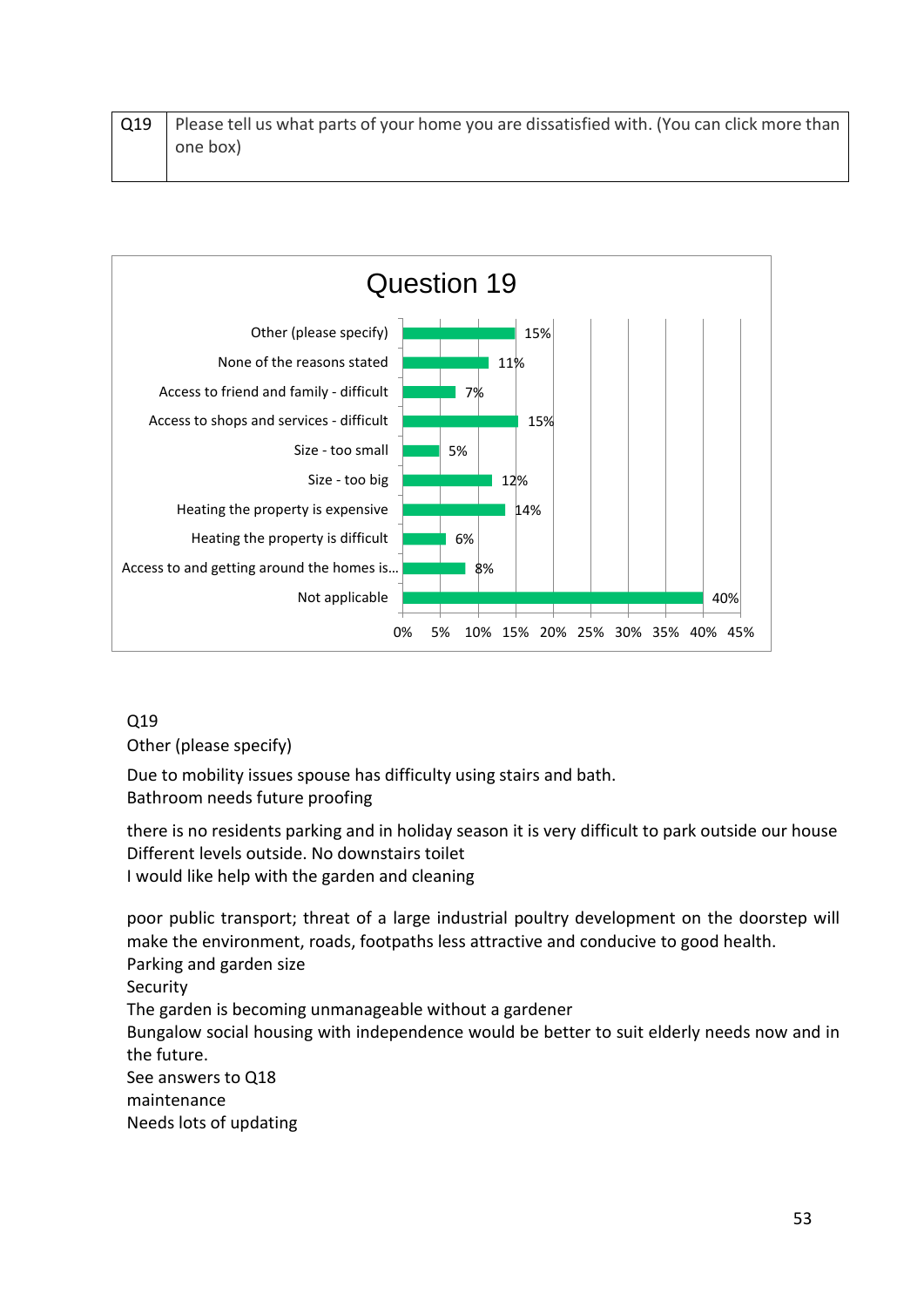We currently don't have any central heating because we can't afford it. Our boiler broke 10 years ago, couldn't afford the oil and can't afford to replace the system with greener energy, but we work around it with a wood burner, now made more difficult by the legislation over burning wood...

Maintenance and gardening difficult Need to drive to access shops and services Over population , traffic and failing services . Stairs are a problem at times. no convenient public transport Maintenance is becoming difficult and costly. Heating now; access in future as need car/be able to drive No garden Garden too small Living in a village with only 3 buses per week make it necessary to have a car Local country road is used as a rat run - unsafe to walk to post box .. or anywhere, unsafe to cycle or drive horses

garden to big, shady garden after 3pm, no public transport, to far to walk into town. donot like house layout.

I have a bit of difficulty with stairs

The garden will become too much to manage

We have a Bath , shower room would be preferable and stairs no disabled adaptions in home such as handrails bath rails, if needed It is fine for now, but it will soon be too big and if we get to the stage where we cannot drive we will struggle as public transport is very limited Garden is too small Repairs and maintenance Need downstairs facilities

### Question 19 – Summary

This question sought to understand the barriers and issues that respondents experienced that made their current home unsatisfactory. Please note, respondents could tick more than one issue.

40% (91 respondents) stated this question was not applicable to them. This infers that the property is suitable and satisfactory for their needs.

15% (35 responses) stated it was difficult to access shops and services followed by 14% (34 responses) that the home was expensive to heat.

12% (27 responses) highlighted the property was too big for them to manage. In addition, 8% (19 responses) indicated that it was difficult to access or move around the property.

15% (34 respondents) stated that none of the reasons stated were applicable. However, in the comments, a couple of respondents noted that parking and traffic were an issue for them. Furthermore, access to shops and services is a barrier to remaining independent.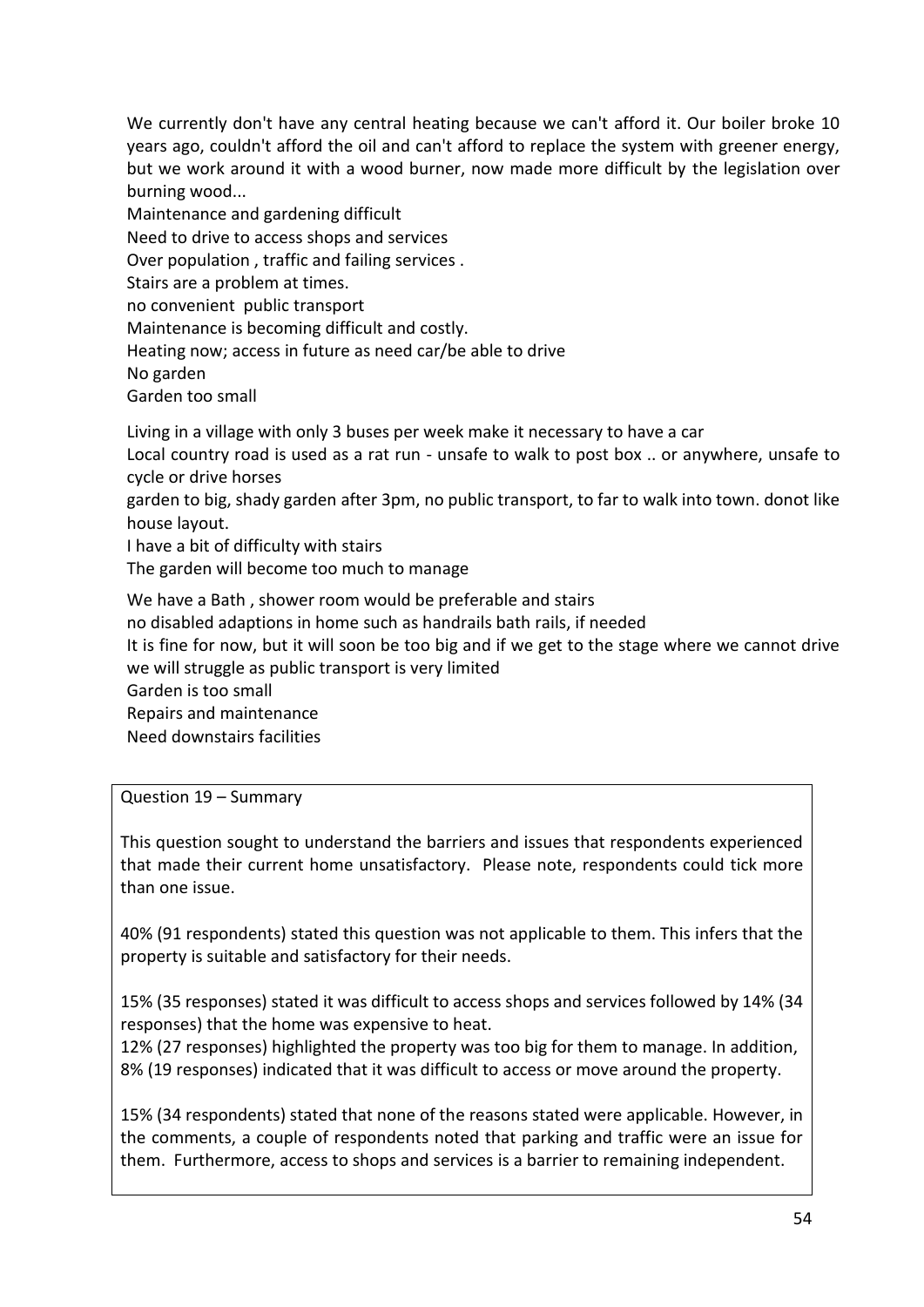The comments added further information and will be considered in line with answers to question 18. A strong theme was around mobility issues and using stairs and baths. In addition, the concept of security was raised whilst maintaining the home and garden was highlighted.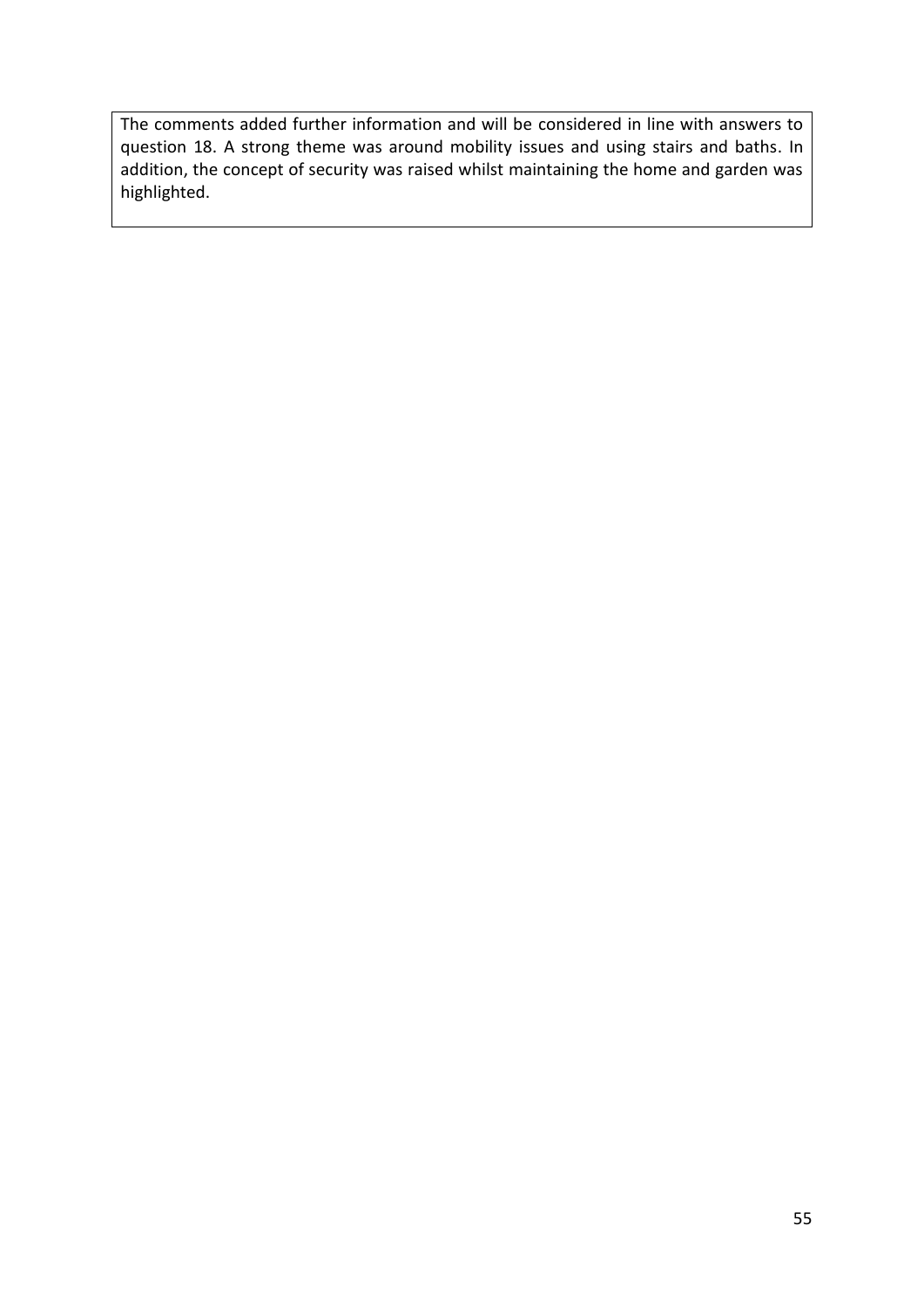| Q <sub>20</sub> | Some residents prefer to have adaptions made to their property instead of moving to a    |
|-----------------|------------------------------------------------------------------------------------------|
|                 | different property. Please tell us what are the barriers to securing adaptations to your |
|                 | property? (You can click more than one box)                                              |



# Question 20 – Summary

Adaptations in a property such as stair lifts, wet rooms and handrails can enable residents to remain in their home. This question sought to understand what barriers respondents faced in attaining such adaptations.

56% (127 of respondents) stated there were no barriers. 35% (79 responses) highlighted cost as a barrier, whilst 9% (20 responses) gave the application process as a barrier.

13% (30 responses) stated that their landlord, private or social would not give permission or that the property was listed or not suitable for adaptation.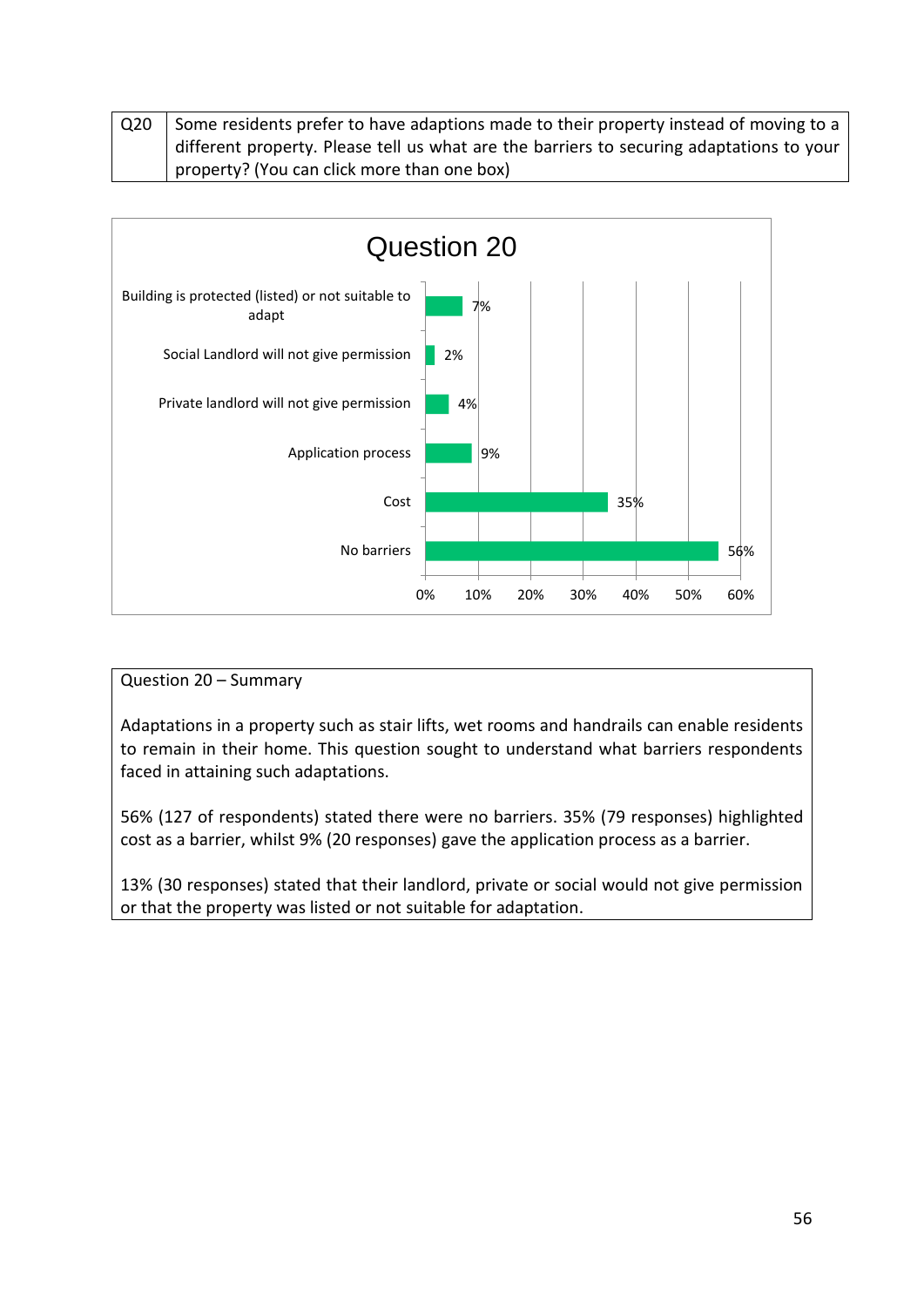| Q21   If anyone in your household is experiencing Dementia or memory difficulties, how |  |
|----------------------------------------------------------------------------------------|--|
| I satisfied are you with your current living arrangements?                             |  |



Question 21

Please provide more details based on your answer early stage Alzheimers so not currently an issue.

Until recently I had my mother living with me who had dementia. There was virtually no support that I could access. Carers are just left to get on with it.

Mum is now in a care home, 2 flights of stairs were a nightmare, had to live in sitting room and bring her bed down, but couldn't make a bathroom downstairs, so she had to sit on the toilet whilst the carers sponged her down. No pleasure or dignity in her last years at home. No privacy for me either, and no support from the council for amendments...

Mother moved into a care home for this reason as no help on offer and the property couldnt accommodate Mum and young daughter

However, it's not easy to access a GP these days for advice should things deteriorate. Phone access is not appropriate.

We still have all our marbles intact - for now at least!

We still have all our marbles intact - for now at least!

Not applicable

This could be a problem in the future

as above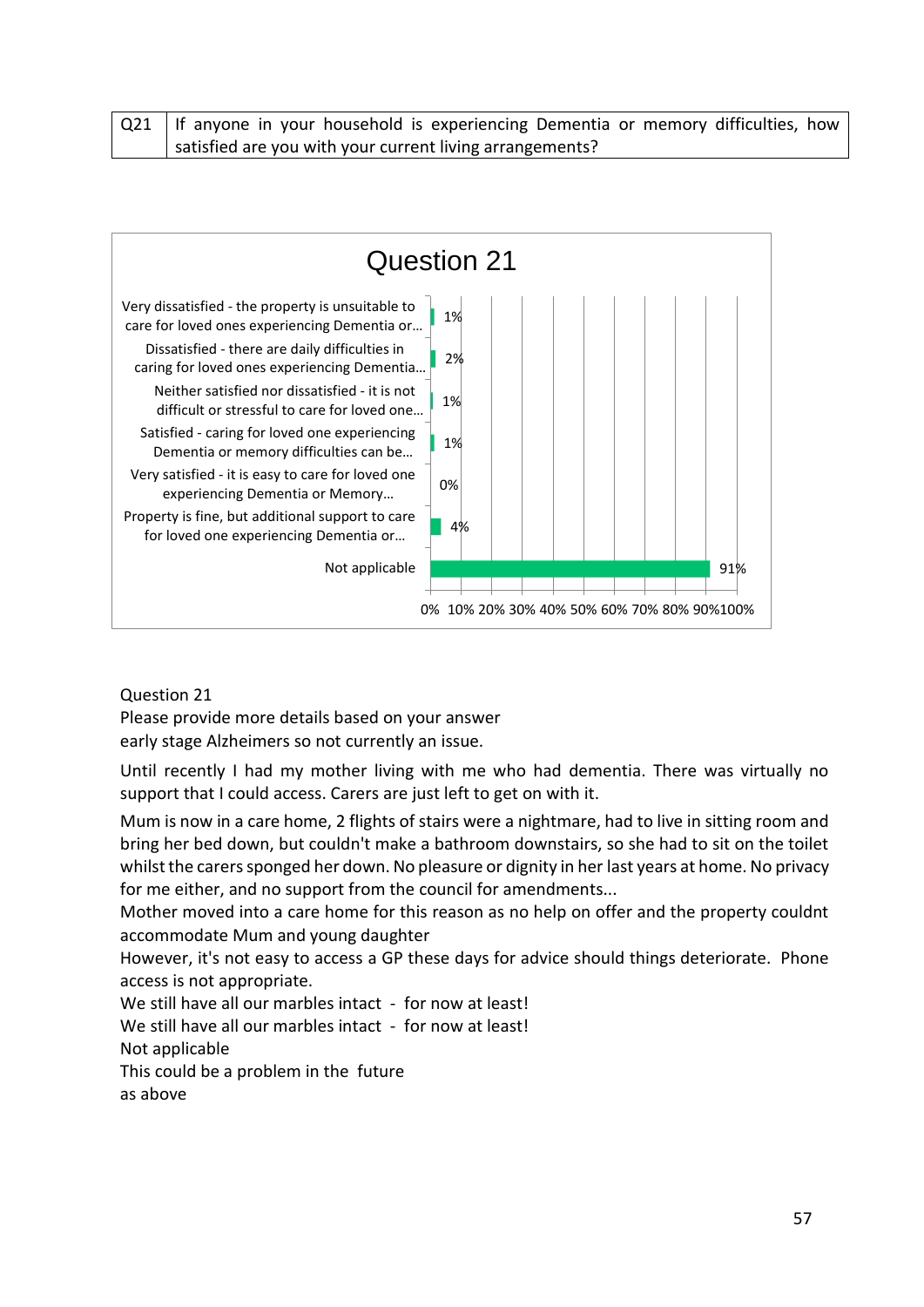Question 21 – Summary

91% (208 respondents) stated this question was not applicable to them. 4% (8 respondents) stated that the property was fine but additional support would be needed in the future. Whilst 1% stated they were satisfied with their property but found it stressful at times.

3% (7 respondents) stated they were dissatisfied or very dissatisfied and were experiencing daily difficulties in caring for their loved ones experiencing Dementia or Memory difficulties in the property.

Respondents kindly provided more personal information about the difficulties they had experienced. This included a lack support and privacy for themselves whilst their loved ones experienced a lack of dignity due to the layout of the property.

Family members wished to care for loved ones instead of placing loved ones in a care setting but felt their homes were not suitable in size or layout. The lack of support may have been due to the location of the property.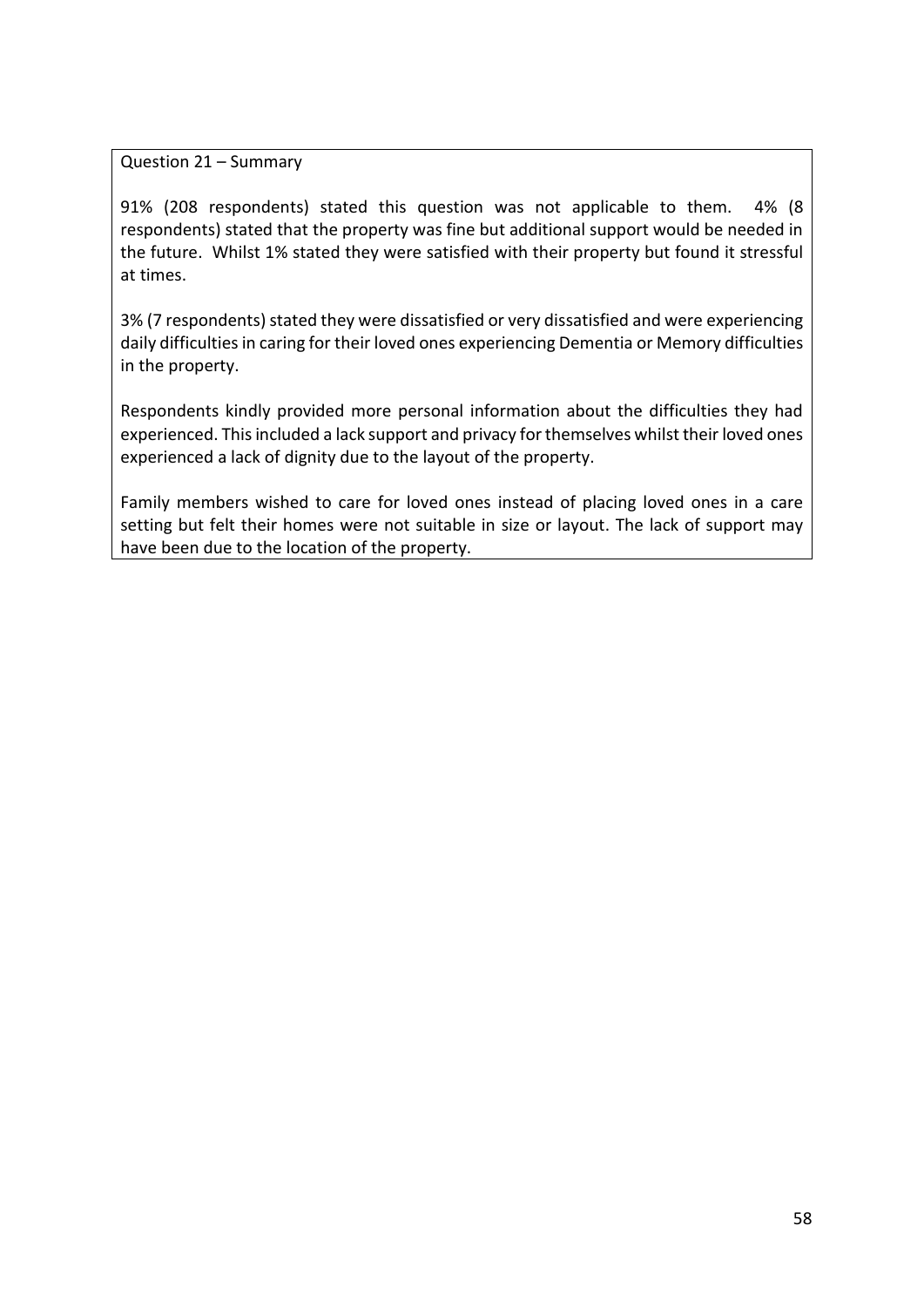| $Q22$ The Council wants to understand what support (if any) residents need to live well and |
|---------------------------------------------------------------------------------------------|
| independently. Please tell us if you receive any assistance in your home with day to day    |
| activities and who provides that help. (You can click more than one box)                    |



Question 22 – Summary

76% (174 respondents) felt this question was not applicable to them. This was in contrast to 39% (88 responses) stating they received help from friends, family or statutory bodies.

14% (31 responses) bought in services that supported household chores.

7% (15 responses) received personal care from friends and family whilst 2% (5 responses) used professional care services.

6% (13 responses) received meals from friends and family compared to 15(3 responses) receiving meals from professional services.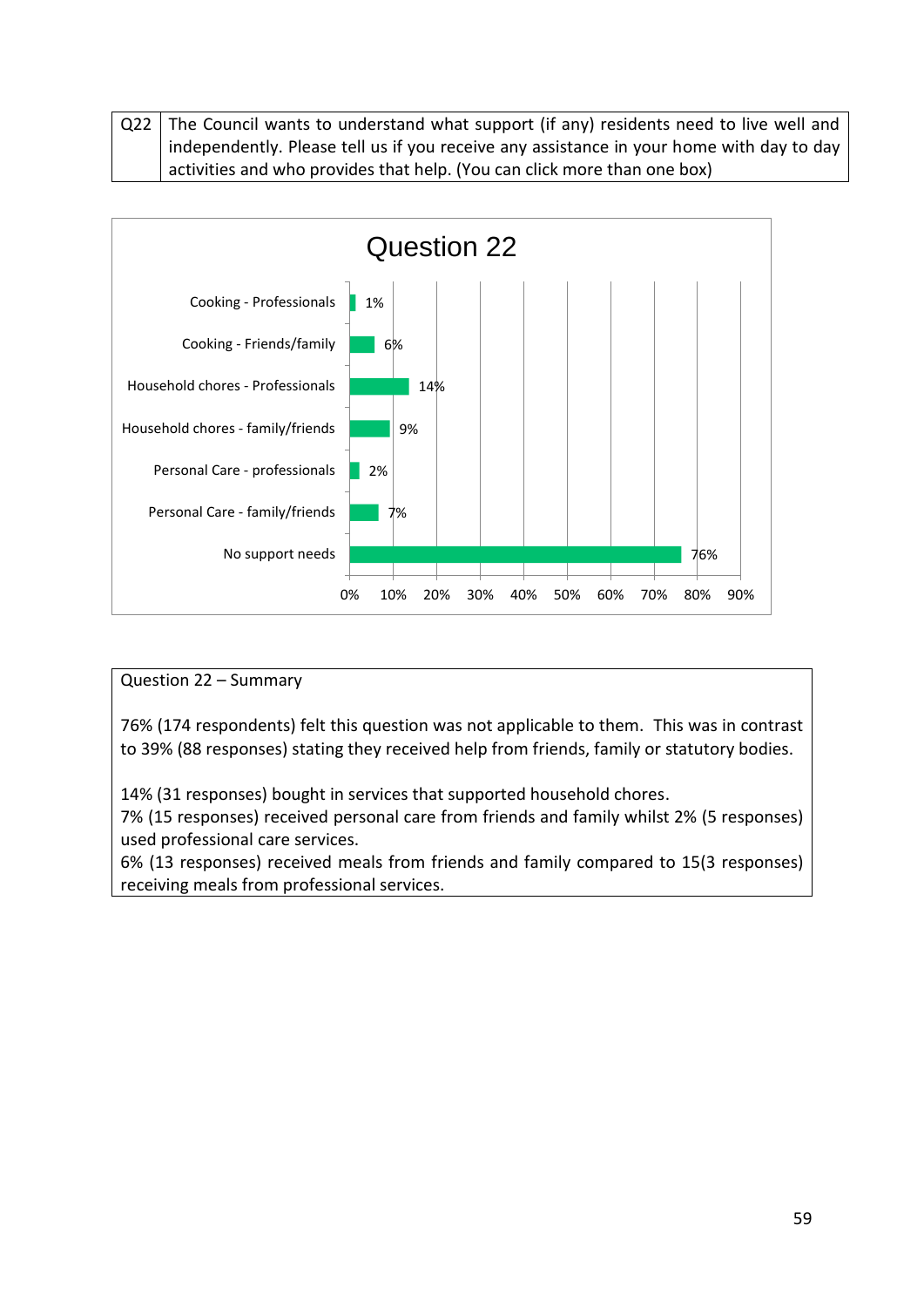$Q23$  If you receive support services to live well and independently in your home, please tell us how satisfied are you with the support/services you received?



Other give details if dissatisfied It's not that we don't have support needs, it's that we can't afford them

I do not need support YET, but will do in the next year or so. None available/affordable

Do not get but need support. we have no support Husband None needed at this time Do not have any help at present but my husband has a brain tumour and I do all the support

Question 23 – Summary

83% (201 respondents) stated they do not need any support services. 8% (18 respondents) stated they were satisfied, very satisfied or neither satisfied or dissatisfied with the services they received.

However, 1% (1 respondent) said they were dissatisfied with the services they received. In addition, several comments gave more detailed and personal information. Two main themes from the comments included the lack of support as well as the unaffordable cost of services.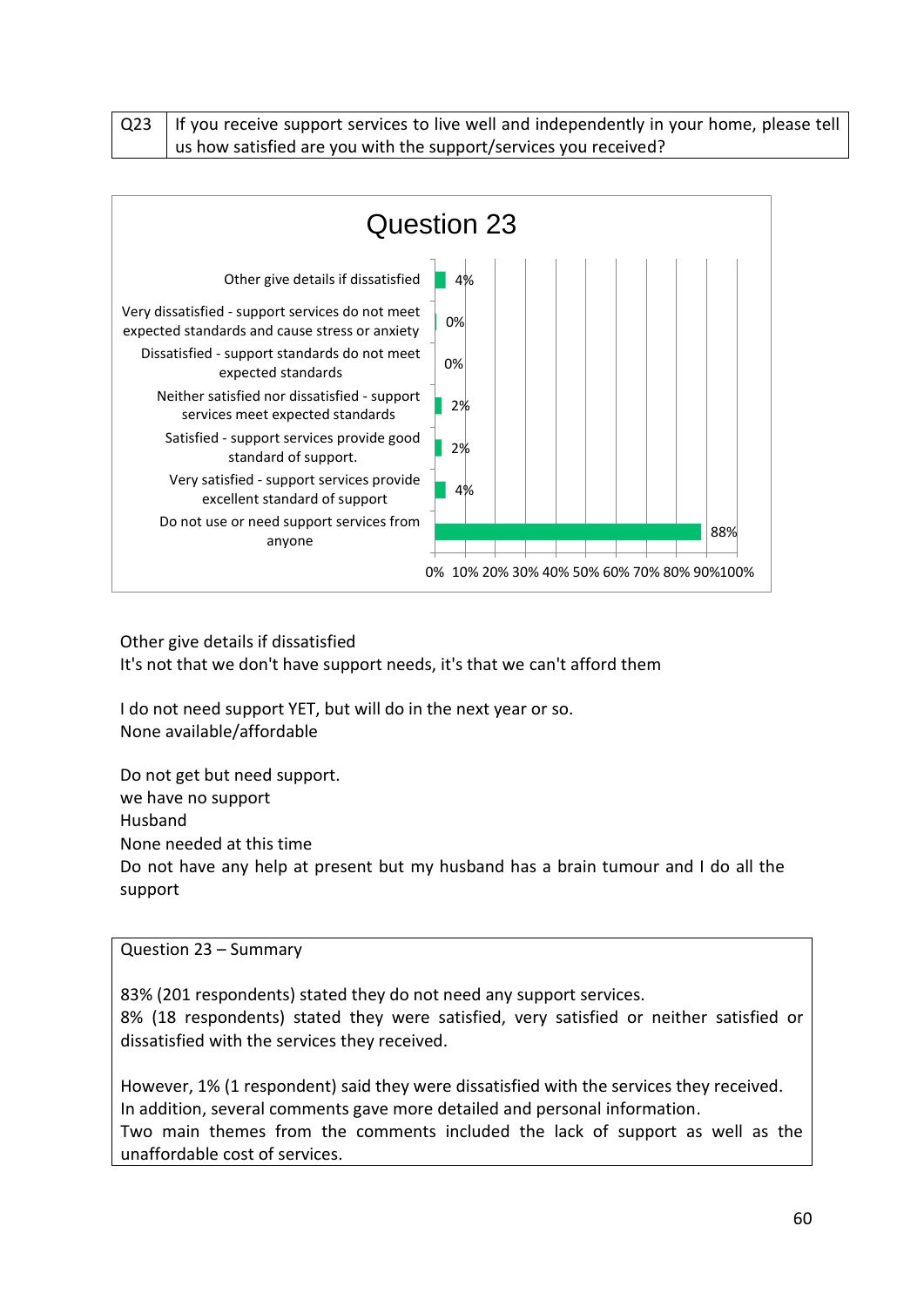| Q24 | Research has shown that older people experience change as they get older due to loss of      |
|-----|----------------------------------------------------------------------------------------------|
|     | loved ones, financial issues as well as physical and mental health issues. What do you think |
|     | the Council can provide or enable to support the health and wellbeing of older people?       |



Other (please specify)

Much improved public transport. Advisory services. Accessible/affordable venues for meetings/clubs.(this could take the form of funding to improve village halls etc) Navigator service - helping people access appropriate assistances (signposting). Assistance for elderly to maintain existing all age activities eg. clubs, worship, talks, exercise. Raise awareness of aids and adaptations available to support living with reduced abilities.

Much more investment in the care sector

community social resource similar to Senior Citizen Centre

Better services

55 year olds are the new 40. I look and feel and act as if I am 40

Provide affordable decent retirement homes with the option of additional help if needed.

Provide and encourage network of social opportunites

Allow independence by providing social retirement homes

Active ageing programmes such as exercise, walking and other leisure activities

A bus service, help with applying for funding

My experiences with East Suffolk Council have led me to the opinion that I can have no positive expectations of them, so I must remain resolutely self sufficient while you squander my Council tax on pointless, woke initiatives and Judicial Reviews.

Better housing options available to those that need them

A periodic friendly enquiry.

Lunch club with transport. Cafe and restaurant in a complex. Day clubs.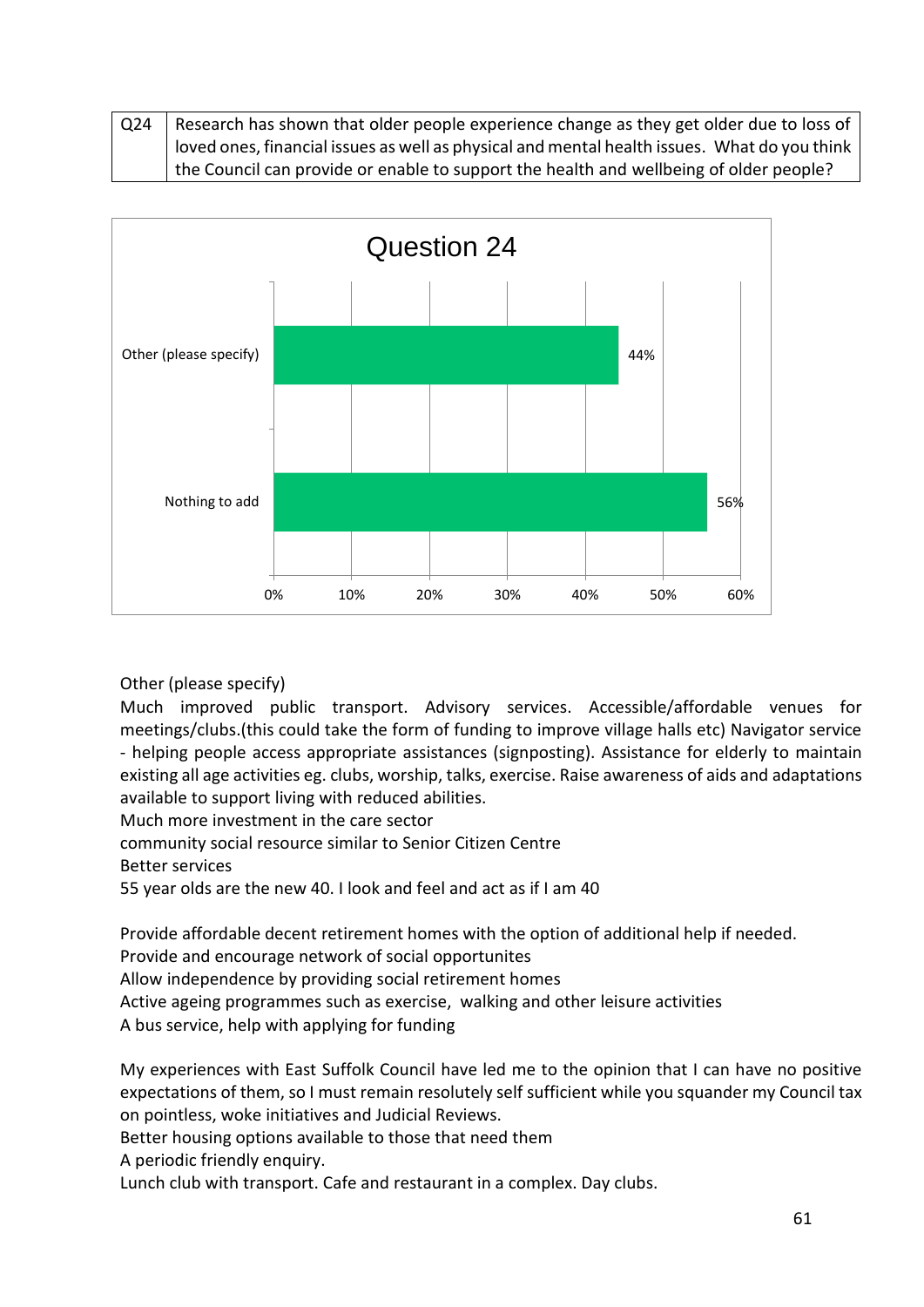Better rural bus services Maintaining social connections sense of community Maybe centres for caring advice and suitable needs when asked for. A truly integrated range of services, that has a system in place that keeps individual need under review

Ensure easy access to facilities available and not expecting everyone to be 'on-line' Suitable housing schemes and facilities for social contact and activities to keep people mobile but also to ensure good transport links are available.

Have more granny annexes so family and friends can look after their own more easily Meeting places Access to a reliable public transport system A good economical public transport network A good public transport system in rural areas Better bus service affordable personal care.

Make available clear, concise and current information about the resources available (including availability and cost) in the area to address all the issues in the question. Generate a directory of services (updated 6 monthly) available on request (hardcopy and on line) from the Council in person, by telephone, Post and online. Place copies in local libraries and GP surgeries.

Support them by giving them options of things to do before they need assisted living. Advertise new schemes/clubs for them to make friends and connect people together. Discounted counselling could be offered on a one-off basis at first before being offered long term. Giving individuals options to feel more independent but giving them the facilities they need to do that.

You need to provide better caring support for people who need care to remain in their own homes or create more retirement villages with care, and service etc which can amend due to changing care needs and recognise and support the mental wellbeing of one of the most vulnerable section of our community

A visiting service to check people are coping and not lonely and access to meals

Counselling, encouragement or provision of opportunities to socialise

Make people aware of the services that you offer

more day care and social groups for the elderly

Regularly community meetings with professionals from the various agencies attending in order fears , needs , concerns can be aired and addressed .

Free care as required

Support for carers looking after loved ones in their own home

Local Transport, community services, access to dentist

Assist Financially Money is a problem later in life. The pension is £150 on average why dose it cost over £1000 to stay in a care home ?

Clear one stop help point - that doesnt just pass you on to relevant agency but actually ensures you get help. Ie named mentor to contact/help/coordinate.

Provide clubs and transport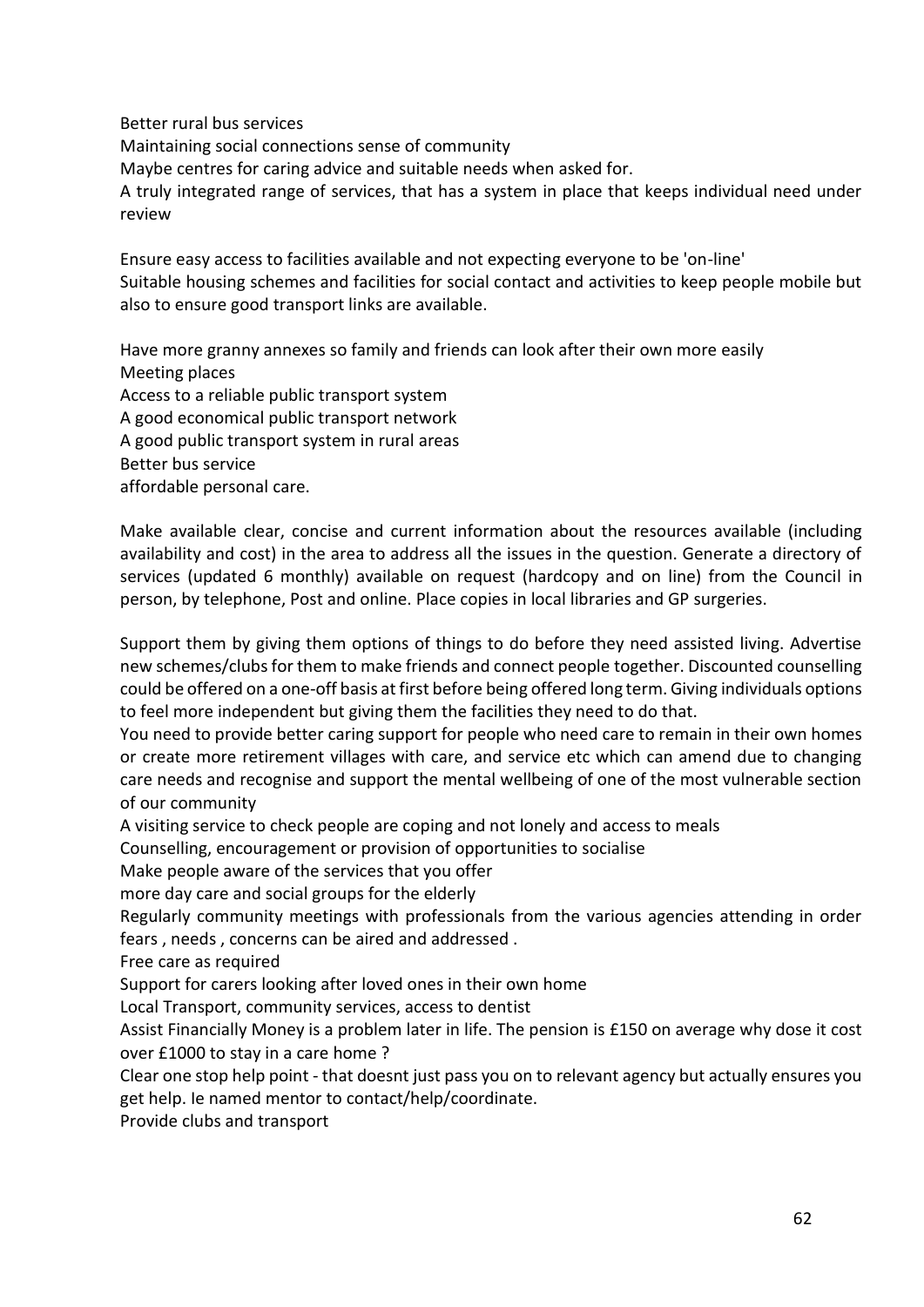Lobby government for better support, and the ability to spend its assets as determined. I pay tax and council tax. And I get naff all back for it apart from my bins collected... I don't use the library, I don't even have streetlighting on my road. What do I get for my whack, when you're all sitting back, congratulating yourself on the wonderful job you're doing and deciding what artwork to put on council office walls...

By making sure that they don't have to worry about their basic needs i.e keeping a roof over their heads and enough food to eat.

The council needs more money to provide enough proper social support to frail elderly people. Community Land Trust affordable homes for example Peninsula Villages CLT

Council should stick to bringing some efficiency and competence to what they do, and stop empire building

Have options plus someone to chat those options through with older people

Regular check ins from volunteers/social workers especially where there are no wardens. Those places that have no warden need extra special attention in my experience. More befriending schemes

Prioritising the welfare of those living on their own, not allowing them to slip through the cracks Financial support where needed & at an appropriate level More availability of respite service. Carers. Subsidised good quality exercise and social opportunities

Good quality affordable housing and good public transport

I live on a large housing estate and am shocked that there are very few community involvement opportunities. I have been to excellent community centres in Martlesham and Kesgrave but we have nothing like it in Felixstowe. My housing estate is not well served for me to take part in any community activities as it only has a pub and a betting shop within walking distance.

Community hubs should be considered

Suitable housing is the most important

More sympathetic and common sense approach by staff. Too many rules and regulations that appear to limit a common sense approach from staff. Staff also appear to be overloaded with case work and give little time to clients.

Full cradle to grave support with fully funded social services and social housing

Community transport to community coffee mornings, age/ specific interest groups and dementia sessions

Trusty worthy people: The elderly are very vulnerable to unscrupulous carers.

Provide information through Parish Councils and newsgroups to highlight the services available.

Provide or facilitate a daily check service whether it be a phone call, an SMS requiring a response or something as simple as a push button that sends an "I am ok" message to a central control system who would react if no such message is received on any particular day. It is getting very difficult to find NHS dental treatment

Better public transport, easier access to in-home care services if they become necessary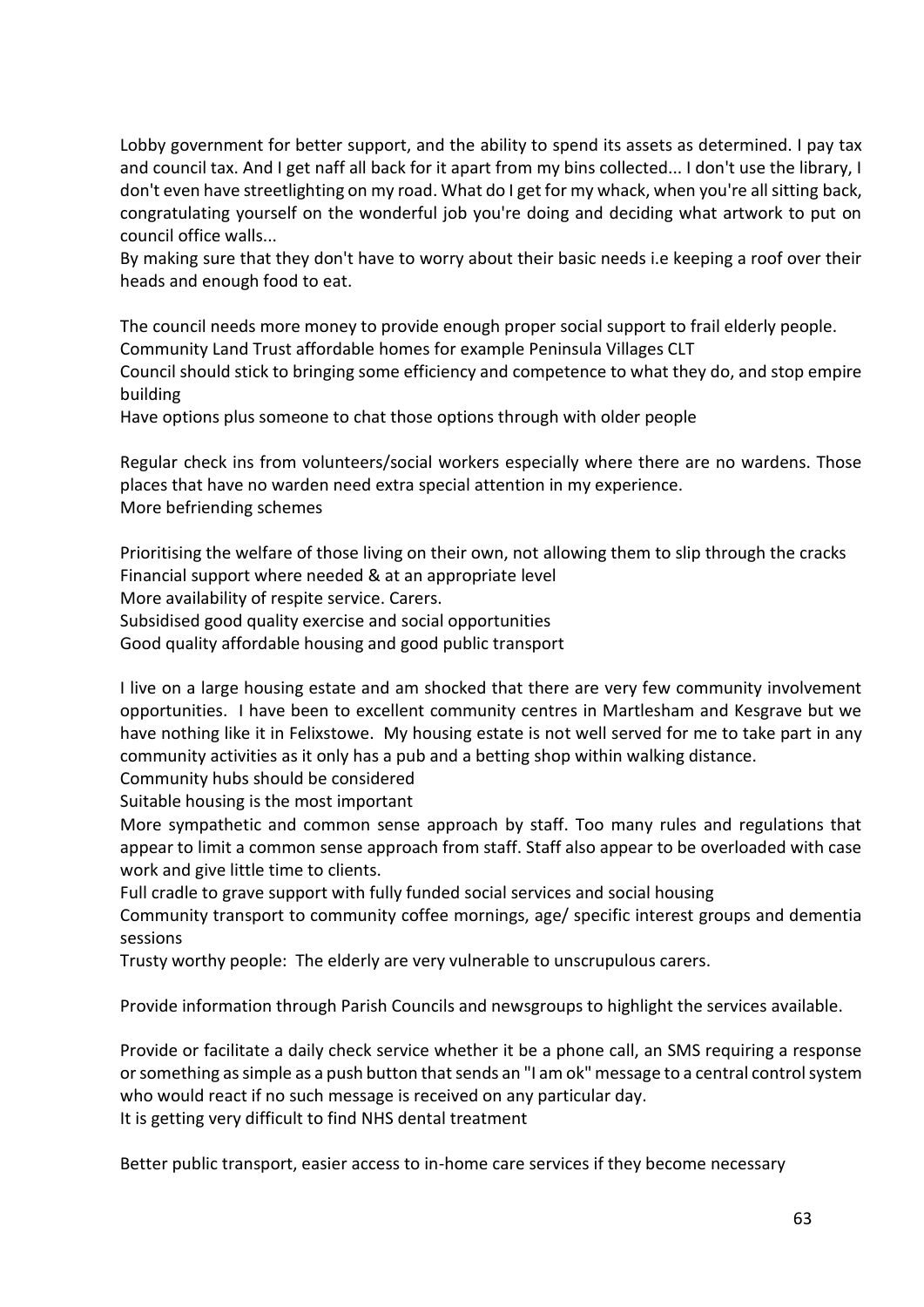Social Activities out of the home

Encourage community groups, village halls etc. Traffic management so people can safely walk out of their houses.

If possible help them stay in their home if that's what they want, if not at least some options that take into account what gives quality of life to that individual. mediation service for neighbour disputes

More regular affordable/free caring support which is at good convenient times and consistent

Incorporate area for development of independent living schemes into future planning. A chance now and then to go to any sort of club, painting, needlework, knitting, chatting and a cup of tea.

Where to start! At home care services have been devastated in the last couple of decades. Investors have moved in marketing a housing solution called assisted living which is the most profitable housing investment at the moment. They are not the answer for most. Properly coordinated home care including medical care and things like gardening and maintenance need to be provided. A form of equity release could provide money to purchase these services for home owners. Social care as run by the SCC has no input into preventative services as it used to and what is now provided largely by volunteers or private companies is a lottery! more home care

Community centres and virtual community centres, accessible public transport, easy to access health and social care and advice, a central hub (maybe in a town centre) which older people can access, socialise and get medical advice and benefits advice.

Accessible transport

Foster the development of self help local community groups

lack of company

Make property affordable for older people who don't have a private pension and have to survive on government pension only

Knowing where to go when they need help and support and how much it cost

Easily accessible information about what schemes are available and how to apply

Support worker. Telephone number online support.

Its a difficult problem but the reopening of community centres, hubs, would provide older people with a base to visit and meet with others and gain advice.

Better support for those caring for those with dementia

Transport

Provide suitable housing schemes

Ensuring there are places for older people to meet and socialise

More financial support from government and council so I don't have to lose all my money

loneliness - I would suggest council visitors to drop in

Fine at the moment but things will change

More rented independent living units

Loneliness is a big issue it would be nice to have a point of contact as this would help any issues arising

Certainly some kind of status change and referral system via a societal group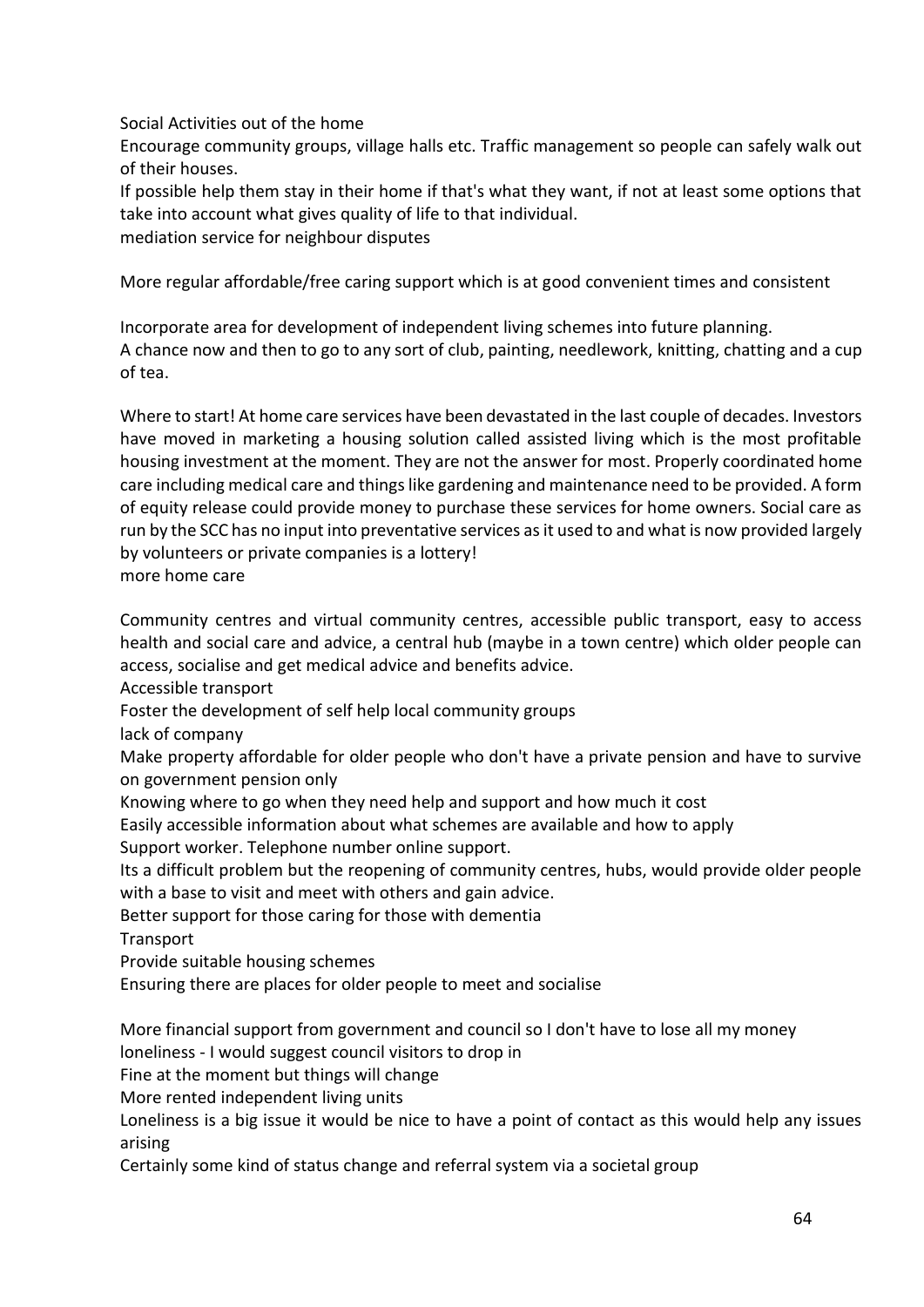Until Social Care is adequately funded by central government this question is academic

Social meeting place with occasional excursions to places of interest, invited speakers etc. Adequate social care in their homes and care homes that don't cost the earth! Free access to fitness centres, free transport to cultural and social activities. lunch clubs, whist drives More community groups public transport Regular medical check ups, free social activities and clubs

Question 24 – Summary

44% (101 respondents) provided comments to this question.

The main themes were transport, social activities, advice, support and the affordability of housing for retired people and care services.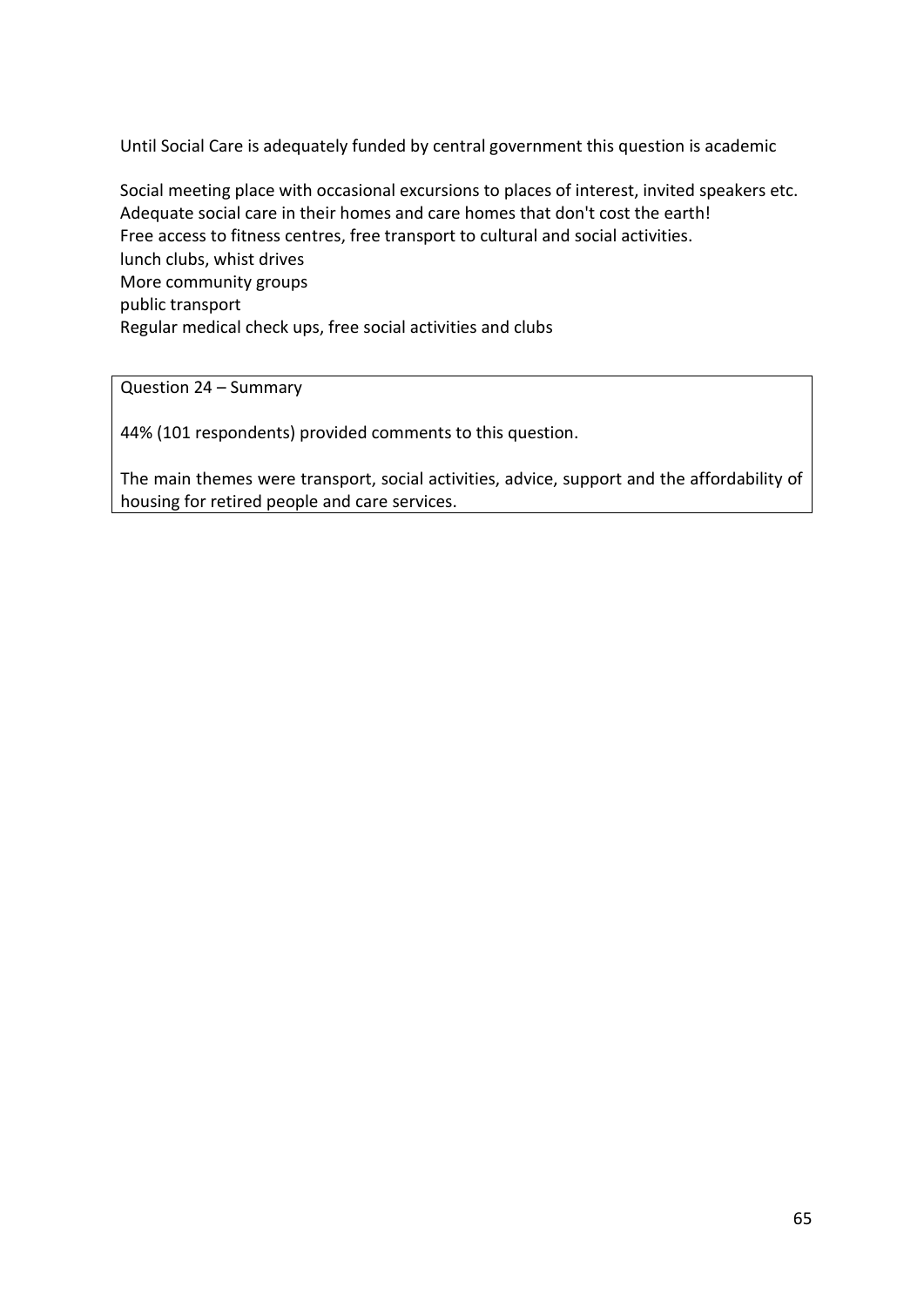Monitoring Questions. These questions were asked to comply with the Equalities Act, 2010 and to ensure the Council was not discriminating against any group. All answers are anonymous and cannot be traced back to the respondent.

 $Q25$  Please tell us what age group you identify with?



### Question 25 – Summary

45% (100 respondents) were aged 65-74 and this was almost half of all respondents who completed the survey.

30% (67 respondents) were aged 55-64 followed by 16% (36 respondents) who were aged 75-84. 2% (5 respondents) were aged 85+. In contrast, 6% (14 respondents) were aged less than 44 years of age.

34 respondents did not answer this question. However, there is a good representation of the target audience and their families.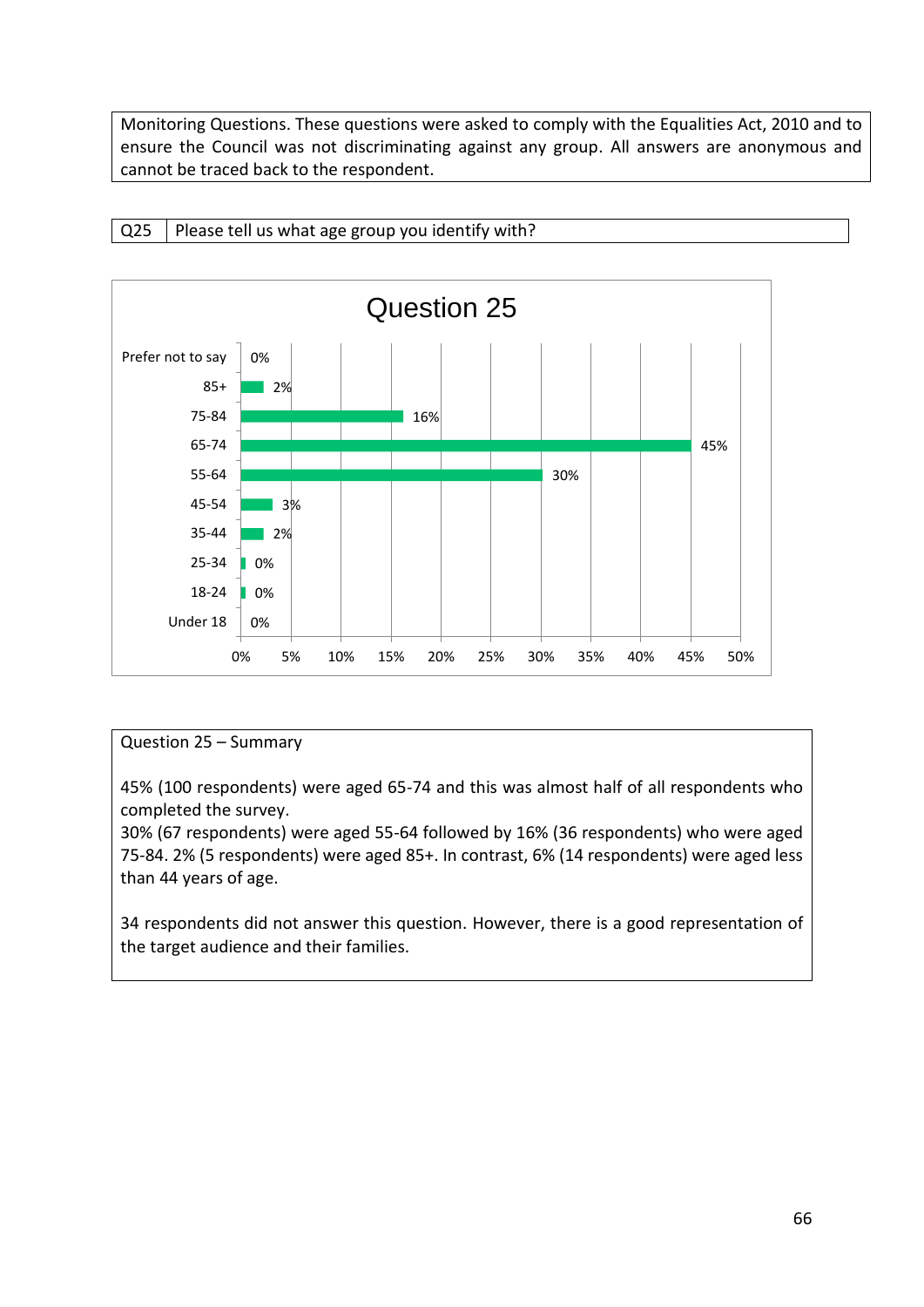$Q26$  Please tell us if you consider yourself to have a disability



### Question 26 – summary

76% (163 respondents) stated they did not have a disability. This is compared to 25% (55 respondents) who stated they did have a form of disability. This is broken down as 15% (33 respondents) mobility, 5% (12 respondents) sensory and 5% (10 respondents) who had memory difficulties.

5% (11 respondents) preferred not to say and 34 respondents did not answer the question.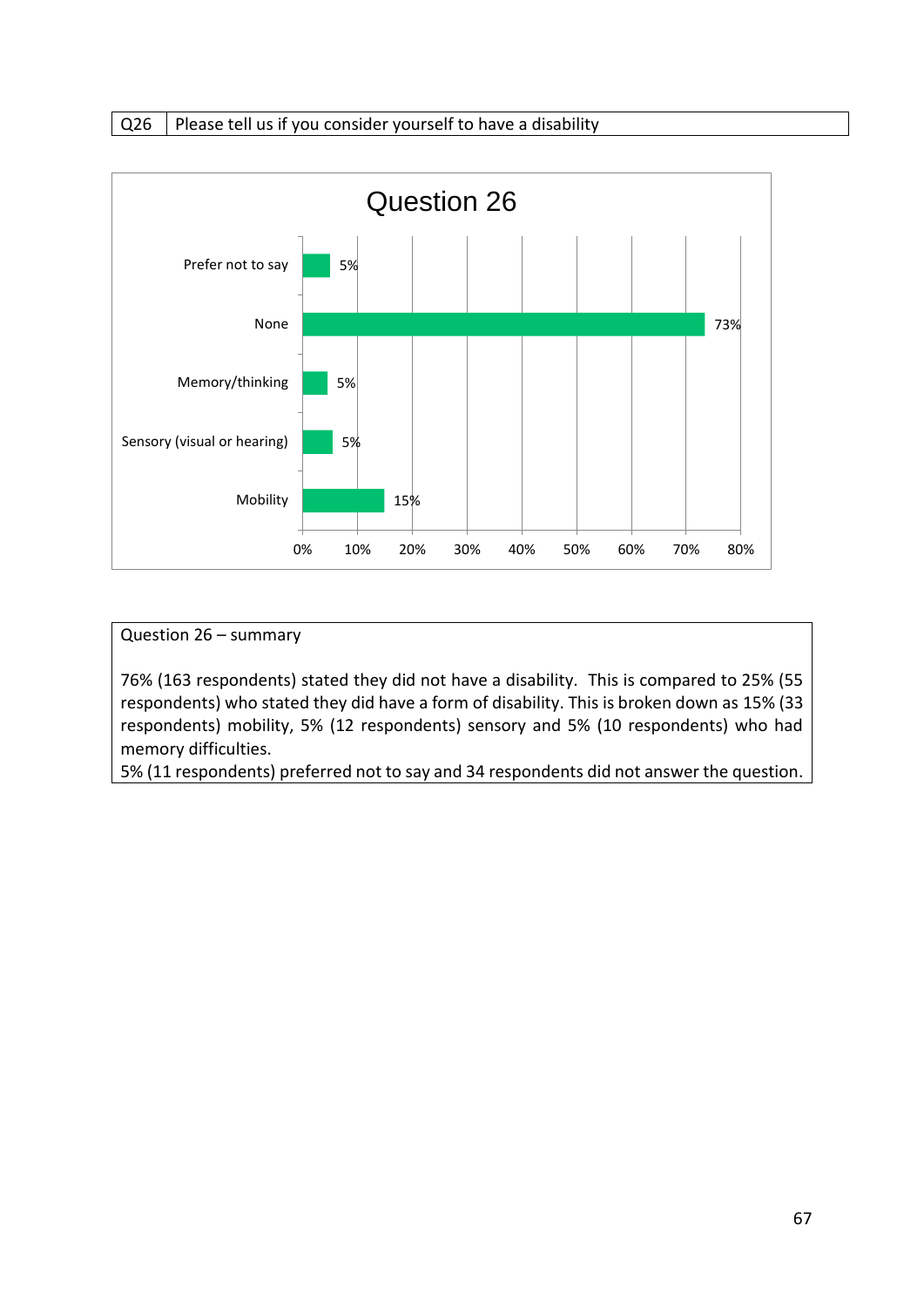$Q27$  Please tell us what ethnicity you identify as.



Question 27 Other (please specify) European white Turkish Why do you need to know this ??? Antipodean

Question 27 – Summary

91% (202 respondents) identified as White – English or Welsh or Scottish or Northern Irish or British.

1% (3 respondents) identified as White – Irish.

2% (5 respondents) identified as White – any other background

1% (2 respondents) identified as Mixed/Multiple ethnic groups/White and Asian

7 respondents preferred not to say and 2%(4 respondents) answered other. This included European White, Turkish and Antipodean.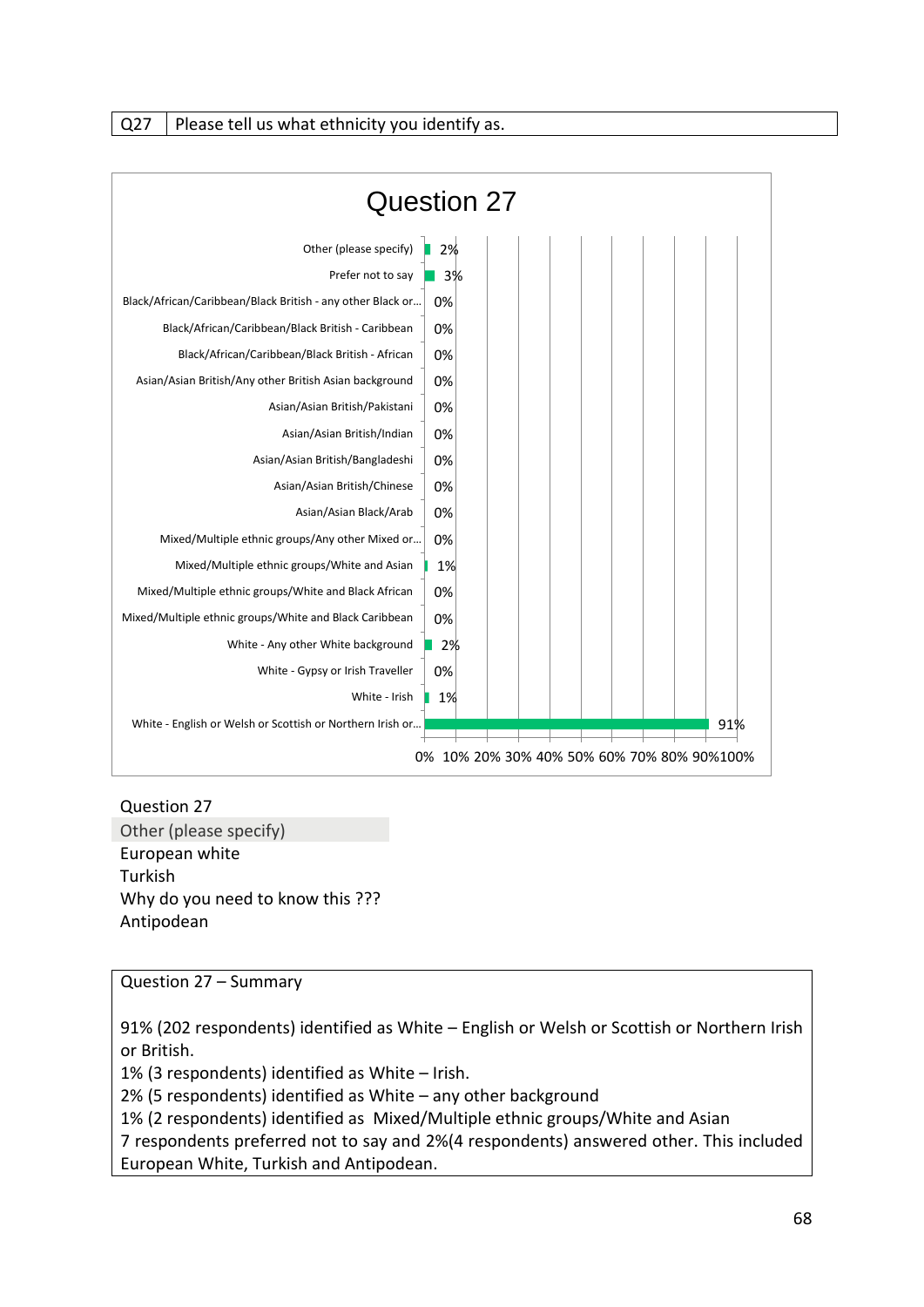Q28 | Please tell us your martial status



### Question 28 – Summary

65% (145 respondents) identified as married/Civil Partnership

12% (26 respondents) identified as divorced

10% (23 respondents) identified as single, never married

8% (17 respondents) identified as widowed

2% (6 respondents) identified as widower

3% (6 respondents) preferred not to say.

From the relationship status, its possible that 32% (71 respondents) live alone. This may impact on the respondents wellbeing and support needs. This may have policy implications.

34 respondents skipped the question.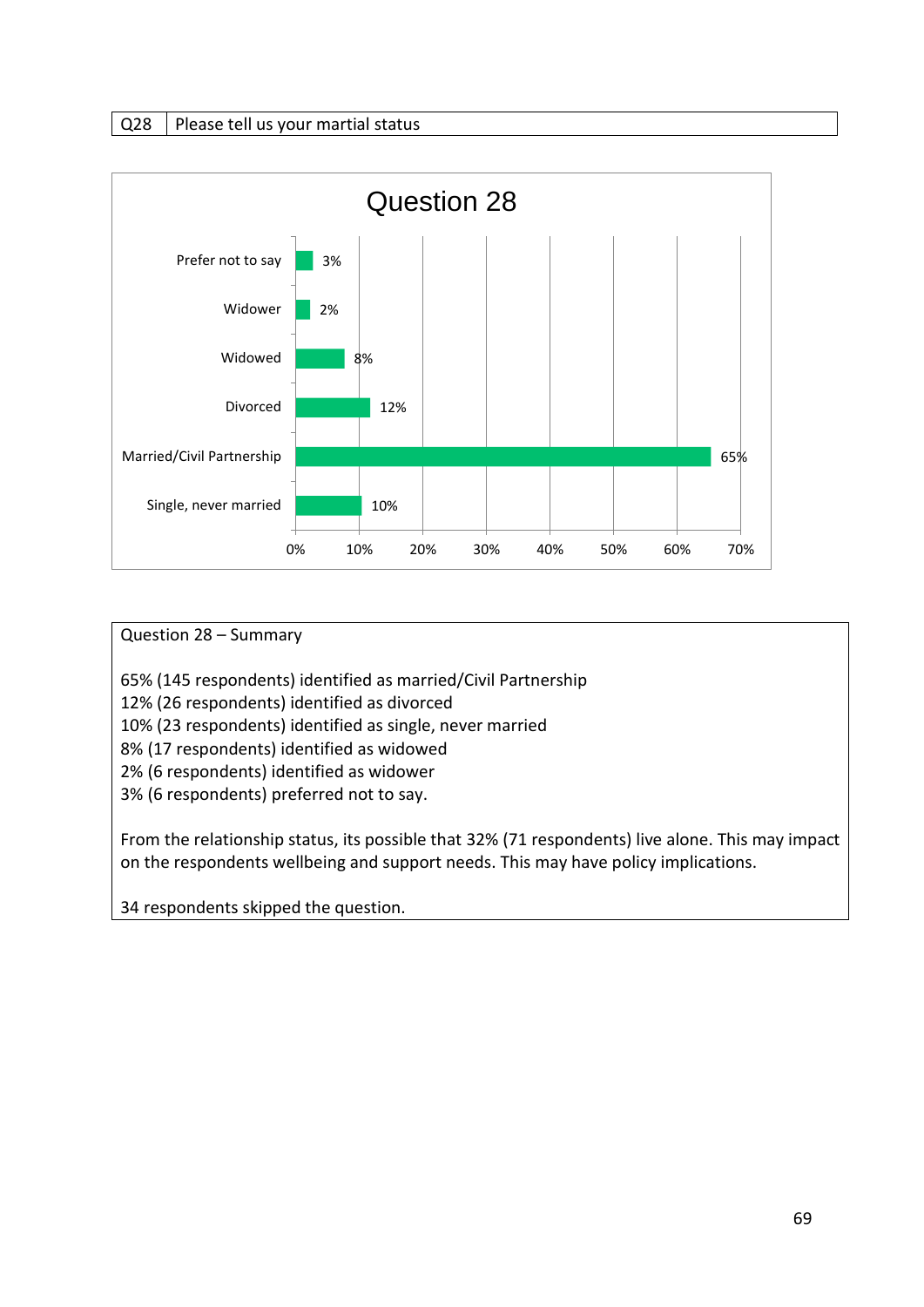$Q29$  Please tell us what gender status you identify yourself as?



### Question 29 – Summary

60% (133 (respondents) identified as female

39% (86 respondents) identified as male

2% (4 respondents) preferred not to say or identified as none.

34 respondents did not answer this question.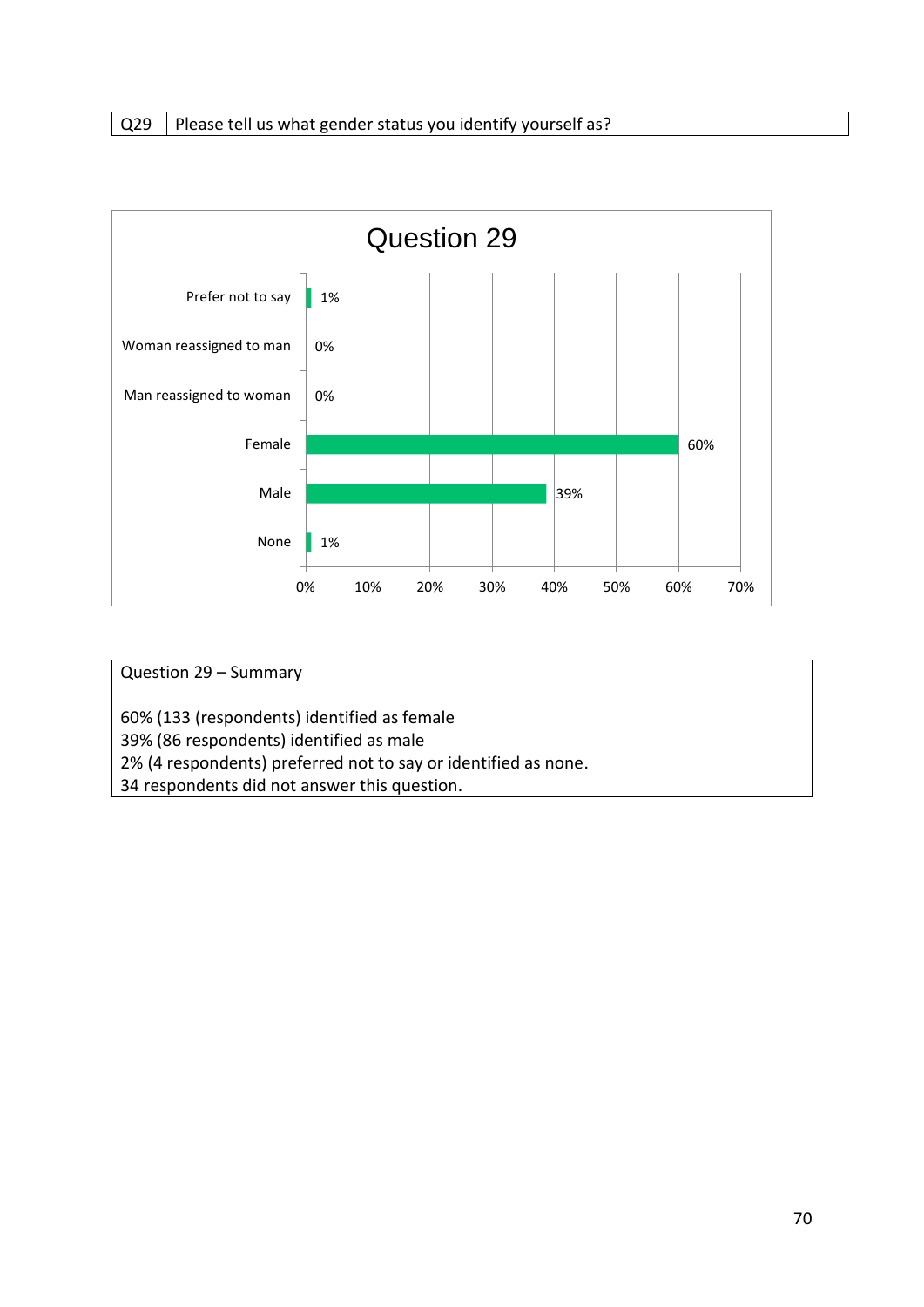$Q30$  Please tell us what your sexual orientation you identify yourself with.



91% (201 respondents) identified as Straight/heterosexual

3% (5 respondents) identified as Gay/Lesbian/Bisexual.

7% (16 respondents) preferred not to say

34 respondents skipped this question.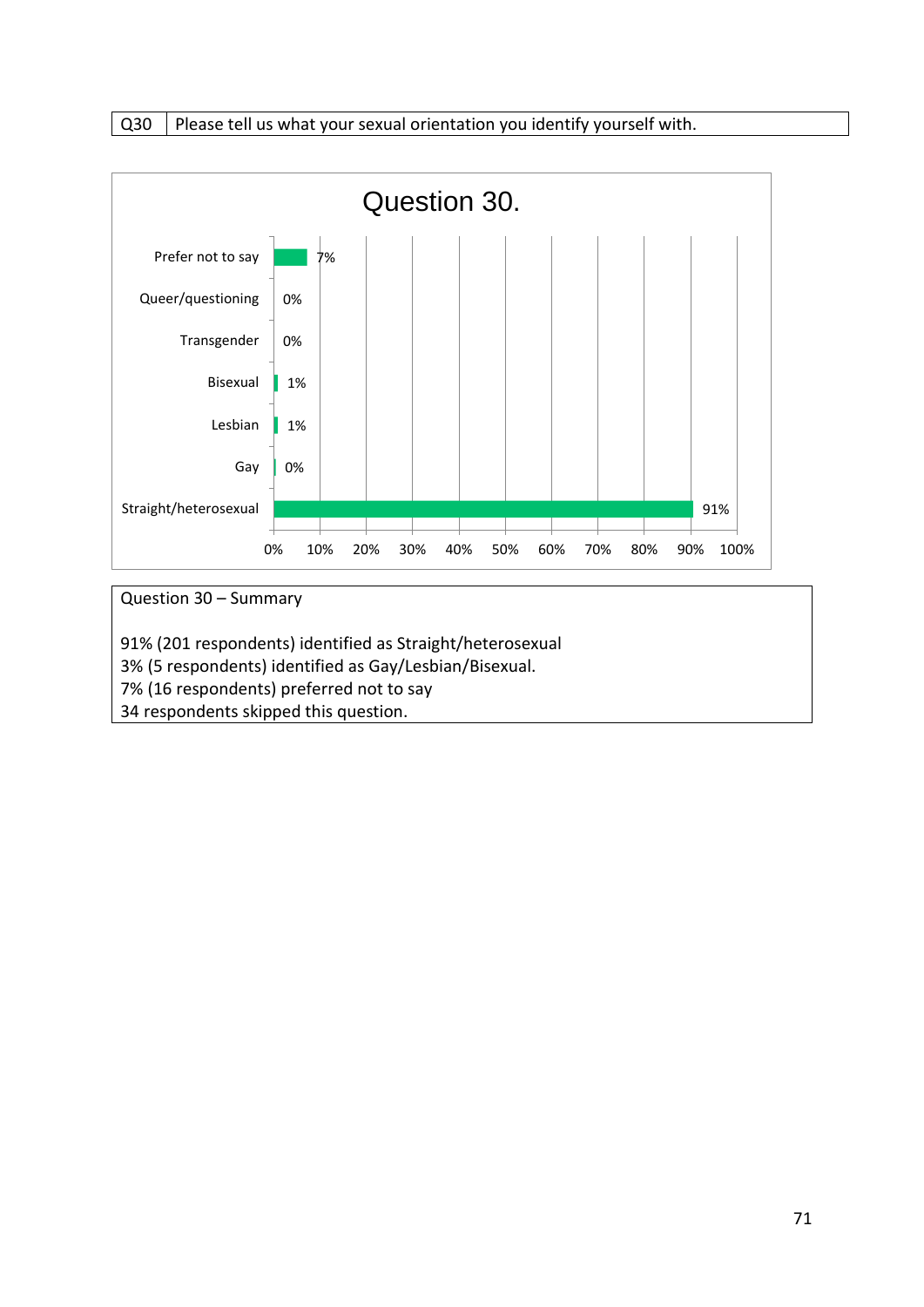| $Q31$   Please tell us what religious belief you identify with. |
|-----------------------------------------------------------------|
|                                                                 |



Q31 Other (please specify) None Humanist None None Cathar Pagan WTAF? Why? Spiritual / White Witch Blah

Question 31 – Summary 55% (122 respondents) identified as Christian 17% (38 respondents) identified as Atheist. 15% (34 respondents) identified as Agnostic 9% (19 respondents) preferred not to say. 1% (1 respondent) identified as Buddhist. 4% (8 respondents) stated other.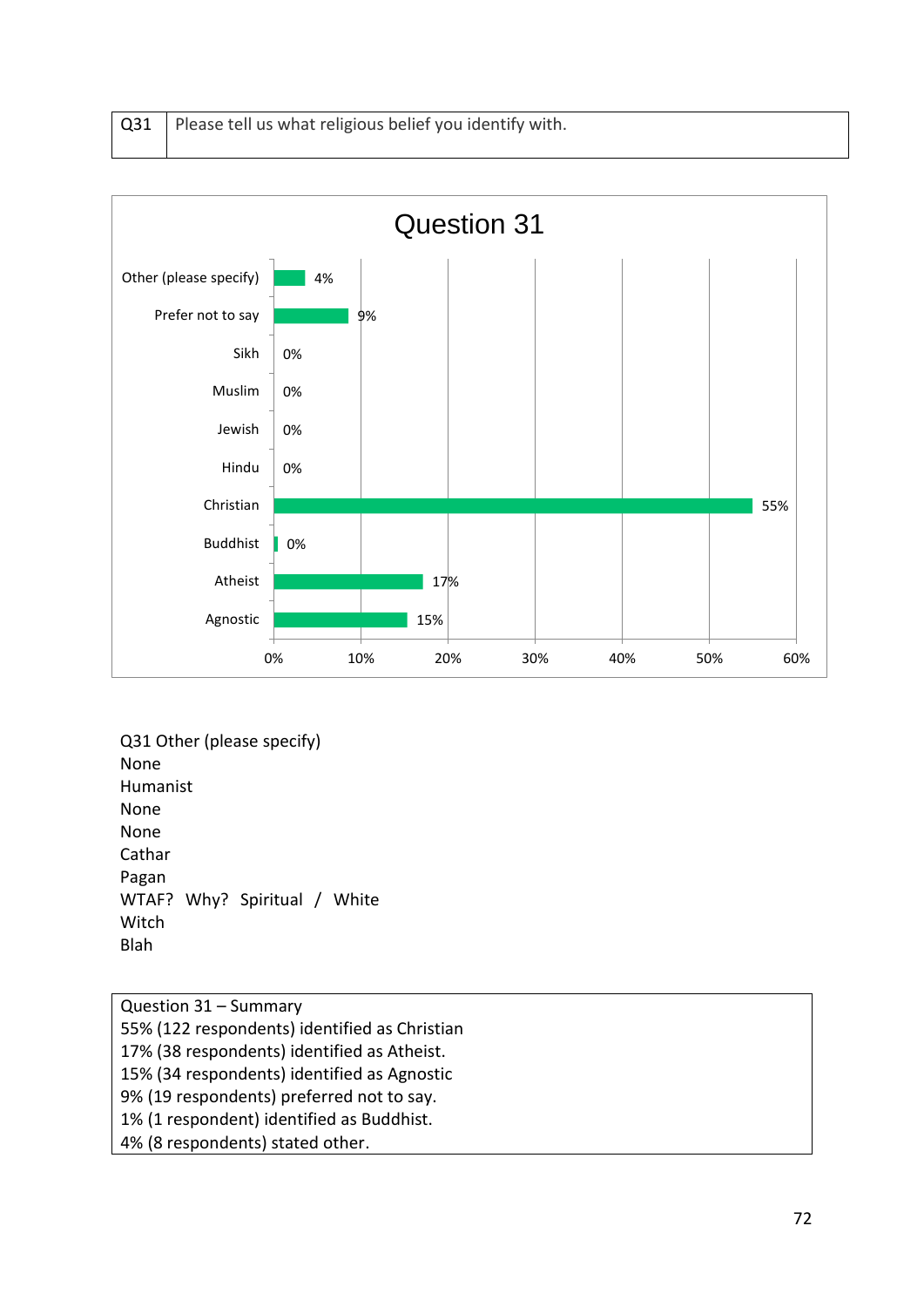| $\sqrt{2}$ Q32   Please tell us if you have previously experienced discrimination in accessing housing |
|--------------------------------------------------------------------------------------------------------|
| based on your lifestyle, belief or status. Please note, issues with current housing                    |
| applications should be directed to the Council's 'HomeOptions' Team. Please call 01502                 |
| 523524                                                                                                 |



Q32 Details can be added here

It was a long time ago and it was Hertfordshire. Husband's nationality was Indian at the time and we were put in a real slum while others who'd been behind us in the queue were given new houses. N?A

When my wife and I were planning marriage in 1980 we applied for a council house. We were told that my future wife would need to be pregnant to get prority for a council house

n/a

I need rehousing. 'Homechoice' take far to long to access application s in the meantime. Tenants are struggling

Question 32 – Summary

99% (219 respondents) did not leave any details of discrimination.

1% (5 respondents) left comments. One was related to Racism whilst 2 were related to national housing policy.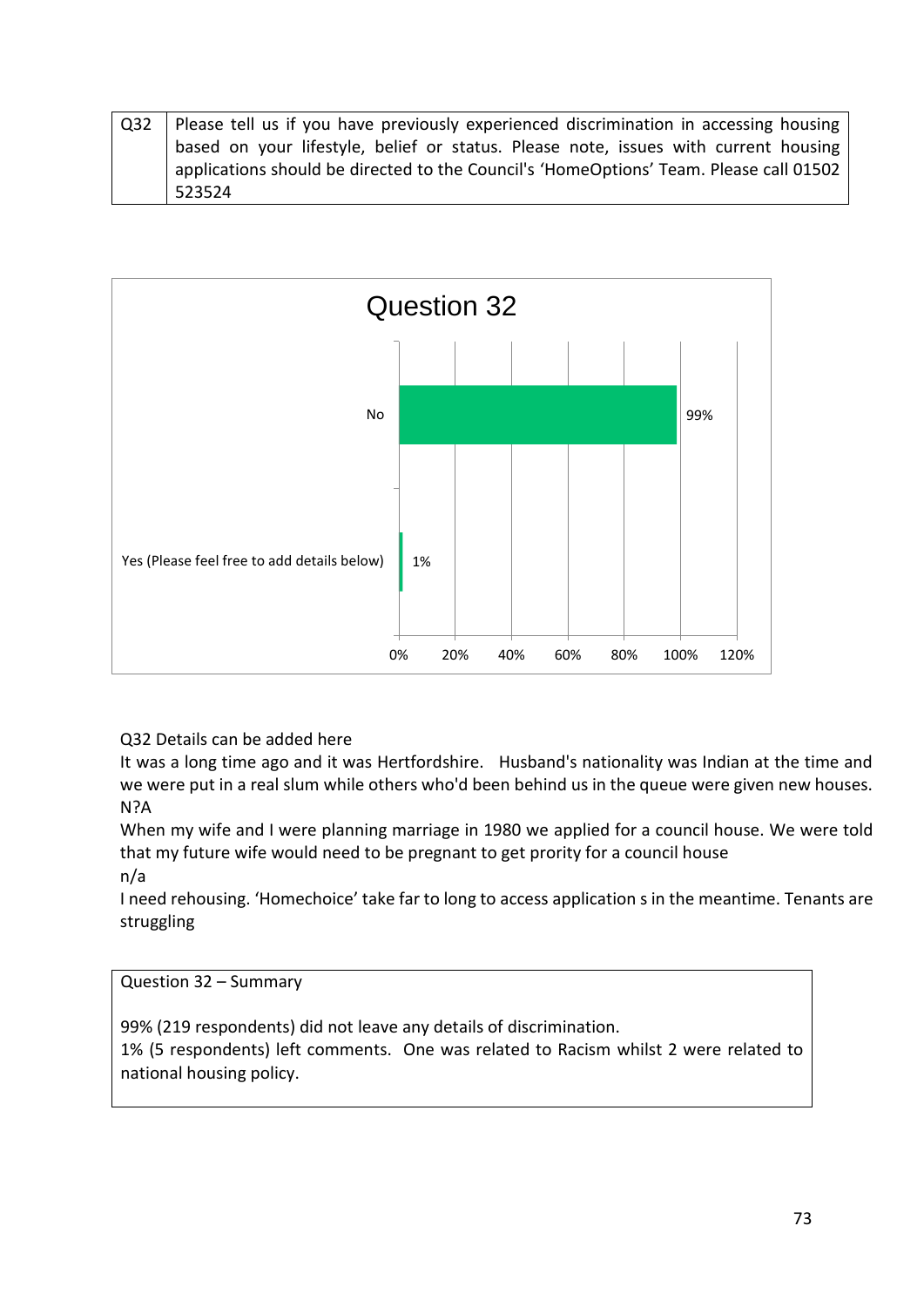## Analysis weighted for respondents who lived alone.

The survey results were analysed using weighting techniques.

Single people, never married or lived alone due to bereavement or divorce.

11 Respondents gave this as their martial status.

4 respondents had never married; 4 were divorced; 1 was widowed and 1 was a widower.

All 11 respondents stated there was not enough RL schemes (QX) and 10 respondents stated there was a need for affordable housing either as part of a mixed tenure scheme or a stand alone scheme.(Q7)

Single people stated a property with at least 2 bedrooms and being close to shops and services would attract them to move to an RL housing scheme. One comment suggested that the respondents current housing did not promote good mental health and that they sought to move in the future.

Q9 raised issues mainly about the cost of moving into an RL housing scheme. Better services and information on RL were cited in the comments.

6 of the 11 respondents felt that living in an RL housing scheme would help prevent older people from experiencing depression, anxiety or loneliness.

Q12. Most of the single respondents preferred for an RL scheme in the larger settlements.

Q18, all respondents stated their current home, most of which were houses (owner occupied) were dissatisfied or very dissatisfied with their home and experienced some or a lot of difficulties. Difficulties included difficult to heat or navigate stairs.

Q19. Aspects that respondents were dissatisfied with included accessing their property and getting around it, the cost of heating it and difficulty in accessing friends and family.

Q20. Procuring adaptations was difficult either due to the property being listed or a lack of permission from the landlord.

Q22. 5 respondents had support from friends, family or professional services to assist with household chores, cooking or personal care.

Q26. 4 respondents had mobility difficulties, 1 had sensory difficulties and two had memory difficulties. Respondents with memory difficulties were supported by their family and friends but stated it was difficult to look after their loved one in that property.

Analysis by weighting – respondents with mobility, sensory or memory difficulties

Q5, Respondents support the need for more RL housing schemes delivered either as stand alone affordable homes or as part of a mixed tenure RL scheme. Respondents felt that residents who felt vulnerable due to their health status, physical disabilities or the desire/need to downsize would mainly benefit from RL housing.

Respondents with a form of disability required housing which is easy to get around in and with a walk in shower. In addition, maintenance issues were also mentioned.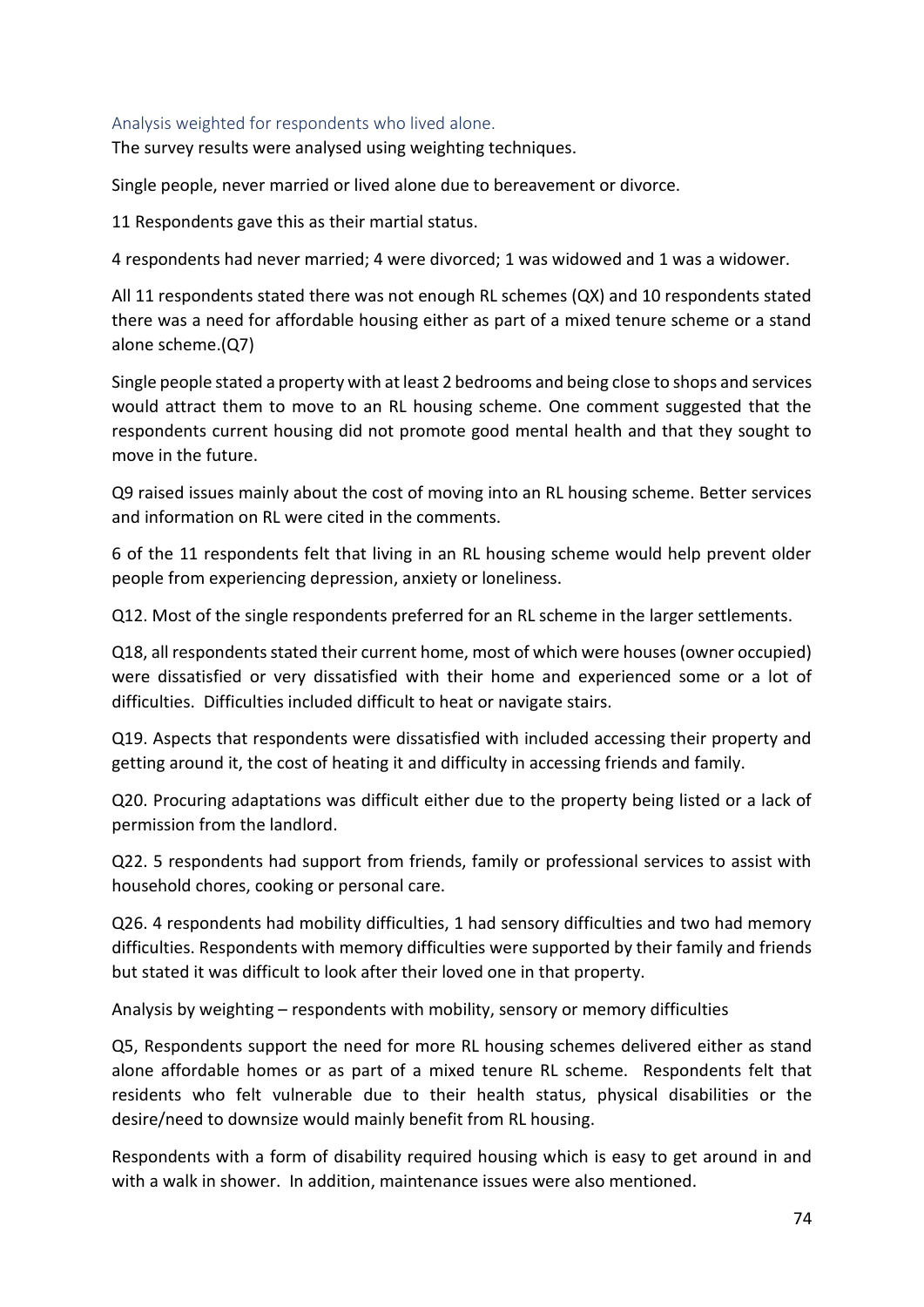Barriers to moving to RL include wanting to stay close to friends and family followed by poor transport links. However, RL schemes were considered to be good at preventing depression, anxiety and loneliness amongst the residents. The location most preferred was Market Towns.

Respondents mainly live in houses with stairs with the support of their partner or spouse but are mainly satisfied with their property. However, access to shops and services is difficult followed by difficulties in the getting around their property. Adaptations may help but most felt the cost was prohibitive.

Around half of respondents with a disability had support or care services in the home by friends, family or professionals. This included household chores, personal care and cooking. However, the cost of accessing professional services was raised in the comments section.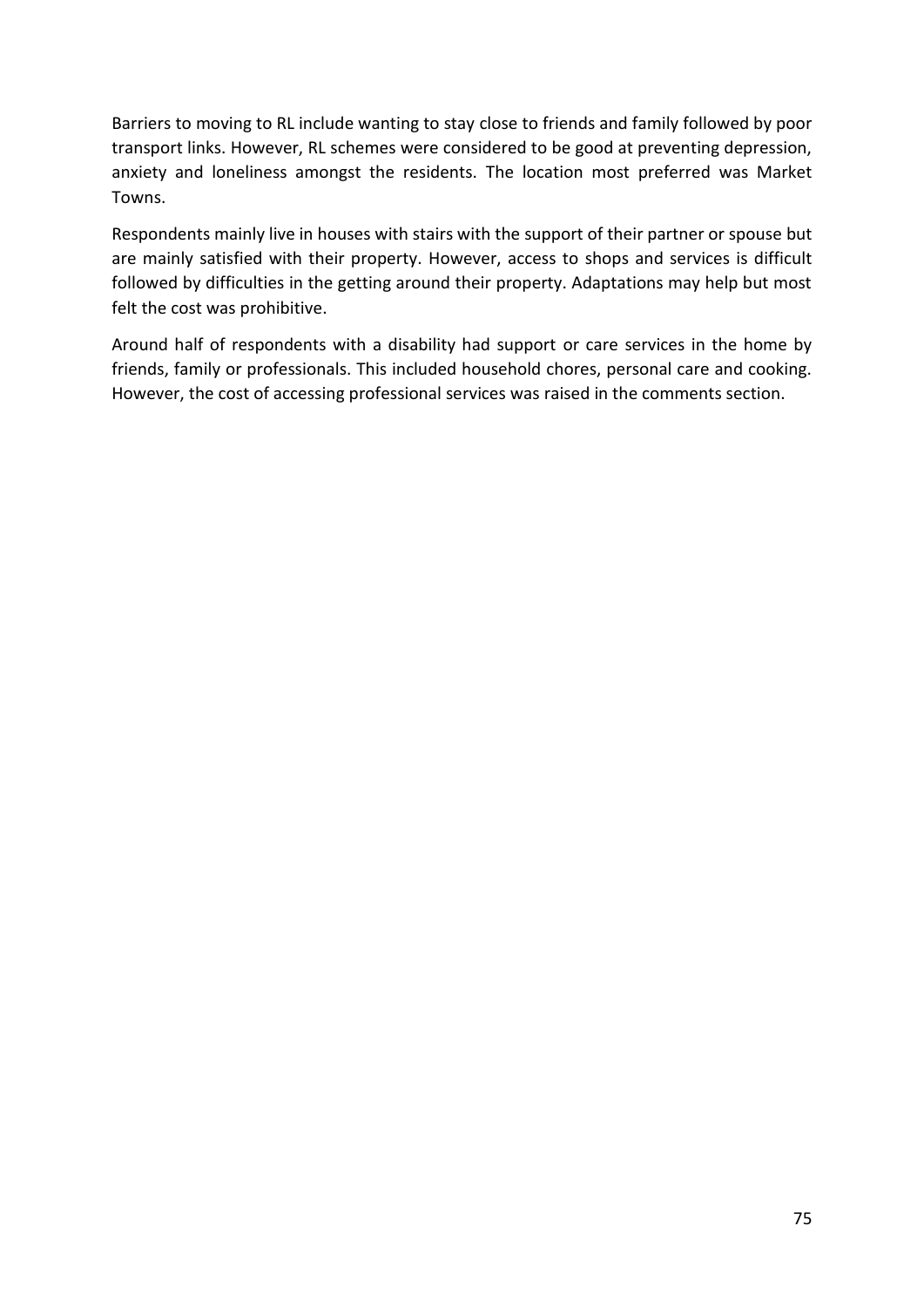## Appendix 2 – copy of survey

Older Person Housing Strategy - East Suffolk Council

Survey questions (\*indicates an answer is required)

\* 1. Independent Retirement Living Housing Schemes are called different names by private developers,

housing associations and Councils. Please click on the terms you think mean independent living (with or

without support) for residents aged 55+ years old. You may tick more than one box.

Assisted Living

Sheltered/Very Sheltered Housing

Extra Care Housing

Retirement Housing Scheme

None of the above

Please provide the name you associate with this form of housing.

2. Independent Retirement Living Housing Schemes are available for residents once they reach 55 years old.

This is because residents can draw down private pensions from that age. Please state what age you think is a good minimum for retired people to be able to access independent retirement living housing scheme.

\* 3. When you think about Independent Retirement Living Housing Schemes, what type of property do you

think people live in? You may tick more than one box.

Single room

Flat

Bungalow

House

Please add your reasons here

4. Please state if you agree or disagree with this statement. I would prefer to live in an Independent

Retirement Living Housing Scheme without affordable (social) rented housing.

Agree

Disagree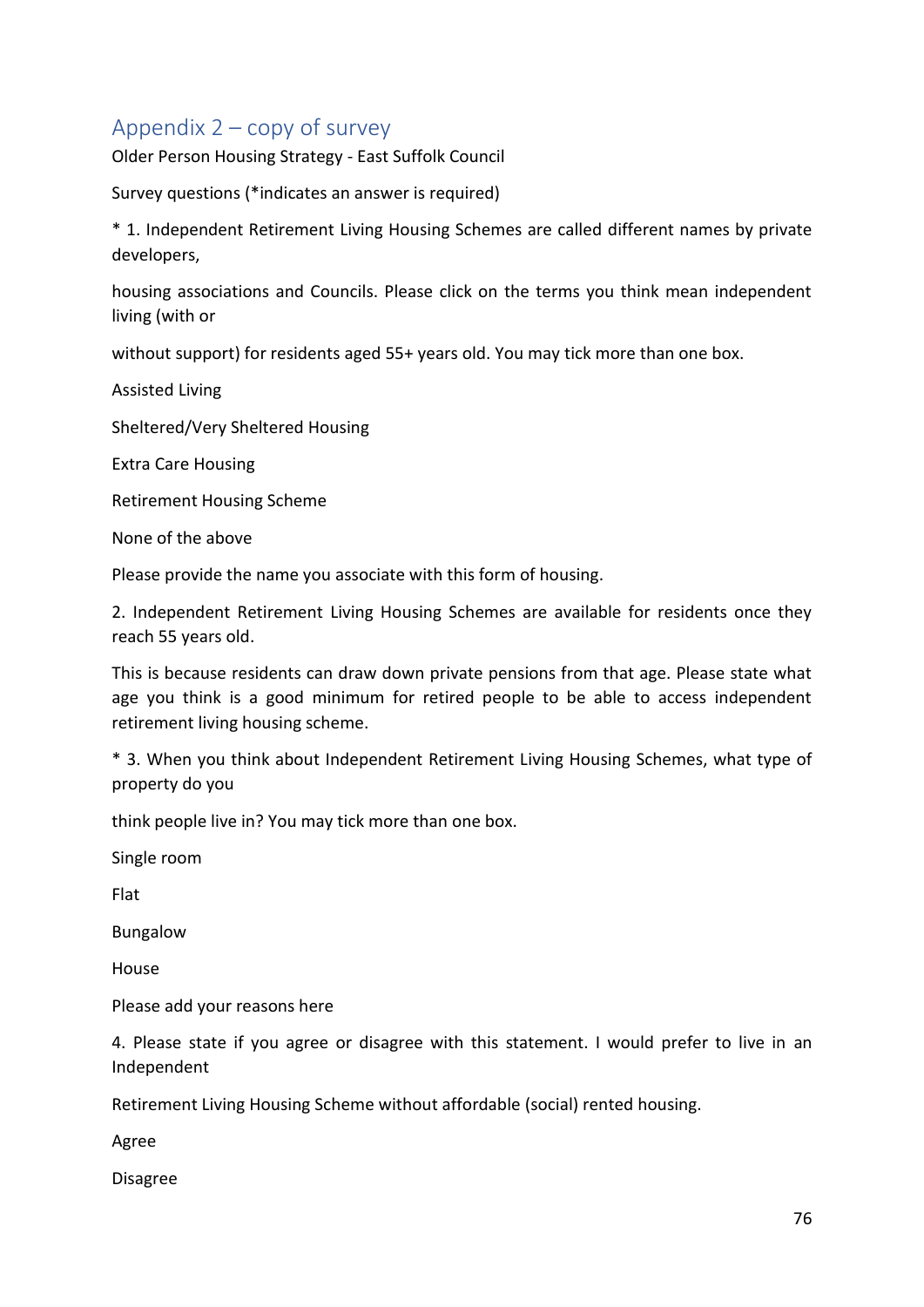5. Do you think there is sufficient availability and choice of independent retirement living schemes in East

Suffolk ?

Yes

No

\* 6. Who do you think would benefit the most from living in an Independent Retirement Living Housing

Scheme for people aged over 55 years? You may check more than one box.

Older people who are still working

Older People who want to live in a mixed age community

Older people living with Dementia

Older people who are highly active and independent

Older couples

Older people with physical disabilities

Older people wishing to downsize

Older people who feel vulnerable because of health issues

Older people who want to live near people of a similar age

Other (please specify)

\* 7. Do you think there needs to be more Independent Retirement Living Housing Schemes for people aged

over 55 years?

Yes - more private freehold/leasehold schemes

Yes - more leasehold (shared ownership) schemes

Yes - more private rented schemes

Yes - more affordable (social) rented schemes

Yes - mix of private/leasehold/affordable (social) rented homes

No - there is enough choice across all tenures

Please give more details about your answer

\* 8. What would make an Independent Retirement Living Housing Scheme attractive to you to move into?

(You can click more than one box)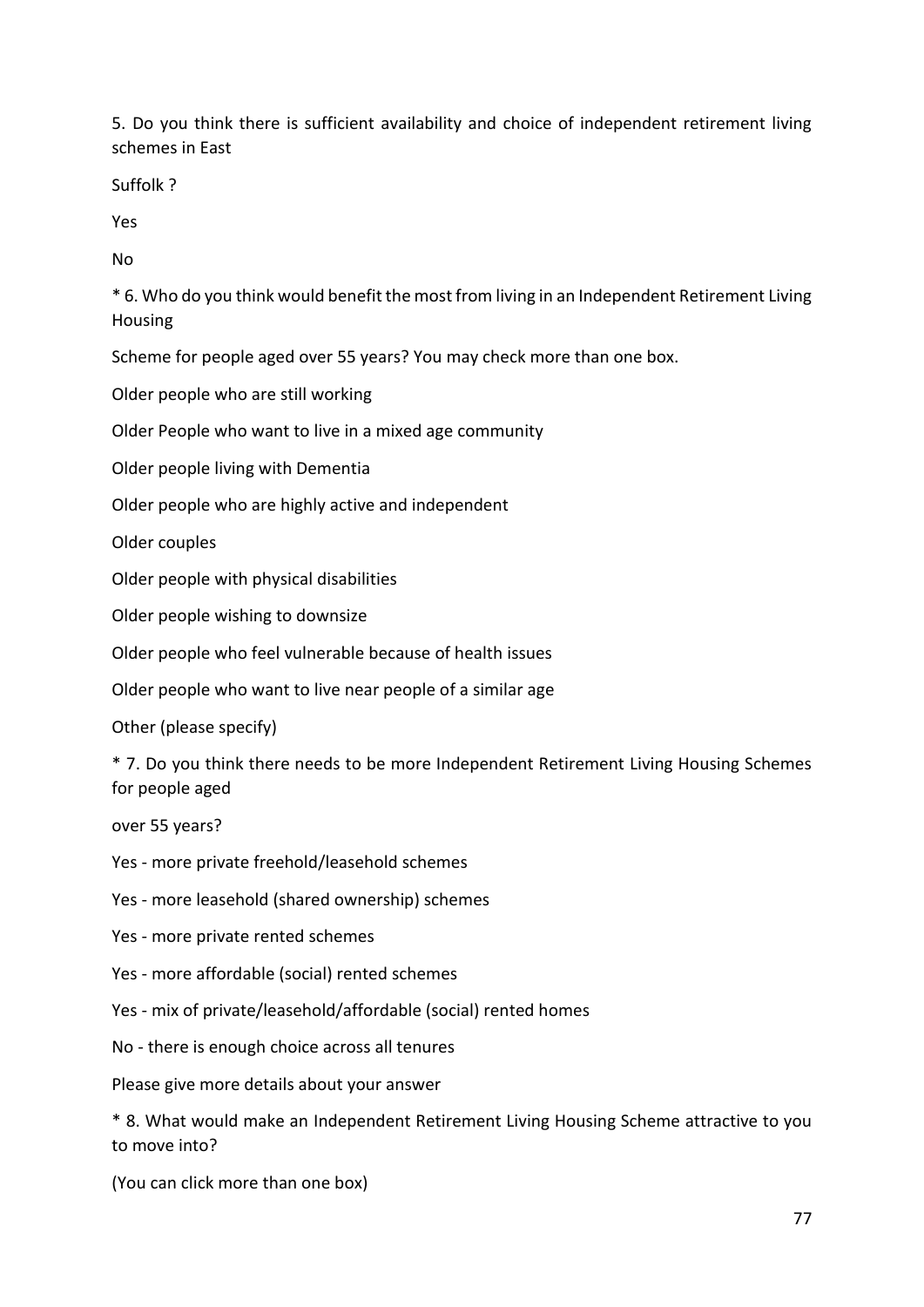Already live in Independent Retirement Living housing scheme Do not want to live in Independent Retirement Living housing scheme Easy to access and get around including walk in shower Shops and services - (hair salon/gym etc) Social activities and clubs Size - at least 2 bedrooms Support staff - personal care/household chores Services to maintain home, ie, cleaning, cooking, laundry services Repairs and maintenance (gas/electric) Communal garden space Personal garden space Parking space Other provide more details. \* 9. The Council wishes to understand what guides residents decisions about where they live. Please tell us what do you feel are the barriers to making a move to a specifically designed independent retirement living housing scheme for retired people (with or without care services)? Don't want to leave family home Easier and safer to stay in current home Stress of moving Want to stay near to family and friends/social groups

Cost of moving to private retirement living scheme

Cost of moving to rented (social) retirement living scheme

Lack of good transport links

Please give details to support your answer

\* 10. Research has shown that older people can experience depression, anxiety or loneliness at times. Would

you agree that living in an independent retirement living scheme could help prevent older people experiencing

these negative emotions?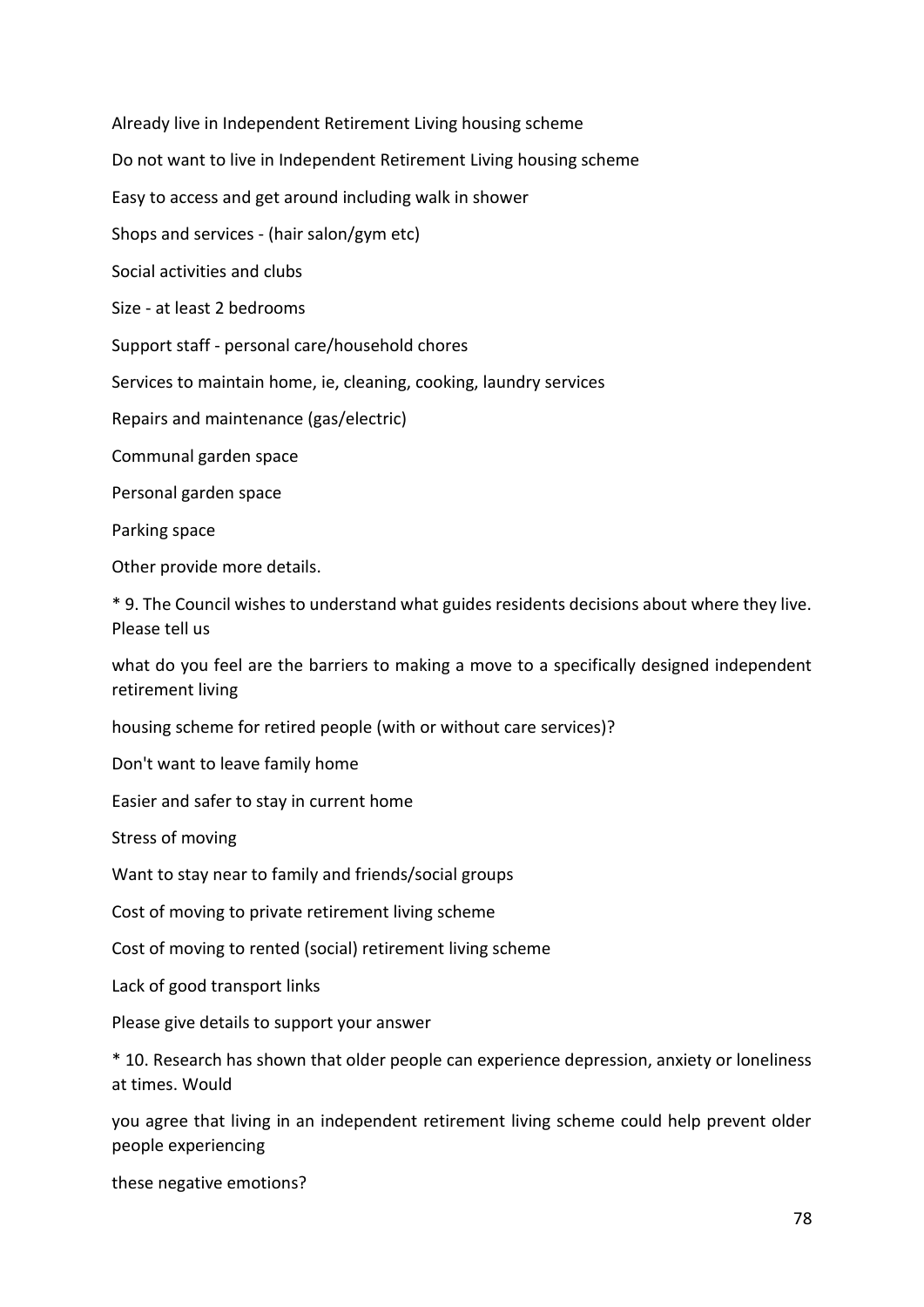Agree

Disagree

If disagree, please give details below.

Please add details in support of your answer

\* 11. Independent living retirement housing schemes owned and managed by housing associations or the

Council provide the best level of care, support and value for money. Do you agree with this statement?

Yes agree with statement

No - do not agree with statement

I don't know

\* 12. If you were to move to an independent retirement living scheme, what would your preferred settlement

type be?

Main Town - Lowestoft or Felixstowe

Market Town

Large village

Small village or hamlet

Older Person Housing Strategy - East Suffolk Council

About your home

Other (please specify)

\* 13. What type of property do you currently live in?

House

Bungalow

Flat or maisonette ground floor

Flat or maisonette with lift

Mobile home or caravan

\* 14. Is your current home

Independent/family home (owner occupied)

Part of an independent retirement living scheme - Leasehold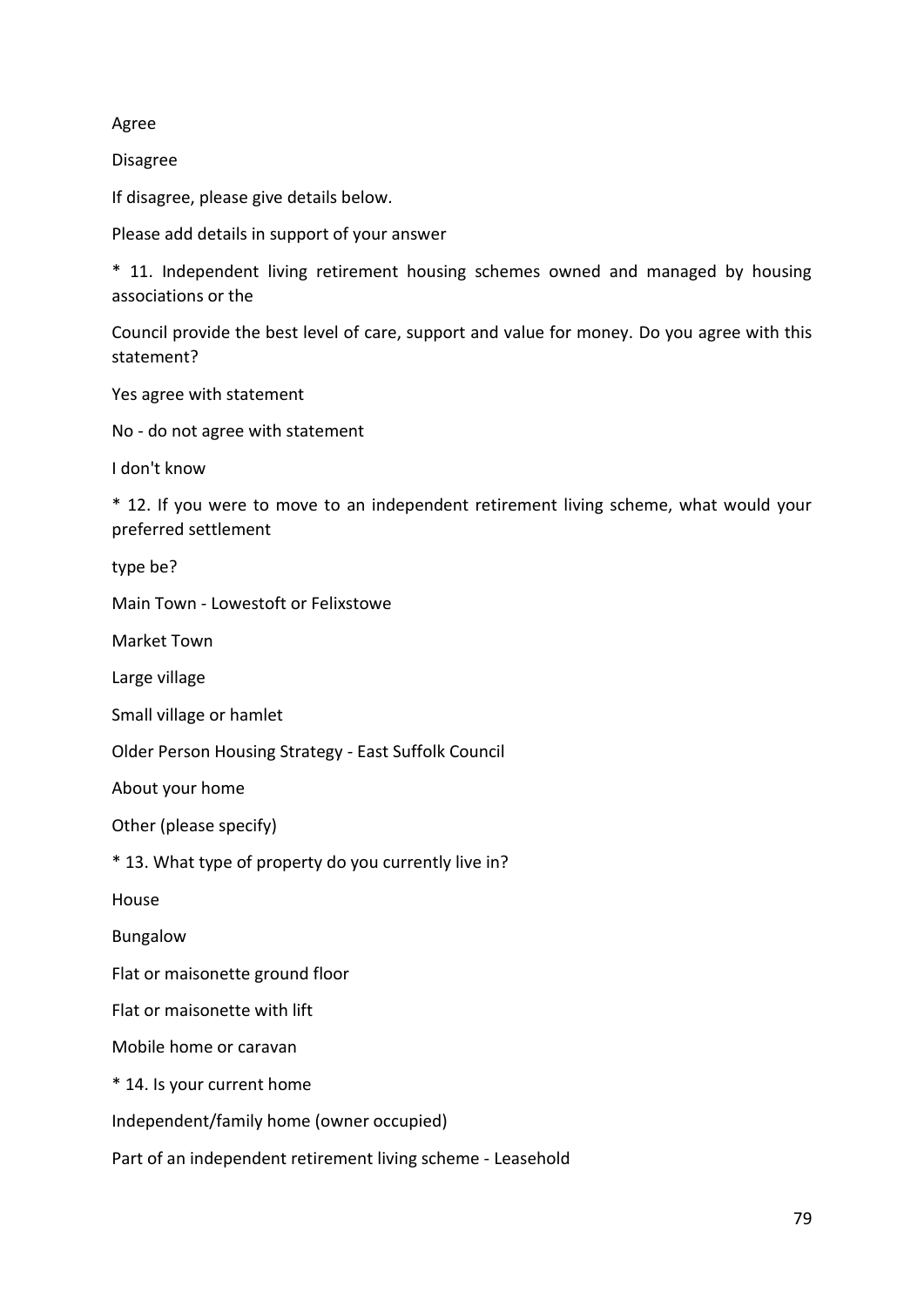Part of an independent retirement living scheme - rented - private landlord Part of an independent retirement living scheme - rented - social landlord Other (please specify) \* 15. Who lives with you, what are their relationship to you? You may tick more than one box. Lives alone Partner/spouse Children Sibling Friend/lodger \* 16. How many bedrooms does your current property have? 1 2 3 4+ 17. How many years have you lived in your current home? Please add more details of your needs \* 18. How satisfied are you with your current home? Very satisfied - our home meets all our needs Satisfied - our home meets some of our needs Neither satisfied nor dissatisfied - our home does not cause us any difficulties Dissatisfied - our current home causes some difficulties Very dissatisfied - our current home causes us a lot of difficulties and we need a better designed property. \* 19. Please tell us what parts of your home you are dissatisfied with. (You can click more than one box) Not applicable Access to and getting around the homes is difficult at times Heating the property is difficult Heating the property is expensive Size - too big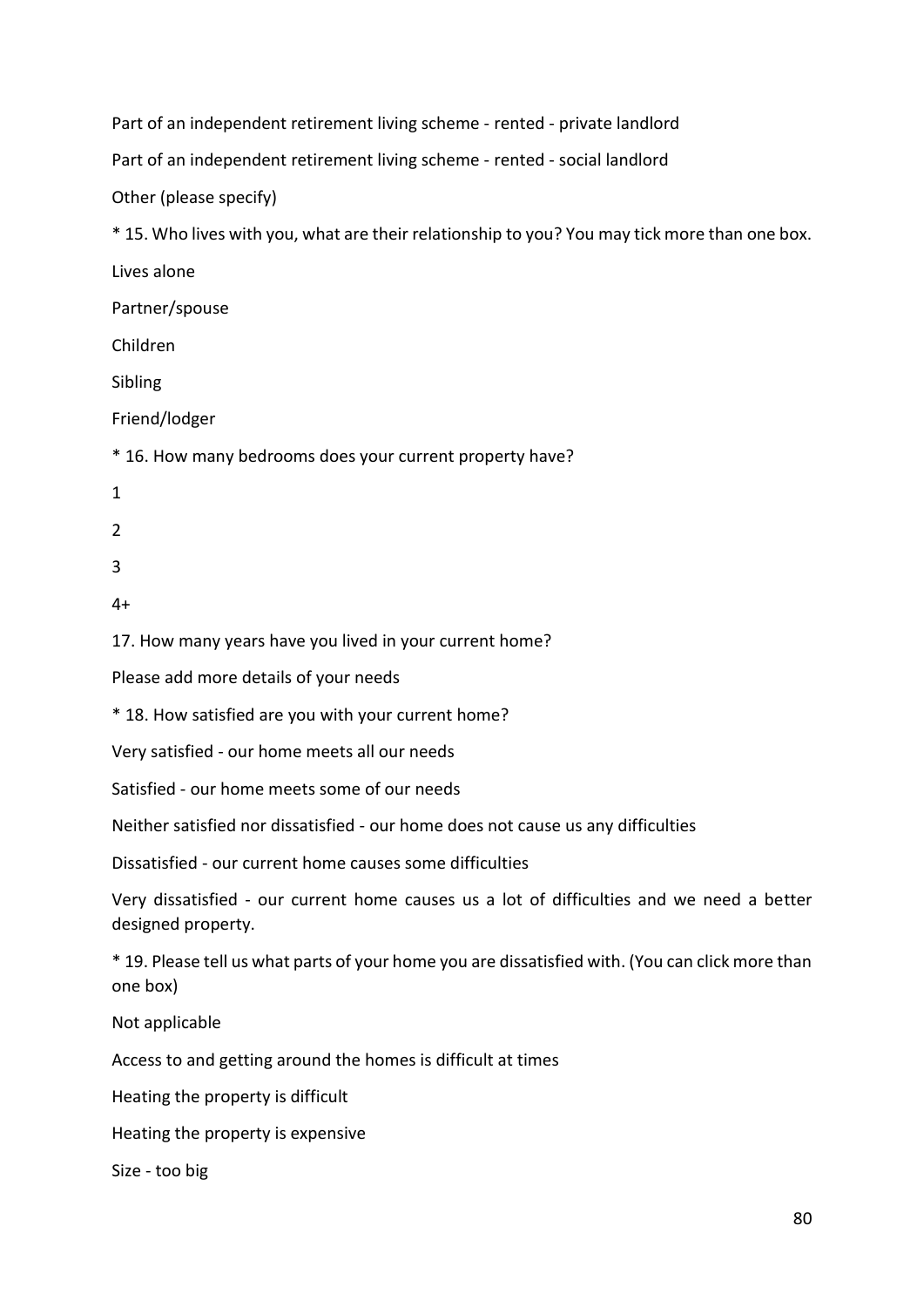Size - too small

Access to shops and services - difficult

Access to friend and family - difficult

None of the reasons stated

Other (please specify)

\* 20. Some residents prefer to have adaptions made to their property instead of moving to a different property.

Please tell us what are the barriers to securing adaptations to your property? (You can click more than one

box)

No barriers

Cost

Application process

Private landlord will not give permission

Social Landlord will not give permission

Building is protected (listed) or not suitable to adapt

Please provide more details based on your answer

\* 21. If anyone in your household is experiencing Dementia or memory difficulties, how satisfied are you with

your current living arrangements?

Not applicable

Property is fine, but additional support to care for loved one experiencing Dementia or Memory difficulties would be appreciated

Very satisfied - it is easy to care for loved one experiencing Dementia or Memory difficulties with the support services we receive.

Satisfied - caring for loved one experiencing Dementia or memory difficulties can be stressful at times.

Neither satisfied nor dissatisfied - it is not difficult or stressful to care for loved one experiencing Dementia or memory difficulties in current home.

Dissatisfied - there are daily difficulties in caring for loved ones experiencing Dementia or Memory difficulties in this property.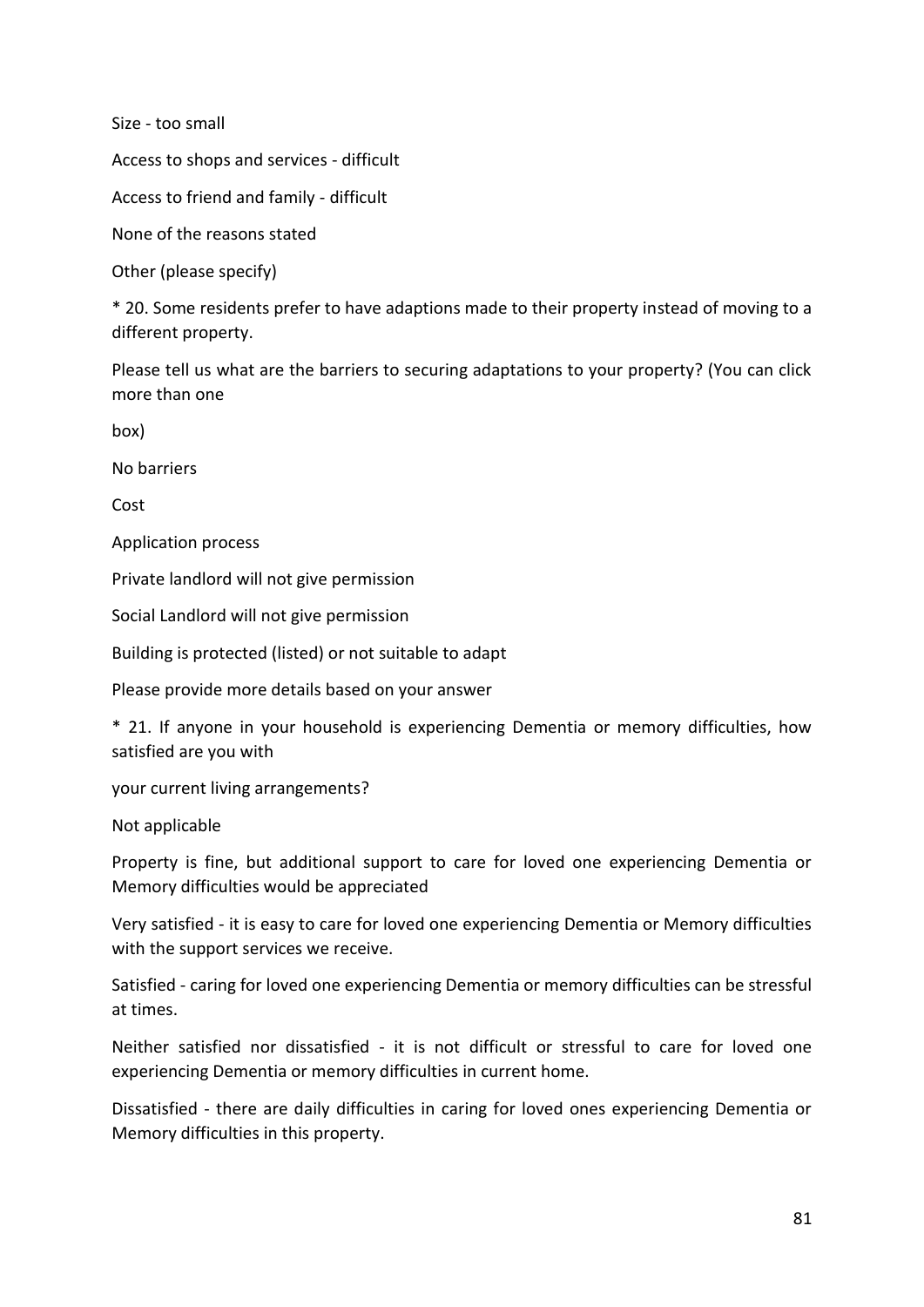Very dissatisfied - the property is unsuitable to care for loved ones experiencing Dementia or Memory difficulties

\* 22. The Council wants to understand what support (if any) residents need to live well and independently.

Please tell us (anonymously) if you receive any assistance in your home with day to day activities and who

provides that help. (You can click more than one box)

No support needs

Personal Care - family/friends

Personal Care - professionals

Household chores - family/friends

Household chores - Professionals

Cooking - Friends/family

Cooking - Professionals

\* 23. If you receive support services to live well and independently in your home, please tell us how satisfied

are you with the support/services you receive?

Do not use or need support services from anyone

Very satisfied - support services provide excellent standard of support

Satisfied - support services provide good standard of support.

Neither satisfied nor dissatisfied - support services meet expected standards

Dissatisfied - support standards do not meet expected standards

Very dissatisfied - support services do not meet expected standards and cause stress or anxiety

Other give details if dissatisfied

Please add suggestions here

\* 24. Research has shown that older people experience change as they get older due to loss of loved ones,

financial issues as well as physical and mental health issues. What do you think the Council can provide or enable to support the health and well being of older people?

No suggestions to make

Older Person Housing Strategy - East Suffolk Council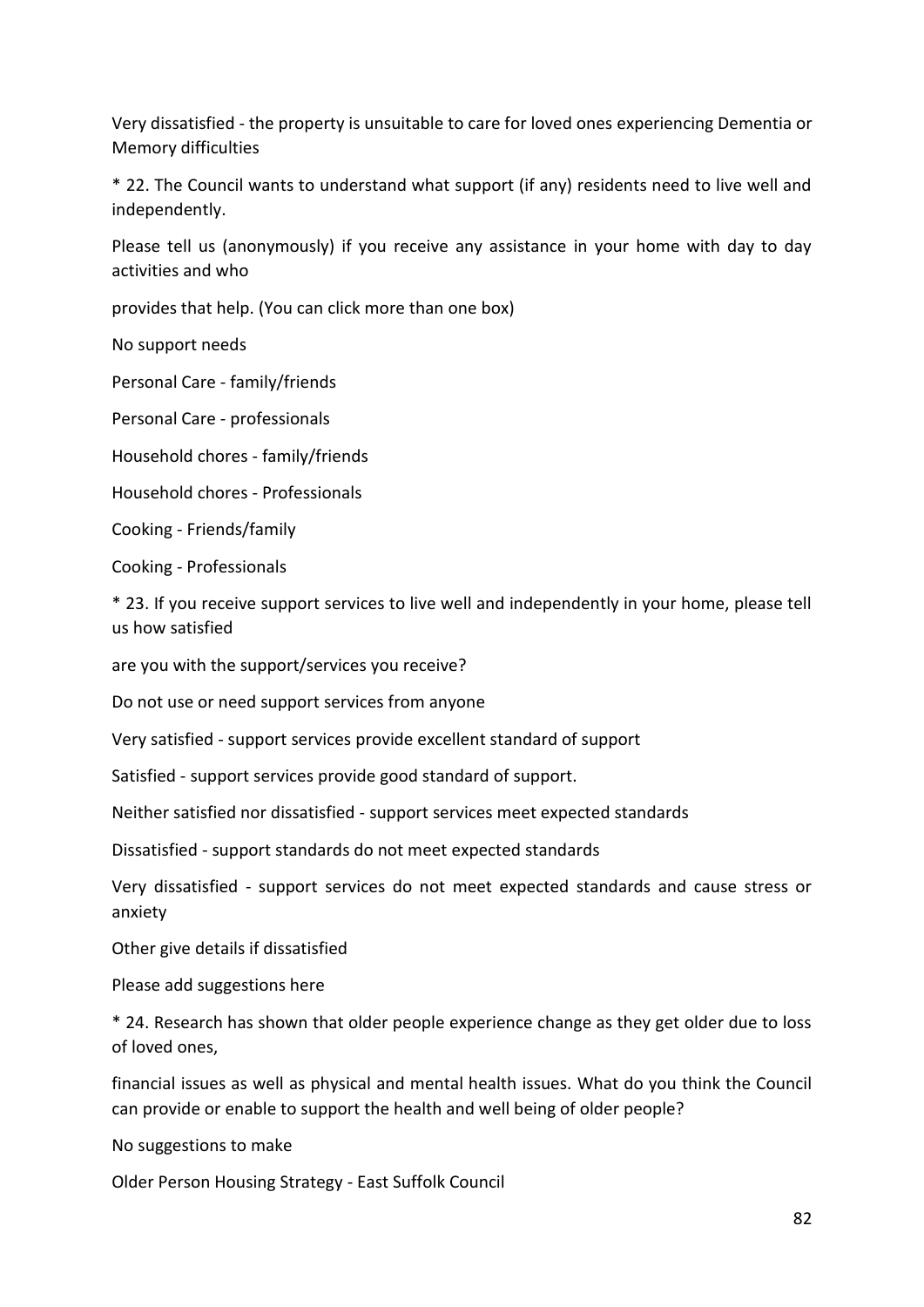Monitoring Data

The questions on this page help to ensure the Council is not discriminating against residents based

on a their age, disability, gender reassignment, marital status, pregnancy, race, religion, sex or sexual

orientation. This is in line with the Equalities Act 2010. All responses are anonymous.

\* 25. Please tell us what age group you identify with?

- Under 18
- 18-24
- 25-34
- 35-44
- 45-54
- 55-64
- 65-74
- 75-84
- 85+

Prefer not to say

\* 26. Please tell us if you consider yourself to have a disability

**Mobility** 

Sensory (visual or hearing)

Memory/thinking

None

Prefer not to say

\* 27. Please tell us what ethnicity you identify as.

White - English or Welsh or Scottish or Northern Irish or British

White - Irish

White - Gypsy or Irish Traveller

White - Any other White background

Mixed/Multiple ethnic groups/White and Black Caribbean

Mixed/Multiple ethnic groups/White and Black African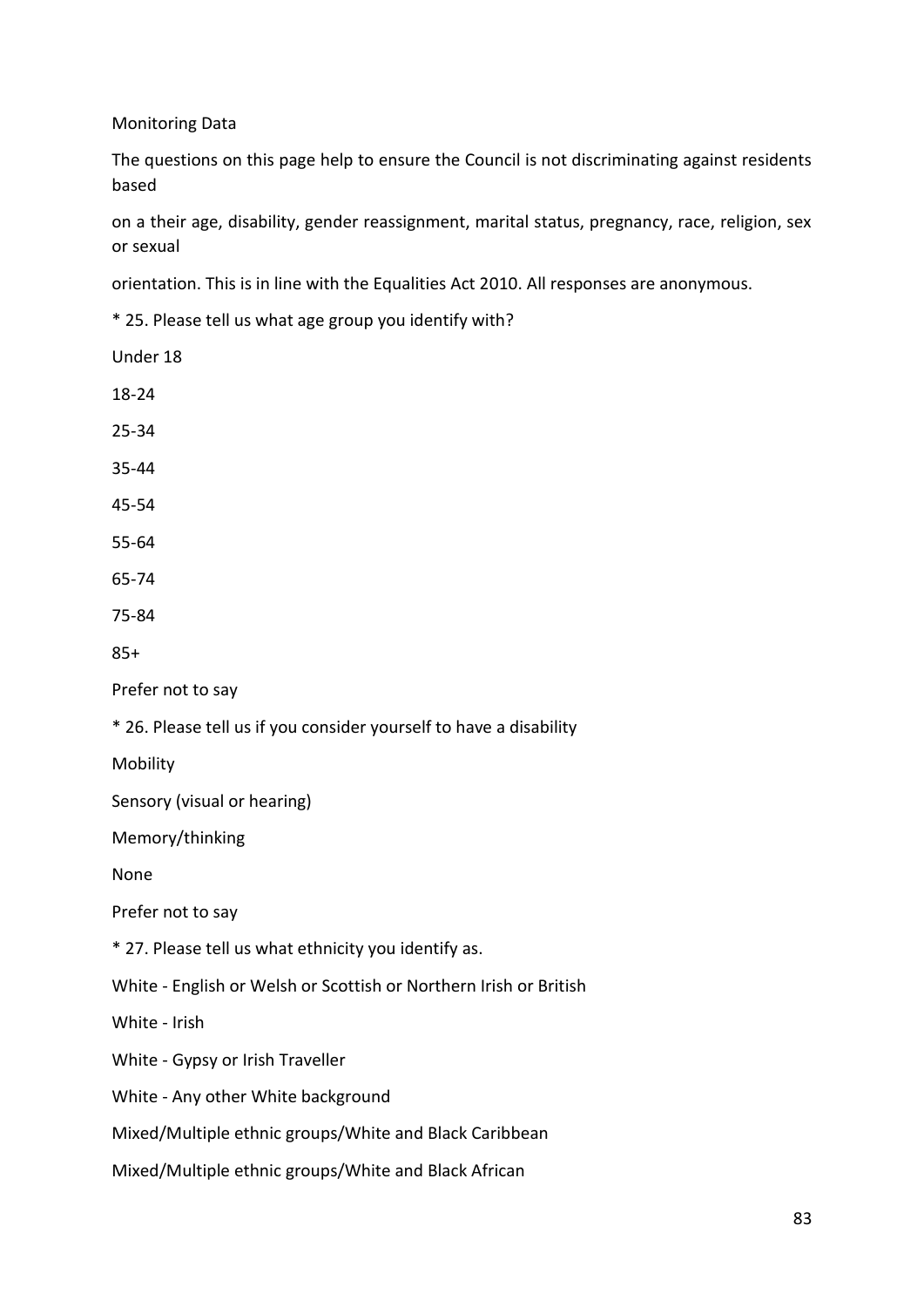Mixed/Multiple ethnic groups/White and Asian

Mixed/Multiple ethnic groups/Any other Mixed or Multiple Ethnic Background

Asian/Asian Black/Arab

Asian/Asian British/Chinese

Asian/Asian British/Bangladeshi

Asian/Asian British/Indian

Asian/Asian British/Pakistani

Asian/Asian British/Any other British Asian background

Black/African/Caribbean/Black British - African

Black/African/Caribbean/Black British - Caribbean

Black/African/Caribbean/Black British - any other Black or African or Caribbean background

Prefer not to say

Other (please specify)

\* 28. Please tell us your martial status

Single, never married

Married/Civil Partnership

Divorced

Widowed

Widower

Prefer not to say

\* 29. Please tell us what gender status you identify yourself as?

None

Male

Female

Man reassigned to woman

Woman reassigned to man

Prefer not to say

\* 30. Please tell us what your sexual orientation you identify yourself with.

Straight/heterosexual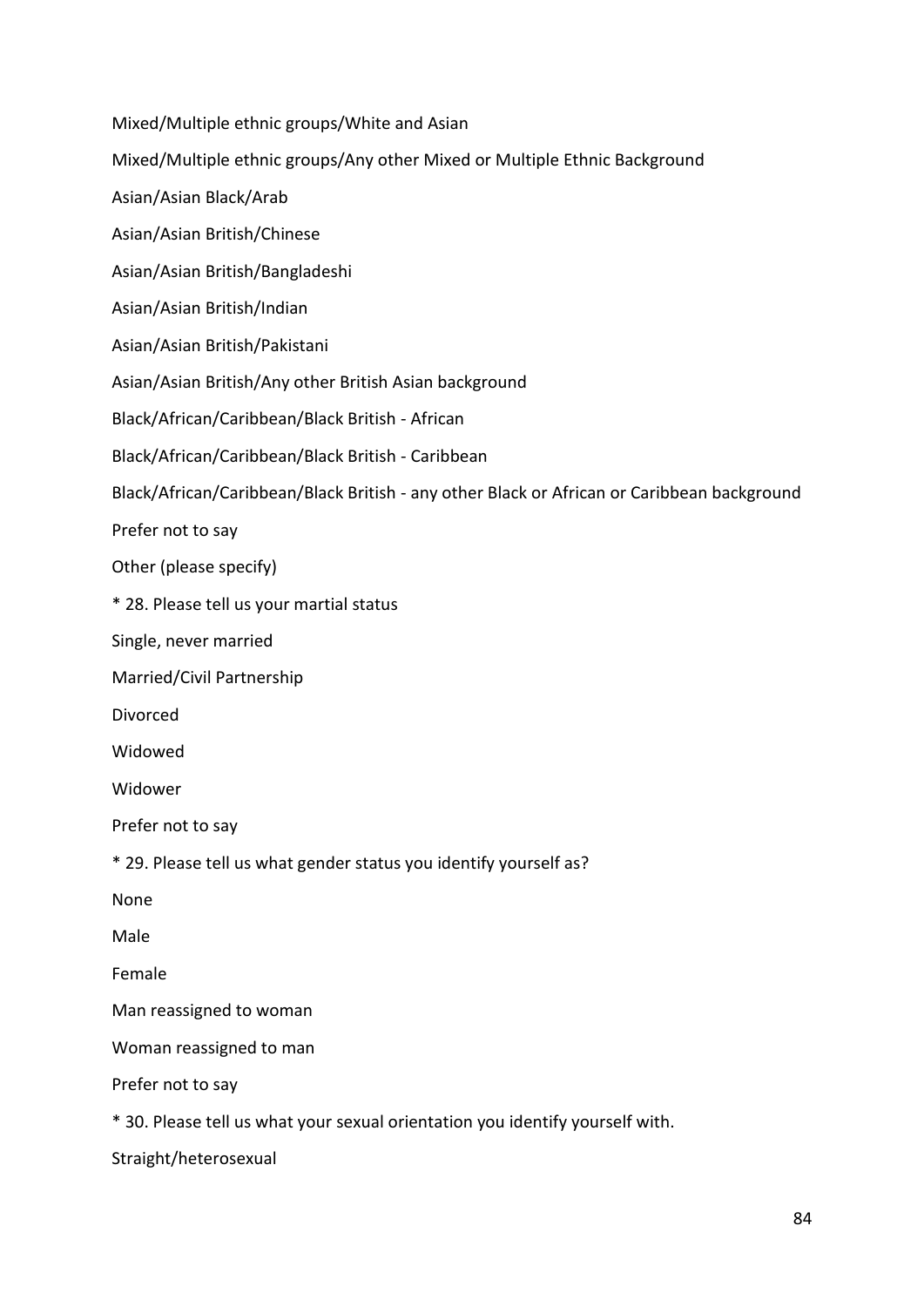Gay

Lesbian

Bisexual

Transgender

Queer/questioning

Prefer not to say

\* 31. Please tell us what religious belief you identify with.

Agnostic

Atheist

Buddhist

Christian

Hindu

Jewish

Muslim

Sikh

Prefer not to say

Other (please specify)

Details can be added here

\* 32. Please tell us if you have previously experienced discrimination in accessing housing based on your lifestyle, belief or status. Please note, issues with current housing applications should be directed to the Council's 'HomeOptions' Team. Please call 01502 523524

Yes (Please feel free to add details below)

No

Older Person Housing Strategy - East Suffolk Council

Prize Draw and thank you

All responses are anonymous but respondents will be invited to join small discussion groups over the summer. Please email the Housing Strategy and Enabling Manager via the olderpersonconsultation@eastsuffolk.gov.uk.

As a thank you for taking the time to complete this survey. A prize draw will be held offering one lucky participant the opportunity to win a £50 gift voucher of your choice. If you would like to put you name forward, please email olderpersonconsultation@eastsuffolk.gov.uk or call the Councils customer services team on 0333 016 2000 and ask them to forward your